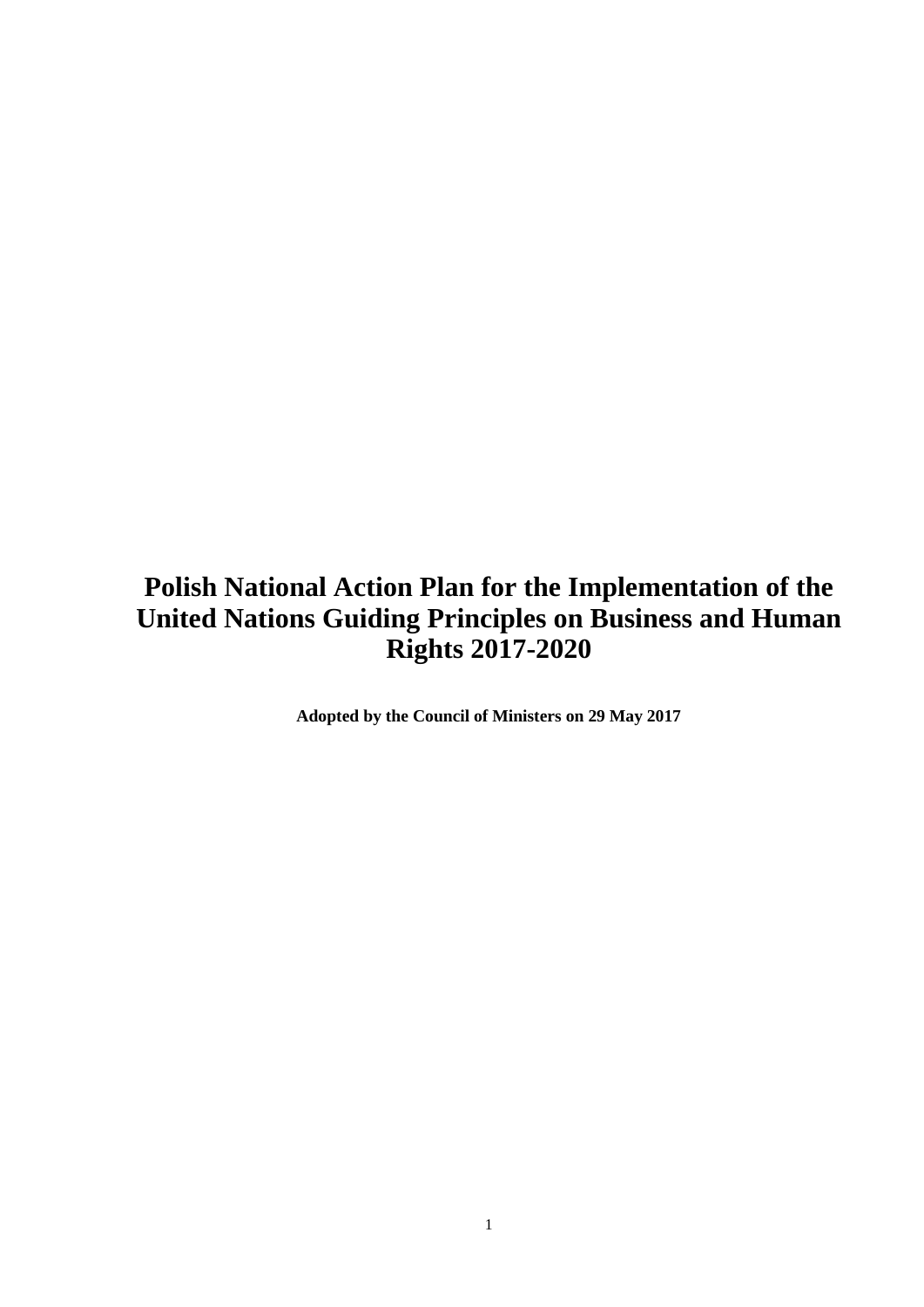# **National Action Plan for the Implementation of the United Nations Guiding Principles on Business and Human Rights 2017-2020**

# Table of contents

| Act on Counteracting the Unfair Use of Contractual Advantage in the Trade in Agricultural and Food    |  |
|-------------------------------------------------------------------------------------------------------|--|
|                                                                                                       |  |
|                                                                                                       |  |
|                                                                                                       |  |
|                                                                                                       |  |
|                                                                                                       |  |
|                                                                                                       |  |
| Rules governing the liability of Internet intermediaries for hate speech and violation of freedom of  |  |
|                                                                                                       |  |
| 6. Actions resulting from the Council of Europe Recommendation on human rights and business 26        |  |
|                                                                                                       |  |
|                                                                                                       |  |
|                                                                                                       |  |
|                                                                                                       |  |
|                                                                                                       |  |
|                                                                                                       |  |
|                                                                                                       |  |
|                                                                                                       |  |
|                                                                                                       |  |
| 7. Social entrepreneurship as an instrument for creating high-quality jobs for individuals at risk of |  |
|                                                                                                       |  |
|                                                                                                       |  |
|                                                                                                       |  |
|                                                                                                       |  |
|                                                                                                       |  |
|                                                                                                       |  |
|                                                                                                       |  |
|                                                                                                       |  |
|                                                                                                       |  |
|                                                                                                       |  |
|                                                                                                       |  |
|                                                                                                       |  |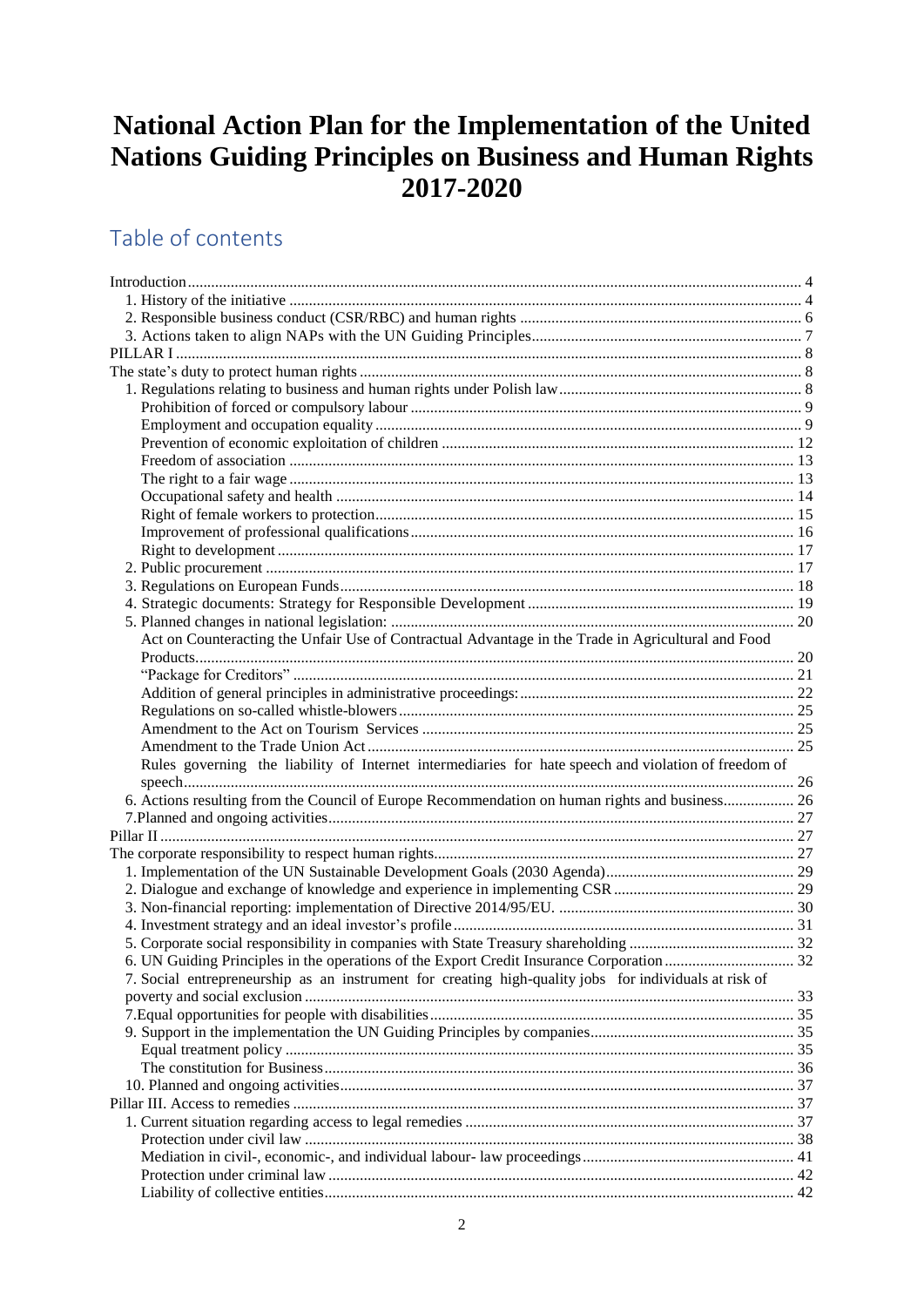| 3. National Labour Inspectorate (PIP): an institution that oversees business and human rights  45               |  |
|-----------------------------------------------------------------------------------------------------------------|--|
|                                                                                                                 |  |
|                                                                                                                 |  |
|                                                                                                                 |  |
| Tasks of the National Labour Inspectorate in the field of combating human trafficking, and, in particular,      |  |
|                                                                                                                 |  |
| Tasks of the National Labour Inspectorate in the field of combating discrimination in access to                 |  |
|                                                                                                                 |  |
|                                                                                                                 |  |
|                                                                                                                 |  |
|                                                                                                                 |  |
|                                                                                                                 |  |
|                                                                                                                 |  |
|                                                                                                                 |  |
|                                                                                                                 |  |
|                                                                                                                 |  |
|                                                                                                                 |  |
|                                                                                                                 |  |
|                                                                                                                 |  |
|                                                                                                                 |  |
| International non-binding mechanisms and international legal framework in force in Poland in relation to        |  |
|                                                                                                                 |  |
|                                                                                                                 |  |
|                                                                                                                 |  |
|                                                                                                                 |  |
|                                                                                                                 |  |
|                                                                                                                 |  |
|                                                                                                                 |  |
| Convention for the Protection of Human Rights and Fundamental Freedom Superman Convention Convention Convention |  |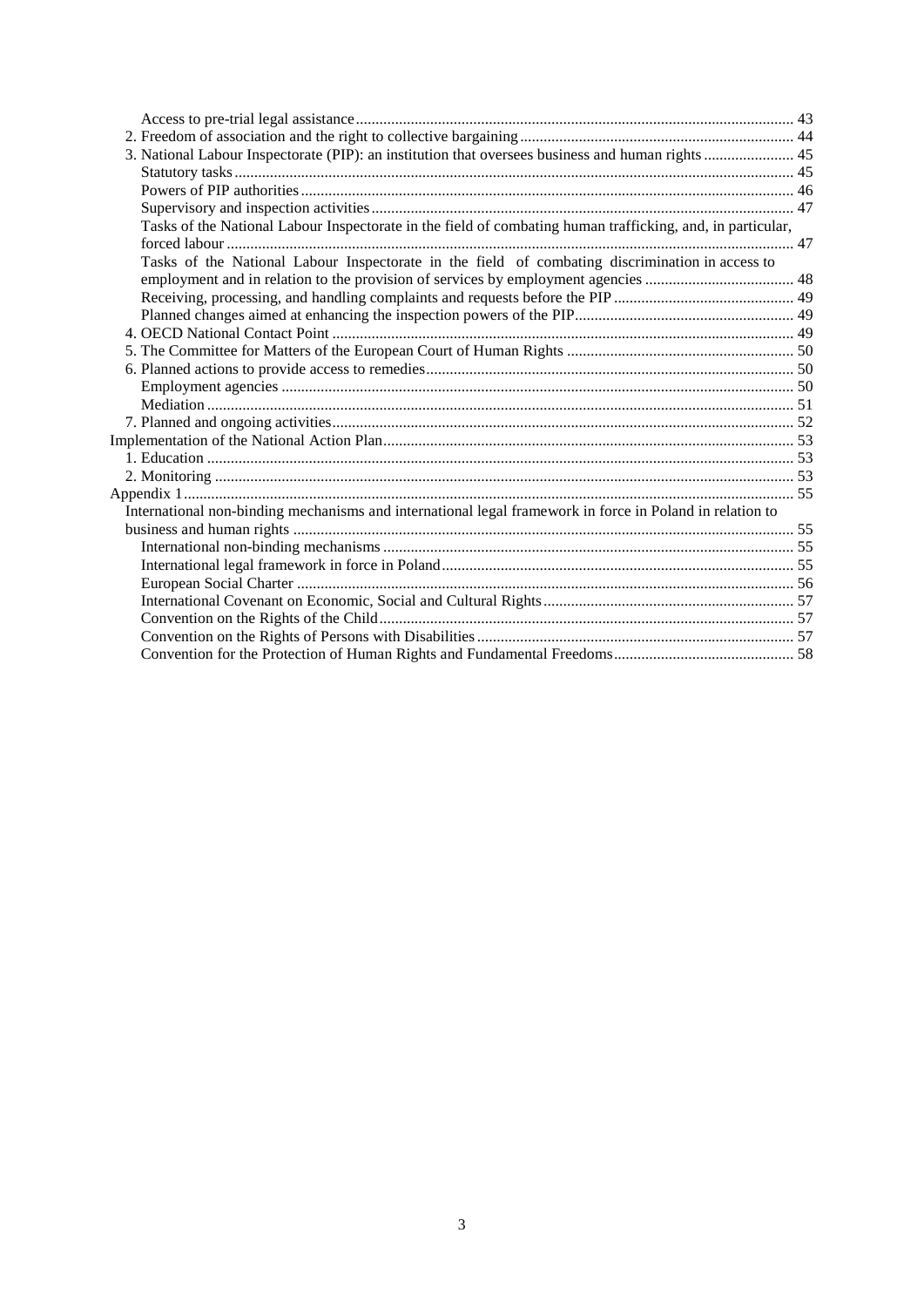## <span id="page-3-0"></span>Introduction

Issues related to business and human rights have recently become an increasingly popular subject of discussion among international organisations, including the United Nations (UN), the Organisation for Economic Co-operation and Development (OECD), the European Union (EU), the Council of Europe (CoE), and the International Labour Organization (ILO). The international community has developed a number of initiatives and has taken practical steps to specify the role and responsibility of individual actors in protecting and respecting human rights. Poland has been actively involved in the process of creating a new approach to this issue at both national and international levels.

### <span id="page-3-1"></span>*1. History of the initiative*

-

In 1948, the UN General Assembly adopted the Universal Declaration of Human Rights. Together with the International Covenant on Civil and Political Rights (1966) and the International Covenant on Economic, Social and Cultural Rights (1966), these documents constitute the canon of international human rights law, the so-called Charter of Human Rights. At the European level, the Convention for the Protection of Human Rights and Fundamental Freedoms was adopted, which was signed in Rome on 4 November 1950. On the other hand, international labour standards are included in the so-called International Labour Code, which consists of ILO conventions.<sup>1</sup>

States are obliged to respect and implement human rights provisions in ratified conventions. The obligation to respect human rights means that governments take appropriate measures to enable the exercise of human rights by both citizens and people under the jurisdiction of the state. This is an ongoing process as human rights evolve, and the scope of the protection thereof increases in response to changing political, social, and technological conditions.

In response to suggestions that business and human rights issues should be addressed in UN documents, the UN Human Rights Council adopted by consensus in 2011 the *UN Guiding Principles on Business and Human Rights*, developed by a team of experts led by Professor John Ruggie. The *Guiding Principles* constitute an important step for the international community to reduce the risk of human rights abuses in connection with business. They primarily address the obligations of states to ensure the protection of the individual's rights against violations on the part of enterprises. They also emphasise the role of companies in the implementation and protection of human rights, resulting from both national law and international obligations. It is essential that states ensure the effective judicial and extrajudicial enforcement of mechanisms for the handling of complaints on human rights violations in connection with economic activity. According to the *Guiding Principles*, victims should be given access to remedies and the possibility of redress for any harm incurred.

Work on the development of the adopted *Guiding Principles* has been conducted by the UN Working Group on Business and Human Rights on an ongoing basis, as well as at the annual UN Forum and at the level of regional institutions responsible for

<sup>&</sup>lt;sup>1</sup> An overview of international non-binding mechanisms and international legal bases for business and human rights is given in Appendix 1 hereto.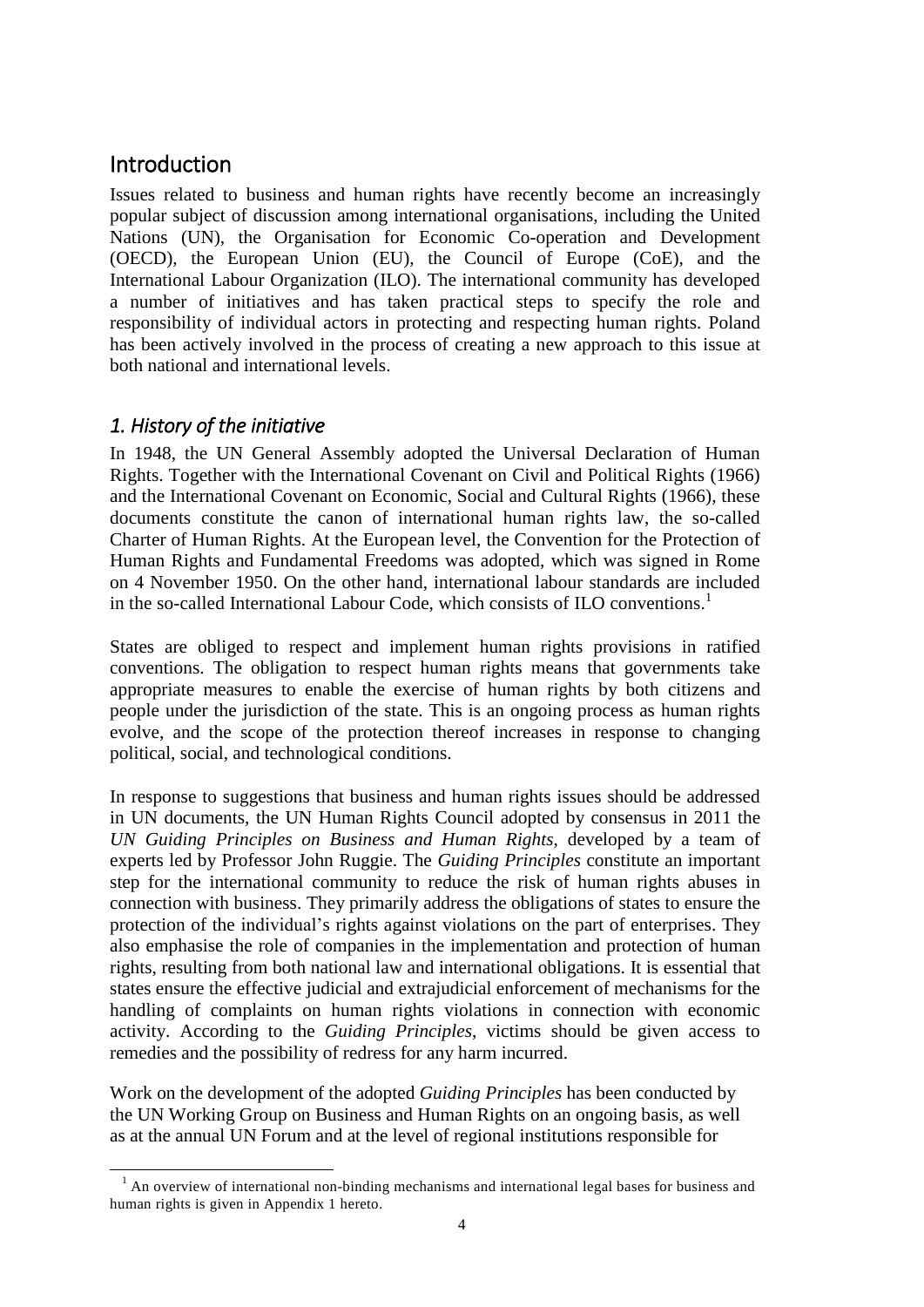business and human rights. Business and human rights issues were also included in the Sustainable Development Goals adopted by the UN General Assembly in September 2015.

The EU has been actively engaged in the practical implementation of the *Guiding Principles* since the time of their inception, and each of its Member States is committed to the effective implementation of the principles of corporate social responsibility at the national level. In this context, the EU promotes both voluntary policy measures and recommendations, such as *The Strategy of Corporate Social Responsibility*, as well as legally binding regulations.

The EU also attaches great importance to the promotion of business and human rights issues in its external policy. In the document "Action Plan on Human Rights and Democracy 2015-2019", adopted by the Foreign Affairs Council on 20 June 2015, the EU identified actions to raise awareness and knowledge of the *Guiding Principles* in non-EU countries. The Plan also aims to take into account the principles of corporate social responsibility in EU trade and investment agreements. In the above-mentioned document, the European Union and its Member States declared that they would develop national action plans for practical implementation of the *UN Guiding Principles*. The European Council addressed the issue of business and human rights in its conclusions on Responsible Global Value Chains of 12 May 2016 and on Child Labour of 20 May 2016. In its conclusions of 20 June 2016, the European Council stressed the importance of raising the issue of business and human rights in international forums, particularly by the UN and OECD, as well as by international financial institutions implementing aid programmes. It urged the EU Member States to adopt and implement national action plans on the *UN Guiding Principles*, encouraging governments to act more proactively in accordance with the *Guiding Principles,* either through public tenders or through cooperation with private-sector partners using government loans or promotional programmes. The conclusions stressed the importance of addressing, within national action plans, the issue of victims' access to remedies. It was also recommended that the diplomatic missions of the Member States should be advised accordingly.

Business and human rights issues have also been addressed in documents adopted by the Council of Europe, including Recommendation [CM/Rec\(2016\)3](http://rm.coe.int/CoERMPublicCommonSearchServices/DisplayDCTMContent?documentId=09000016805c1ad4) of the Committee of Ministers to Member States. This Recommendation aims to provide advice to Council of Europe members on how to implement the *UN Guiding Principles* and to fill in gaps in their implementation at the European level. In accordance with the Recommendation, Poland, as a member state of the Council of Europe, should:

- 1) review its national law and practice to ensure compliance with the recommendations, principles, and further guidelines set out in the Recommendation, and evaluate the effectiveness of the measures taken at regular intervals;
- 2) ensure, by appropriate means and action, the wide dissemination of the Recommendation among competent authorities and stakeholders, with a view to raising awareness of the corporate responsibility to respect human rights and contribute to the realisation thereof;
- 3) share examples of good practices related to the implementation of the Recommendation with a view to their inclusion in a shared information system to be established and maintained by the Council of Europe;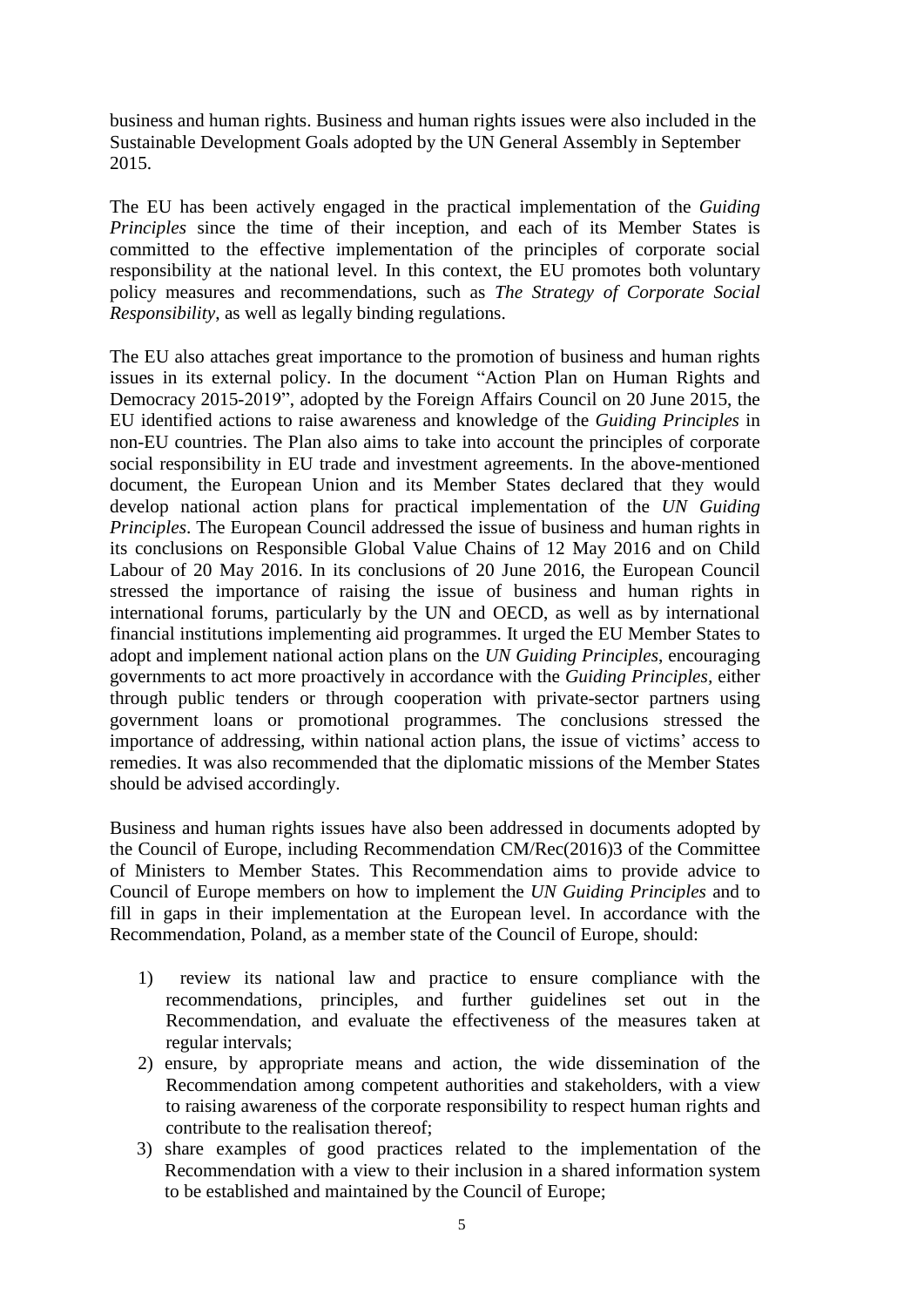- 4) prepare and disseminate the national action plan for the implementation of the *UN Guiding Principles on Business and Human Rights*, as well as share best practices concerning the development and review of national action plans in a shared information system to be maintained by the Council of Europe;
- 5) examine the implementation of the Recommendation no later than five years after its adoption.

## <span id="page-5-0"></span>*2. Responsible business conduct (CSR/RBC) and human rights*

The fundamental issue in conducting business activity is to act in accordance with the applicable regulations of civil, criminal, and administrative law; the provisions on conducting economic activity; the Labour Code; environmental standards; industry regulations, etc.

The principles included in the second pillar of the *UN Guidelines on Business and Human Rights* refer to corporate responsibility for respecting human rights. This responsibility also covers the idea of corporate social responsibility (CSR). As defined by the European Commission in  $2011$ <sup>2</sup>, this involves the responsibility on the part of businesses for their impact on society. This impact has a multidimensional nature and is manifested not only in terms of how companies care for the environment, their employees, and working conditions. The impact that companies have on the world is also evident in conducting business on the basis of similar values; taking into account people in production, distribution, and consumption processes; and implementing social responsibility in all areas of a company's operations.

The OECD takes a slightly broader approach to RBC, with a clear focus on the investment context, respect for human rights, protection of consumer rights, and due diligence in business. The principles of responsible business conduct were formulated in the *OECD Guidelines for Multinational Enterprises* in 1976, which were subsequently updated several times. In 2011, the scope of the *OECD Guidelines* was expanded to also include business relationships in the supply chain, introducing the concept of due diligence on the basis of risk assessment, with the addition of a chapter on human rights.

From the point of view of this document, special mention should be given to the principles resulting from two chapters in the *OECD Guidelines for Multinational Enterprises*.

In Chapter IV, Human Rights, it is stated that enterprises should respect human rights; avoid causing or contributing to adverse human rights impacts and address such impacts when they occur; seek ways to prevent or mitigate adverse human rights impacts that are directly linked to their business operations, products, or business relationships; have a policy commitment to respect human rights; carry out human rights due diligence; and co-operate through legitimate processes in the remediation of adverse human rights impacts.

On the other hand, Chapter V of the *OECD Guidelines for Multinational Enterprises* deals with the issues of employment and industrial relations. It emphasises that enterprises should, within the framework of applicable law, respect the right to establish or join trade unions, contribute to the effective abolition of child labour,

<sup>-</sup><sup>2</sup> Communication from the Commission to the European Parliament, the Council, the European Economic and Social Committee and the Committee of the Regions, '"A renewed EU strategy 2011-2014 for Corporate Social Responsibility Strategy"' COM (2011) 681, 25 October 2011.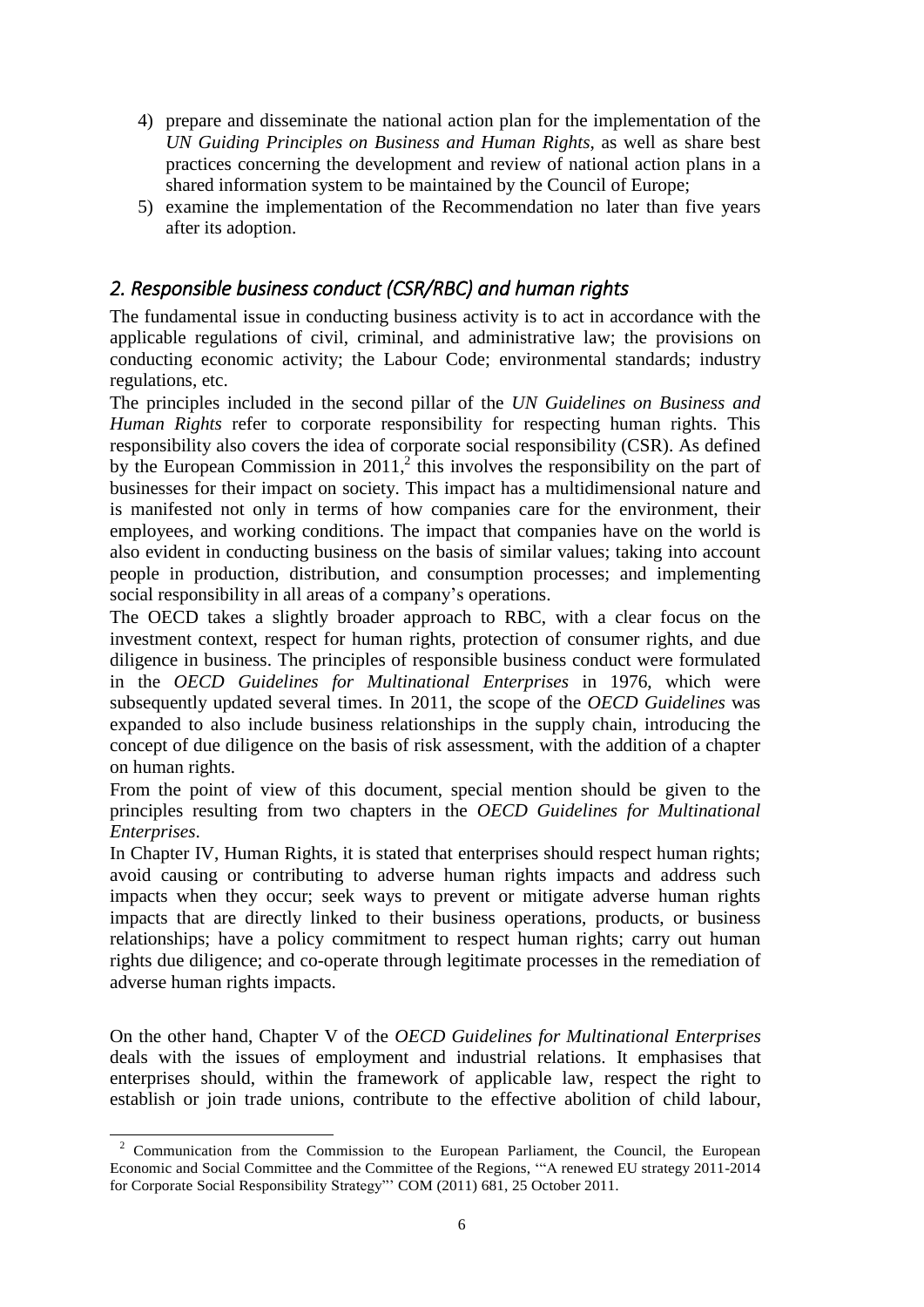contribute to the elimination of forced labour, be guided by the principle of equality of opportunity and treatment, and not discriminate against their workers on such grounds as race, colour, sex, political opinion, national extraction or social origin, or other status unless selectivity concerning worker characteristics furthers established governmental policies that specifically promote greater equality of employment opportunity or relates to a job's inherent requirements. The guidelines also encourage, among other things, the promotion of consultations and co-operation between employers and workers, as well as compliance with standards of employment and industrial relations.

The functions of public administration, enterprises, and civil society in the field of corporate social responsibility (also concerning issues related to respect for human rights by business) are mutually complementary, mutually dependent, and require the cooperation of all stakeholders: public administration, business, employers' organisations, trade unions, industry organisations, civil society, the scientific community, and the general public.

Issues related to responsible business conduct are included in the strategic vision for the country's development, *A Plan for Responsible Development*. Responsible development, which is the Plan's guiding idea, means development based on solid economic foundations, supporting the development of companies, their productivity and foreign expansion, and thus the balanced development of the entire country. Responsible business conduct is also included in the *Strategy for Responsible Development*, which supplements the *Plan for Responsible Development*.

## <span id="page-6-0"></span>*3. Actions taken to align NAPs with the UN Guiding Principles*

The Ministry of Foreign Affairs has assumed the role of coordinator of the process of developing the Polish National Action Plan (NAP) with respect to the implementation of the *United Nations Guiding Principles on Business and Human Rights.* The development and regular updating of the NAP requires the cooperation of many entities: governmental institutions, industry and non-governmental organisations. The issue of ensuring the observance of human rights in business is the shared responsibility of the state, including the executive, legislative, and judicial branches, as well as business circles and civil society. The government plays a key role in this process, as it is responsible for the majority of planned activities under the NAP.

The development of the NAP and its updating involves the participation of the ministries of Foreign Affairs; Economic Development; Finance; Family, Labour and Social Policy; Justice, as well as the Government Plenipotentiary for Equal Treatment, the Government Plenipotentiary for Civil Society, the National Labour Inspectorate, and the Commissioner for Human Rights. The work on the National Action Plan required a comprehensive analysis of the current legal status in relation to the subject of the *UN Guiding Principles,* so as to identify whether and where Polish law and practice require specific changes and adjustments. Such an analysis was carried out by the relevant ministries and was included in this first edition of the NAP. Consultations with a wide range of stakeholders, primarily with employers' organisations, trade unions, and NGOs, facilitated an evaluation of the issues from different perspectives and the collection of specific recommendations for the NAP. The document was forwarded to the Social Dialogue Council and passed through a public consultation process by making its content available on the website [www.konsultacje.gov.pl](http://www.konsultacje.gov.pl/).

The National Action Plan for the implementation of the *United Nations Guiding Principles on Business and Human Rights* was created on the basis of the three pillars included in the *Guiding Principles:*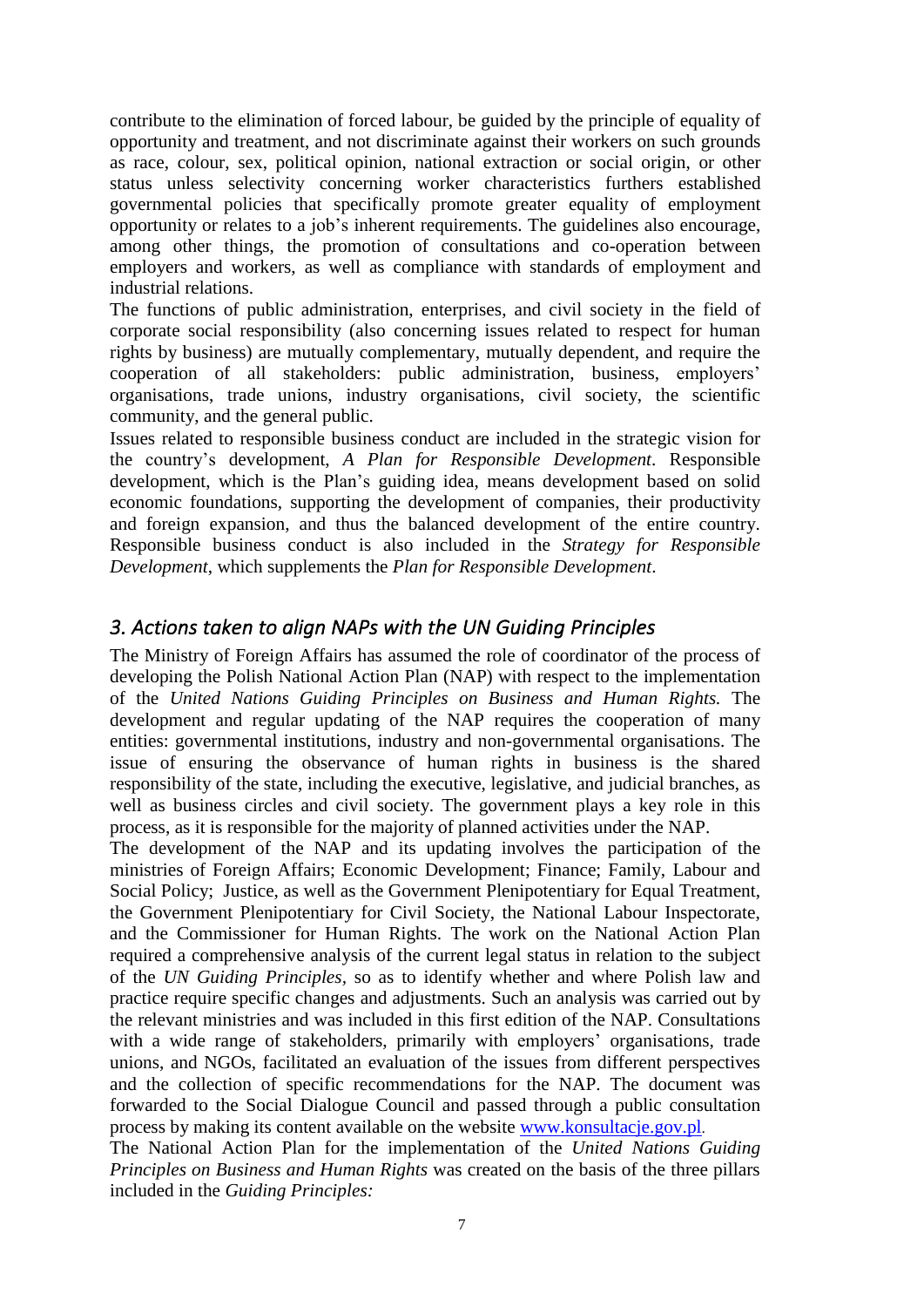I. The state's duty to protect human rights; II. The corporate responsibility to respect human rights; and III. Access to remedies.

Through the implementation of the *UN Guiding Principles*, the NAP primarily aims to enhance the protection of human rights of individuals and to enable them to seek justice when their rights are violated by business. By describing the government's actions to promote corporate social responsibility, as well as referring to strategic documents in this area, the NAP demonstrates a deliberate state policy of supporting businesses while stressing the need for human rights.

## <span id="page-7-0"></span>PILLAR I

## <span id="page-7-1"></span>The state's duty to protect human rights

## <span id="page-7-2"></span>*1. Regulations relating to business and human rights under Polish law*

*The United Nations Guiding Principles on Business and Human Rights* put significant emphasis on the state's positive responsibilities and highlight, among other things, the following issues:

– the state's duty to protect human rights is a standard of conduct;

– states are not responsible for human rights abuses by private actors, but states may breach international human rights where they fail to take appropriate steps to prevent abuses by private actors;

– states should consider the full range of permissible and preventative and remedial measures, including policies, legislation, regulations, and adjudication;

– states also have a duty to protect and promote the rule of law, including by taking measures to ensure equality before the law, fairness in its application, and procedural and legal transparency.

The state's duty to protect human rights is enshrined in the Constitution of the Republic of Poland and in ratified international agreements that obligate States Parties to respect, protect, and implement the human rights of individuals within their territory and/or jurisdiction. This includes the duty to protect against human rights abuse by third parties, including business enterprises.

The Constitution of the Republic of Poland contains a number of principles relevant to the protection of human rights in the context of business activity. Poland's economic system is based on, among other things, solidarity, dialogue, and cooperation among social partners (Article 20), and limitations on the freedom of economic activity may be imposed only in exceptional cases (Article 22).

The Constitution introduces the principle of equality before the law and the total prohibition of discrimination for any reason, including in economic life (Article 32). Chapter II of the Constitution contains a broad catalogue of economic, social, and cultural rights and freedoms (Articles 64-76).

At the statutory level, the provisions of labour law guarantee the observance of labour standards and rights arising from Poland's international obligations, in particular from the UN International Covenant on Economic, Social and Cultural Rights and the European Social Charter, as well as those contained in the ILO's fundamental conventions in line with the ILO Declaration on Fundamental Principles and Rights at Work.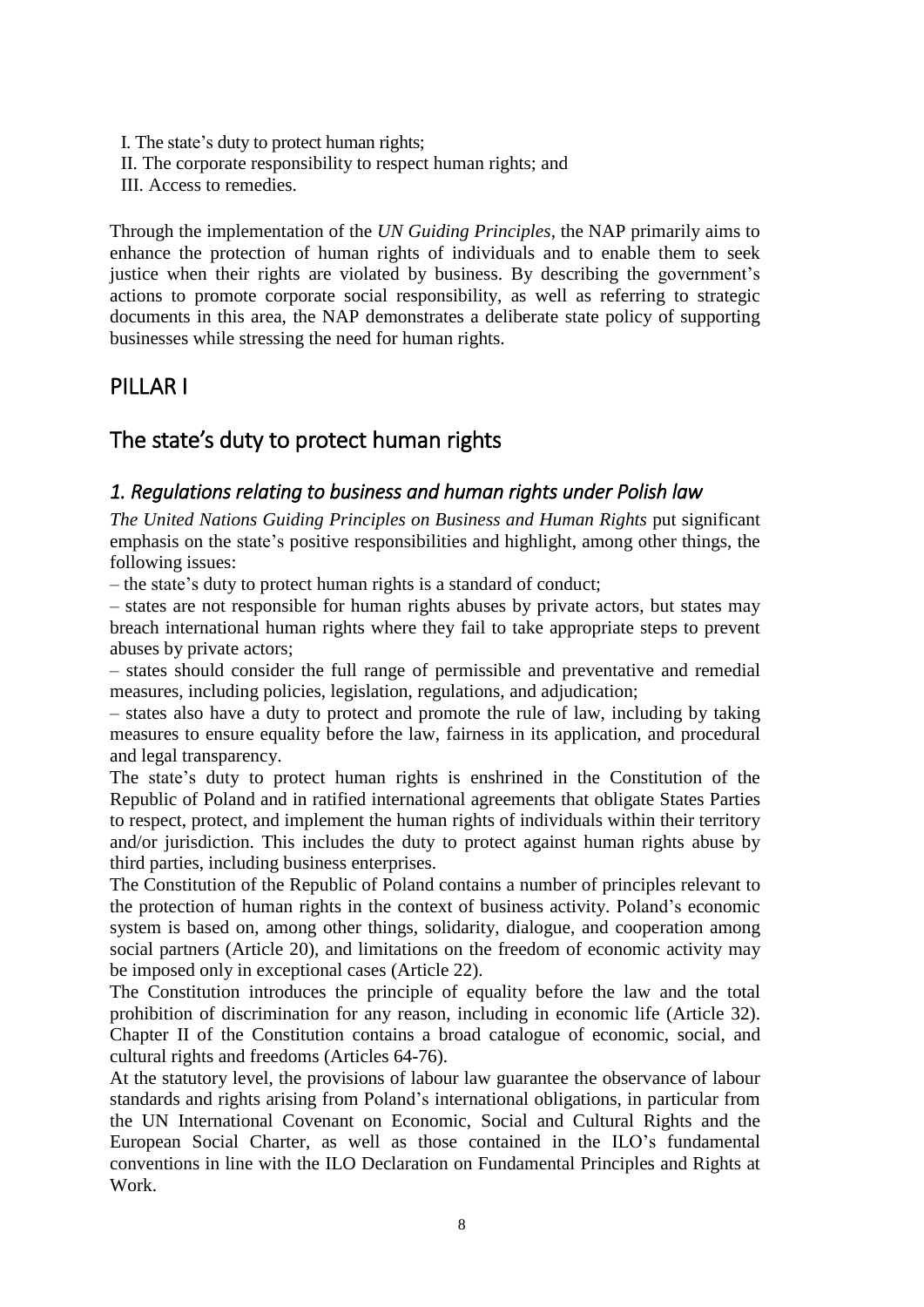The fulfilment of the basic principles of labour law is possible on the basis of numerous provisions of the Labour Code (LC) and other acts specifying in detail the rights of employees and employers, outlining the ways they can be used, and implementing ILO conventions ratified by Poland.

The standards set forth in the international agreements are reflected in Chapter II of the Labour Code, which contains the basic principles of labour law. The following deserve a mention here: the right to work (Article 10), the principle of discretion when establishing an employment relationship (Article 11), respect for personal rights (Article  $11<sup>1</sup>$ ), the principle of equality of employees (Article11<sup>2</sup>), the prohibition against discrimination in employment (Article  $11<sup>3</sup>$ ), the right to respectful remuneration (Article 13), the right to rest (Article 14), the principle of ensuring healthy and safe working conditions by the employer (Article 15), satisfaction, as far as possible, by the employer of the welfare, social and cultural needs of employees (Article 16), helping employees improve their professional qualifications (Article 17), and ensuring the protection of employees' rights by prohibiting the introduction of collective bargaining agreements, regulations, and employment contracts that are less favourable to employees than those resulting from the provisions of general law (Article 18). The principles of labour law also include collective rights, namely the freedom of association of employees and employers (Article  $18<sup>1</sup>$ ) and the right of employees to participate in the management of the work establishment (Article  $18<sup>2</sup>$ ). These provisions do not in themselves constitute grounds for employee claims.

National law identifies areas of fundamental human rights at work, as specified in the ILO Declaration on Fundamental Principles and Rights at Work:

#### <span id="page-8-0"></span>Prohibition of forced or compulsory labour

Referring to the prohibition of this type of work, it should be noted that, although the Labour Code does not contain a definition of forced labour, according to Article 65(1) of the Constitution of the Republic of Poland, everyone shall have the freedom to choose and to pursue their own occupation and to choose their place of work (with exceptions specified by law). On the other hand, one of the basic principles of labour law is the right to choose work freely, resulting from the provision of Article 10 of the LC, which also guarantees minimum remuneration and the assistance of the public authorities in taking up employment, as part of state policies to combat unemployment. This provision does not, however, provide the grounds to demand employment. In addition to the right to choose work freely, as specified in Article 10  $\S$  1 of the LC, there is the principle of discretion when establishing an employment relationship, set out in Article 11 of the LC.

#### <span id="page-8-1"></span>Employment and occupation equality

As regards the principle of equal treatment of employees and the prohibition of discrimination in employment, this is clearly established in further provisions of the Labour Code, in particular in Chapter II a, 'Equal treatment in employment' (Articles 18<sup>3a</sup>–18<sup>3e</sup>). Counteracting discrimination in employment is one of the basic duties of employers. Employers are also obliged to provide employees with the text of the provisions on equal treatment in employment in the form of written information distributed on the premises of a work establishment or to provide employees with access to the legislation otherwise accepted by a given employer.

The Labour Code sets out an open catalogue of grounds for discrimination. In Article 11<sup>3</sup>, the Labour Code establishes a prohibition of any discrimination on any grounds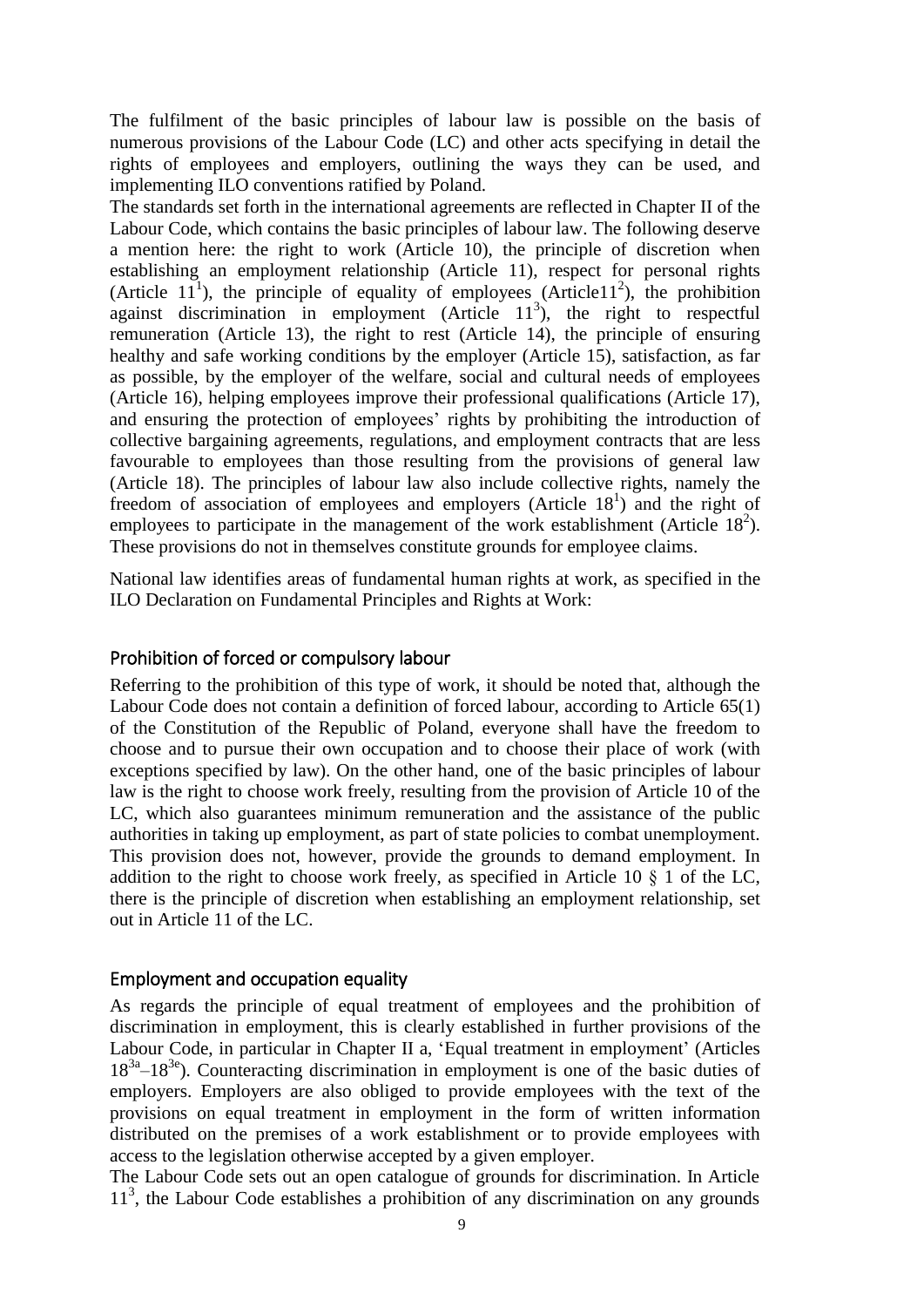whatsoever. Similarly, Article  $18^{3a}$  § 1 of the LC, which introduces the obligation to treat employees equally in respect of establishing or terminating an employment relationship, employment conditions, conditions for promotion, as well as access to training in order to improve professional qualifications, in particular regardless of sex, age, disability, race, religion, nationality, political beliefs, trade union membership, ethnic origin, creed, sexual orientation, as well as regardless of whether employment is for a definite or indefinite period of time or full-time or part-time employment.

The Labour Code contains definitions of equal treatment, direct discrimination, indirect discrimination, harassment, and sexual harassment. Equal treatment in employment means that there must be no discrimination whatsoever, directly or indirectly, whatever the grounds.

Discrimination is also taken to include:

• practices related to encouraging another person to violate the principle of equal treatment in employment or ordering a person to violate that principle;

• harassment or unwanted conduct with the purpose or effect of violating the dignity of an employee or of creating an intimidating, hostile, degrading, humiliating, or offensive atmosphere.

Concerning harassment and sexual harassment, the Labour Code guarantees employees that their submission to harassment or sexual harassment or their rejection of harassment or sexual harassment may not result in any negative consequences for said employees.

According to Article  $18^{3b}$  of the LC, a violation of the principle of equal treatment in employment occurs, with some exceptions, when an employer treats an employee differently on one or more grounds with the effect of, in particular:

1) terminating or rejecting the establishment of an employment relationship;

2) establishing disadvantageous conditions of remuneration for work or other terms of employment, or not being selected for promotion or not being granted other workrelated benefits;

3) not being chosen to participate in training organised to improve professional qualifications unless the employer proves that this was done for objective reasons.

In discrimination cases, the burden of proof is shifted from the employee to the employer. The employee should, however, present facts that would lend credence to a case of discrimination.

The Labour Code guarantees the right to equal remuneration for the same work or for work of equal value, including all components of remuneration, regardless of their name or characteristics. At the same time, it should be noted that the Labour Code does not explicitly define the concept of "the same work".

A person against whom an employer has violated the principle of equal treatment in employment has the right to compensation of at least the amount of the minimum remuneration for their work. The Labour Code also guarantees other rights to employees who assert their rights. The fact that an employee exercises his or her rights due to a violation of the principle of equal treatment in employment may not constitute a reason for disadvantageous treatment of the employee and may not result in any negative consequences for the employee. In particular, it may not constitute grounds for termination of an employment relationship by an employer, with or without notice. This regulation also applies to employees who have provided any form of support to an employee who has exercised his or her rights on account of a violation of the principle of equal treatment in employment.

According to Article  $94<sup>3</sup>$  of the LC, the employer is obligated to take action against workplace mobbing, which includes acts or behaviour towards an employee or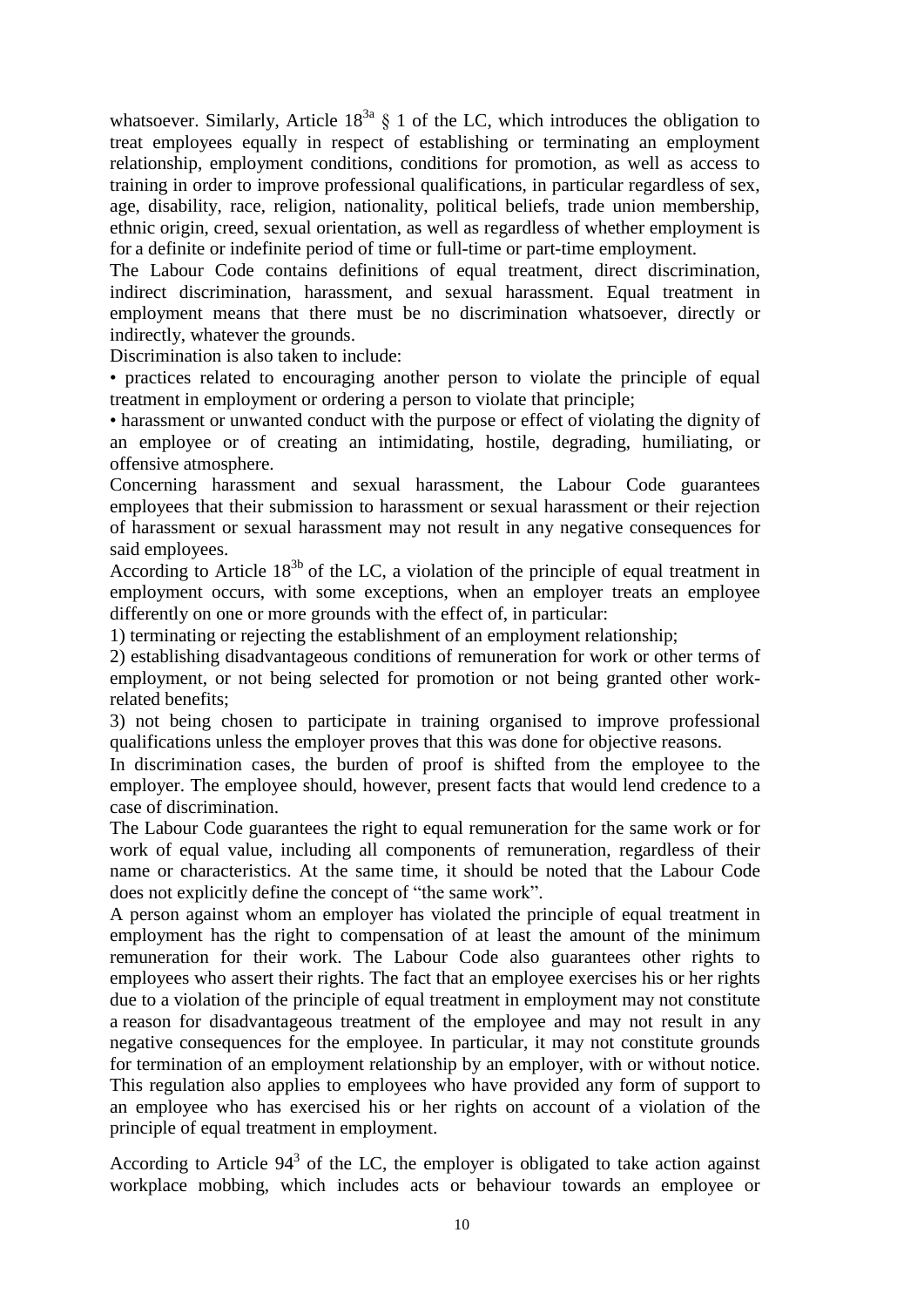directed against an employee involving persistent and long-lasting harassment or bulling of an employee causing specific negative consequences. An employee who was harassed at work and developed health problems may claim an appropriate amount of money from the employer as a pecuniary compensation for the damage sustained.

An employee who terminates his or her employment contract as a result of workplace bullying has the right to claim compensation from his or her employer in an amount not lower than the minimum remuneration for work, as specified under separate provisions. The employee's statement on the termination of his or her employment contract must be made in writing, stating the reason for termination.

Workplace bullying at one's place of work or in connection with one's work means a systematic repetition of certain behaviour directed at an employee that results in, e.g., the elimination of such an employee from the group. Particularly important in this case is the health aspect, which distinguishes the phenomenon of workplace bullying from an ordinary conflict.

Ensuring equal treatment with respect to, among other things, undertaking and pursuing economic or professional activity is governed by the Act on the Implementation of Certain Regulations of the European Union Regarding Equal Treatment. This law implemented the following European Union directives:

- 1. Council Directive 86/613/EEC of 11 December 1986 on the application of the principle of equal treatment between men and women engaged in an activity, including agriculture, in a self-employed capacity, and on the protection of selfemployed women during pregnancy and motherhood;
- 2. Council Directive 2000/43/EC of 29 June 2000 implementing the principle of equal treatment between persons irrespective of racial or ethnic origin;
- 3. Council Directive 2000/78/EC of 27 November 2000 establishing a general framework for equal treatment in employment and occupation;
- 4. Council Directive 2004/113/EC of 13 December 2004 implementing the principle of equal treatment between men and women in the access to and supply of goods and services;
- 5. Directive 2006/54/EC of the European Parliament and of the Council of 5 July 2006 on the implementation of the principle of equal opportunities and equal treatment of men and women in matters of employment and occupation;
- 6. Directive 2014/54/EU of the European Parliament and of the Council of 16 April 2014 on measures to facilitate the exercise of the rights conferred on workers in the context of the free movement of workers (OJ L 128, 30,4,2014)

The law determines the areas and means of preventing violations of the principle of equal treatment on the grounds of sex, race, ethnic origin, nationality, religion, belief, disability, age, or sexual orientation, as well as the competent authorities in this respect. The law applies to individuals, legal entities, and organisational units.

The law (Article 3) defines the phenomenon of direct and indirect discrimination and explains the concepts of harassment, sexual harassment, unequal treatment, and the principle of equal treatment.

According to Article 4, the law applies to, among other things, undertaking vocational training (including further training, improvement, professional retraining, and apprenticeship); the conditions for undertaking and conducting an economic or professional activity (including, in particular, employment or work under a civil-law contract); joining and taking part in trade unions, employers' organisations, and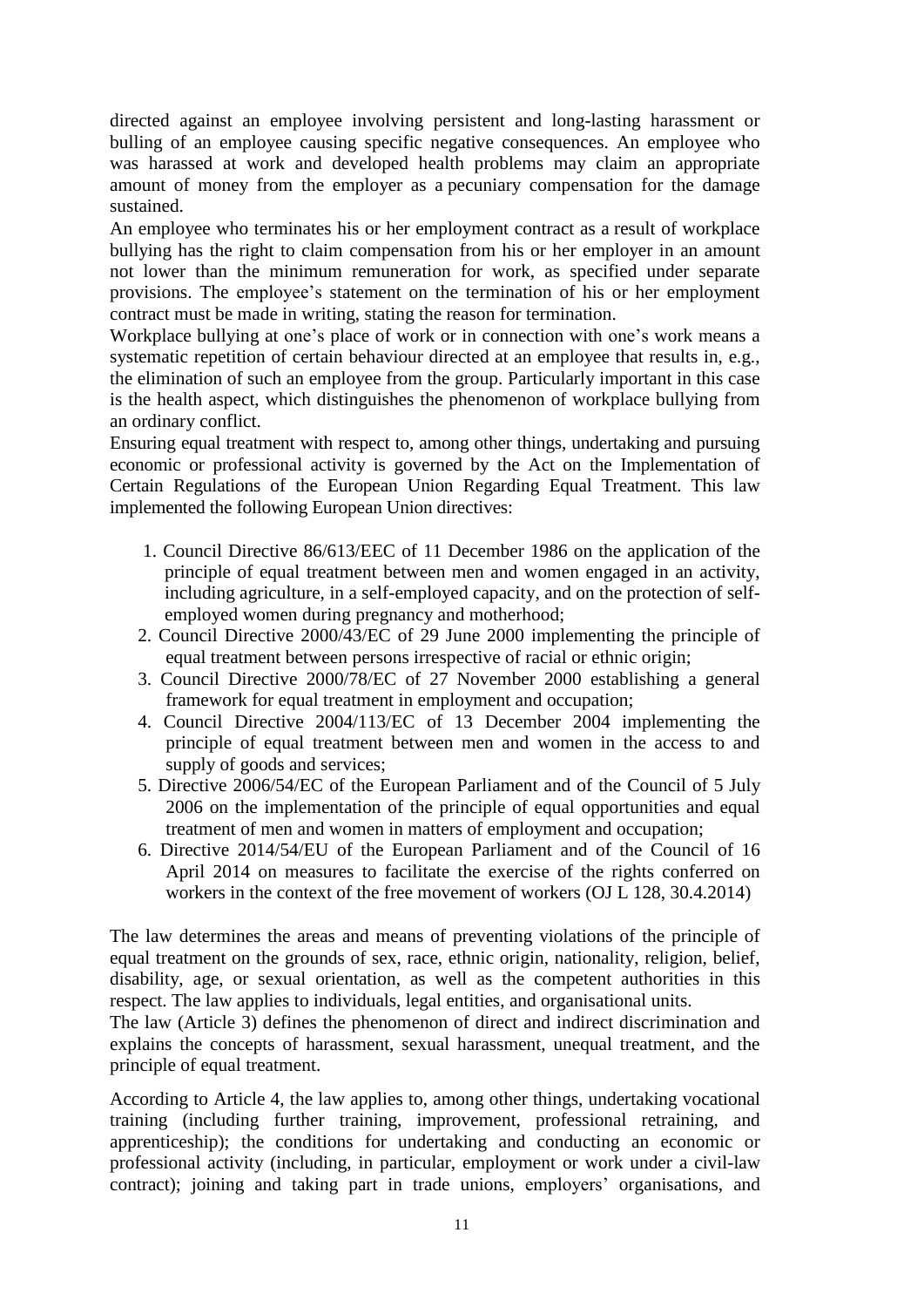professional self-governing bodies; and also exercising the rights that members of these organisations are entitled to; having access to, and the opportunity to use, labour market instruments and services, human resources development and unemployment prevention, social security, healthcare, education and higher education, and services, including housing services, objects, and acquiring rights and energy, if they are offered to the public.

Article 8 of the law prohibits unequal treatment of individuals on the grounds of sex, race, ethnic origin, nationality, religion, denomination, belief, disability, age, or sexual orientation as regards the conditions of undertaking and conducting economic or professional activity or working under a civil-law contract.

It is also prohibited to encourage or order unequal treatment (Article 9).

The law also identifies legal remedies for the protection of the principle of equal treatment and the competent authorities to deal with violations. Everyone whose right to equal treatment has been violated has the right to compensation. Employees employed under a contract of mandate or specific work contract have the right to claim compensation from their employer. However, they must justify their claims against the employer, i.e., lend credibility to their claim that there has been a violation of the principle of equal treatment. In this case, the employer is obligated to prove that no violation occurred. According to the provisions of the law, a victim of unequal treatment can only claim compensation, as the law does not provide for the possibility of awarding redress for harm caused by unequal treatment. Victims of discrimination must exercise their rights in court, in which case, the provisions of the Civil Code and the Code of Civil Procedure apply. Employers employing individuals under civil-law contracts are required to comply with the anti-discrimination provisions of the Act on the Implementation of Certain Regulations of the European Union Regarding Equal Treatment; otherwise, they may be exposed to costs due to possible compensation proceedings.

The law introduces the principle of reversed proof of burden, as does the Labour Code. According to this regulation, anyone who alleges a violation of the principle of equal treatment should lend credibility to the fact of its violation, and the party that has been accused of discrimination must try to prove that they have not violated the principle.

## <span id="page-11-0"></span>Prevention of economic exploitation of children

Article 39 of the Convention on the Rights of the Child states that States Parties to the Convention "recognise the right of the child to be protected from economic exploitation and from performing any work that is likely to be hazardous or to interfere with the child's education, or to be harmful to the child's health or physical, mental, spiritual, moral or social development".

Article  $304<sup>5</sup>$  of the LC provides that work or other paid jobs may only be performed by a child under the age of 16 for the benefit of an entity conducting cultural, artistic, sporting, or advertising activity, and only with the prior consent of the child's statutory representative or guardian, as well as permission from the relevant labour inspector. The relevant labour inspector must refuse permission if the performance of the work will endanger the life, health, or psychophysical development of the child or if it constitutes a threat to the child's performance of his or her school duties. In turn, the freedom to employ individuals between the ages of 16 and 18 is limited by the provisions of the Ordinance of the Council of Ministers of 24 August 2004 listing jobs prohibited to young people and conditions of employment for some of these jobs.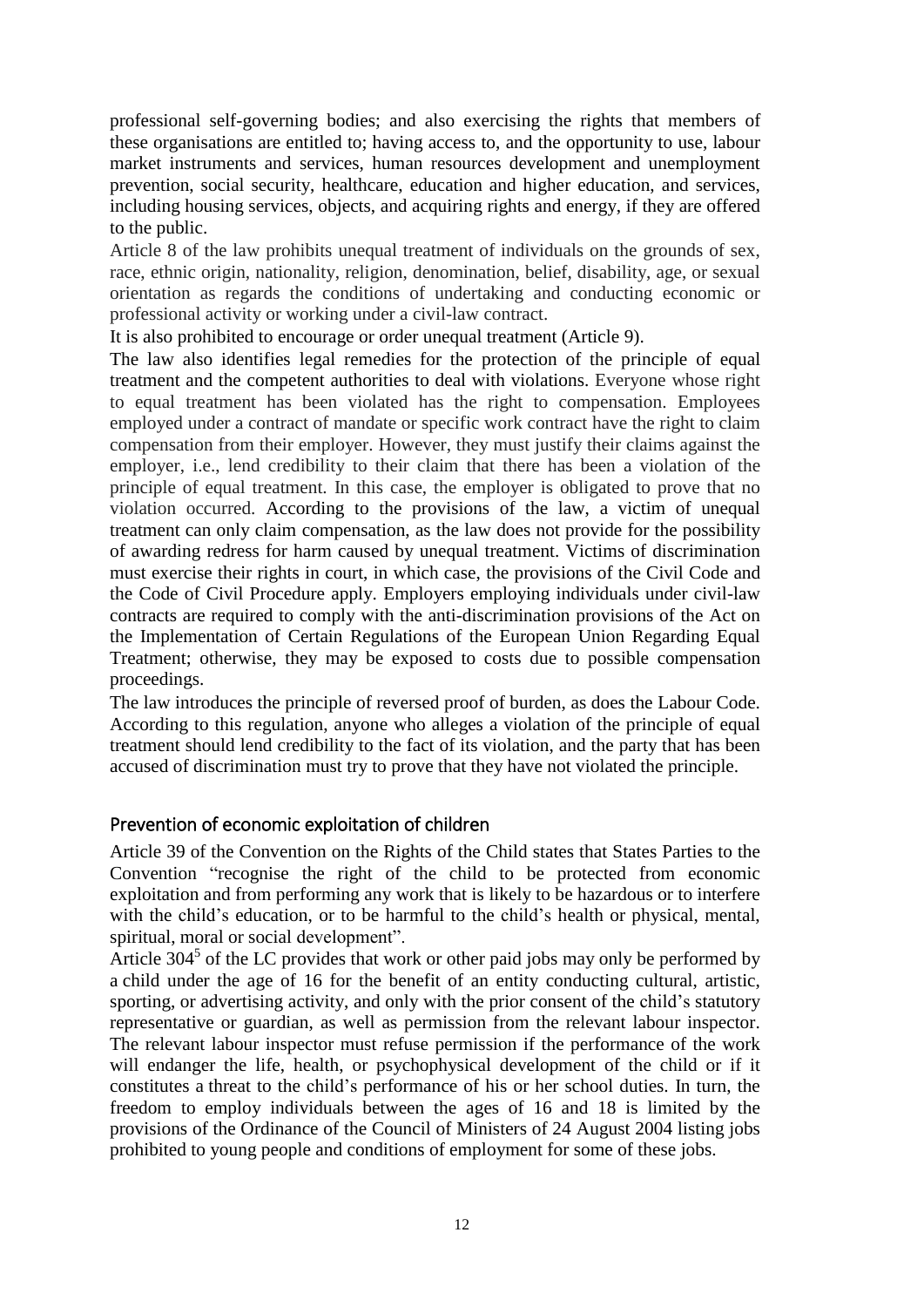### <span id="page-12-0"></span>Freedom of association

Freedom of association is guaranteed by the provisions of the Constitution of the Republic of Poland (Articles 12 and 59) and legislation, in particular the Act of 23 May 1991 on Trade Unions (Journal of Laws of 2015, Item 1881). Poland has ratified the basic acts of international law on freedom of association, namely the International Covenant on Economic, Social and Cultural Rights (Article 8), the European Social Charter (Articles 5 and 6), and ILO Conventions Nos. 87 and 98.

According to Article 3 of the Act of 23 May 1991 on Trade Unions, no person should bear negative consequences of membership or non-membership in a trade union or of holding a function in a trade union. In particular, this cannot constitute a condition for entering into an employment relationship, maintenance of such a relationship, or promotion. In accordance with Article 35(1)(c) of the Act on Trade Unions, discrimination against an employee because of his or her membership in a trade union, non-membership in a trade union, or the holding of a trade union function may result in criminal liability.

The Labour Code prohibits the unequal treatment of employees with respect to establishing and terminating an employment, terms of employment, terms of promotion, as well as access to training in order to improve professional qualifications, in particular on the grounds of trade union membership (Chapter II a, Equal Treatment in Employment). An employee may seek compensation from his or her employer before a court of law for a violation of the principle of equal treatment in employment, which cannot be lower than the minimum remuneration for work stipulated in separate provisions.

In addition, Article  $18^{3e}$  of the LC provides for a mechanism of protection against the negative consequences of exercising employee rights or supporting an employee who has been treated unequally, e.g., on the grounds of his or her trade union membership. According to Article  $18^{3e}$  § 1 of the Labour Code, the fact that an employee has exercised his or her rights when there has been a violation of the principle of equal treatment in employment may not constitute a grounds for disadvantageous treatment of such employee and may not result in any negative consequences towards the employee. In particular, it may not constitute grounds for termination of employment by an employer, with or without notice. The above-mentioned provision applies accordingly to an employee who has provided support to an employee exercising his or her rights in respect of a violation of the principle of equal treatment in employment (e.g., testifying as a witness in court proceedings).

Other important areas addressing the issue of labour rights include:

## <span id="page-12-1"></span>The right to a fair wage

According to Article 23 of the Universal Declaration of Human Rights, "everyone who works has the right to just and favourable remuneration ensuring for himself and his family an existence worthy of human dignity, and supplemented, if necessary, by other means of social protection". This right was specifically codified in Article 7 of the International Covenant on Economic, Social and Cultural Rights.

The establishment of a minimum wage and a hourly minimum wage for certain civillaw contracts represents an instrument that furthers this goal. These issues are regulated by the Act of 10 October 2002 on Minimum Remuneration for Work (Journal of Laws 2015, Item 2008, as amended). According to the law, the minimum remuneration is the subject of negotiations in the Social Dialogue Council, consisting of representatives of the government, employees (trade unions), and employers (employers' organisations). In the event of disagreement in the Social Dialogue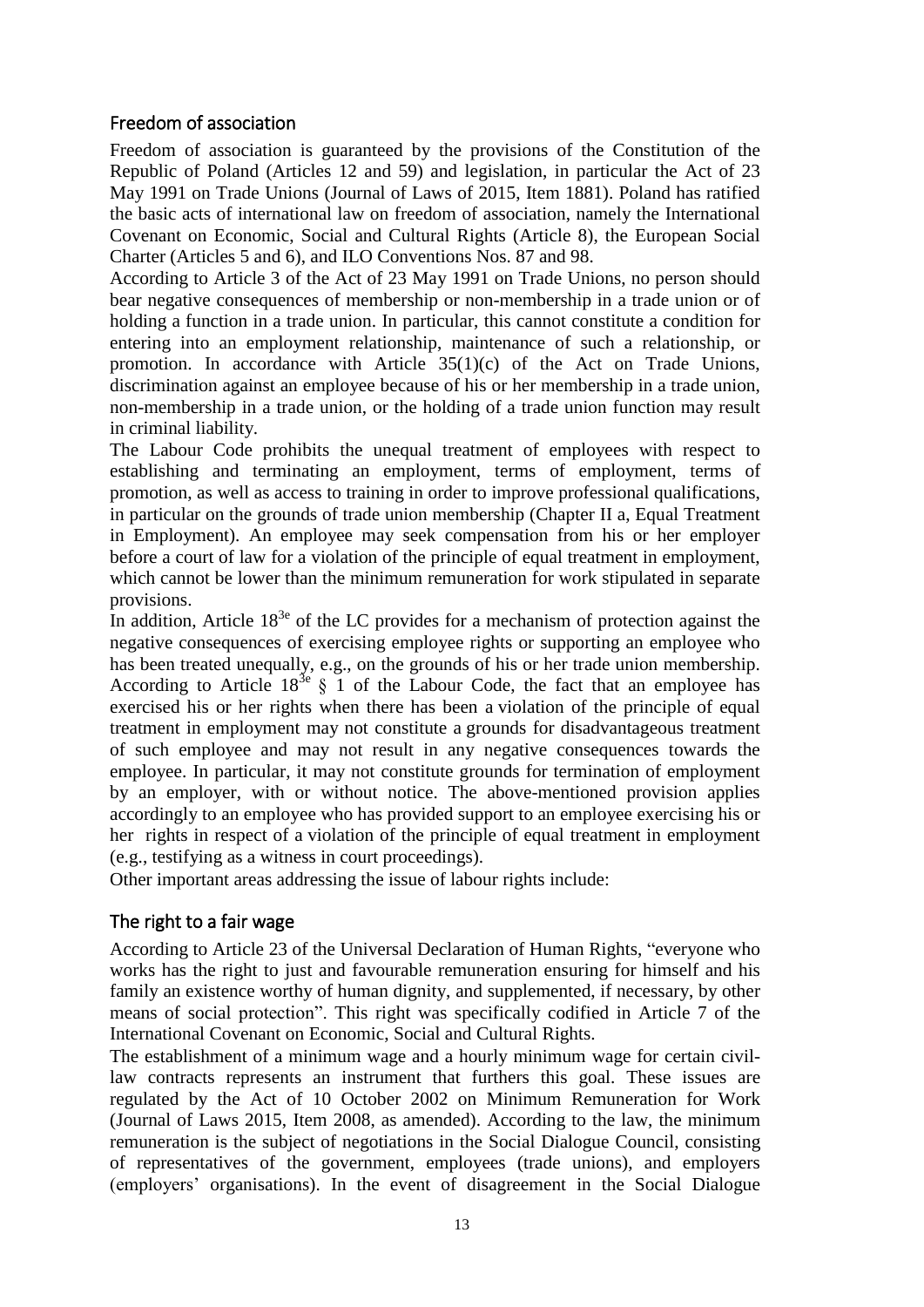Council, the decision on the amount of minimum remuneration is taken by the Council of Ministers. The amount of minimum remuneration for work determines the minimum hourly wage.

As of 1 January 2017, the minimum monthly remuneration for work is PLN 2,000. Systemic changes have also been introduced: it is no longer possible to set employee's remuneration at a level lower than the minimum remuneration for employees with a short period of service (i.e., 80 per cent of that remuneration); the scope of the minimum remuneration component was also changed by removing the allowance for night-time work.

As of 1 January 2017, a minimum hourly rate of PLN 13 applies to employees hired under mandate contracts and service contracts, including those who are self-employed. This amount will be adjusted annually to reflect the increase in the minimum remuneration for employees employed on the basis of an employment contract.

Remuneration below the minimum wage constitutes a violation of employee rights. Each increase of the minimum wage improves of the situation of the lowest-paid workers.

The introduction of a guaranteed minimum-remuneration for mandate contracts and service contracts, to which the provisions of mandate apply, is intended to generate a positive change in the labour market by preventing the abuse of civil-law contracts and introducing protections for individuals receiving remuneration at the lowest level.

### <span id="page-13-0"></span>Occupational safety and health

Article 7 of the International Covenant on Economic, Social and Cultural Rights calls on the States Parties to the Covenant to recognise the right of everyone to enjoy of just and favourable conditions of work, including safe and healthy working conditions, as well as rest, leisure, and reasonable limitation of working hours and periodic paid holidays, as well as remuneration for public holidays.

The provisions for ensuring safe and hygienic working conditions by employers are set out in Division 10 of the Labour Code, "Health and Safety at Work", as well as in other generally applicable laws. In accordance with the provisions of the Labour Code, employers are obliged to protect the health and life of their employees by providing them with health and safety conditions at work that appropriately use science and technology achievements. Employers are also obligated to organise work in a manner that ensures the above-mentioned conditions. In addition, Division 10 of the Labour Code specifies the rights and obligations of employees with respect to health and safety at work, the basic health and safety requirements for buildings and working premises, as well as machines and other technical equipment, requirements regarding factors and processes of work that create particular threats to health or life, obligations providing employees with preventive health protection, employers' obligations related to accidents at work and occupational diseases, obligations to provide health and safety training, obligations to provide employees with measures of individual protection and work clothes and shoes, requirements to establish a health and safety at work service, requirements to provide consultations on health and safety at work and a commission on health and safety at work.

In addition to the provisions of Division 10, the Labour Code also contains other provisions for the protection of the lives and health of women and young people who are employees, included in Division 8, "The Rights of Employees in Relation to Parenthood", and Division 9, "Employment of Young People". The provision of safe and hygienic work conditions for employees is also ensured by regulations of other laws, including the Construction Law, the Atomic Law, and the Geological and Mining Law.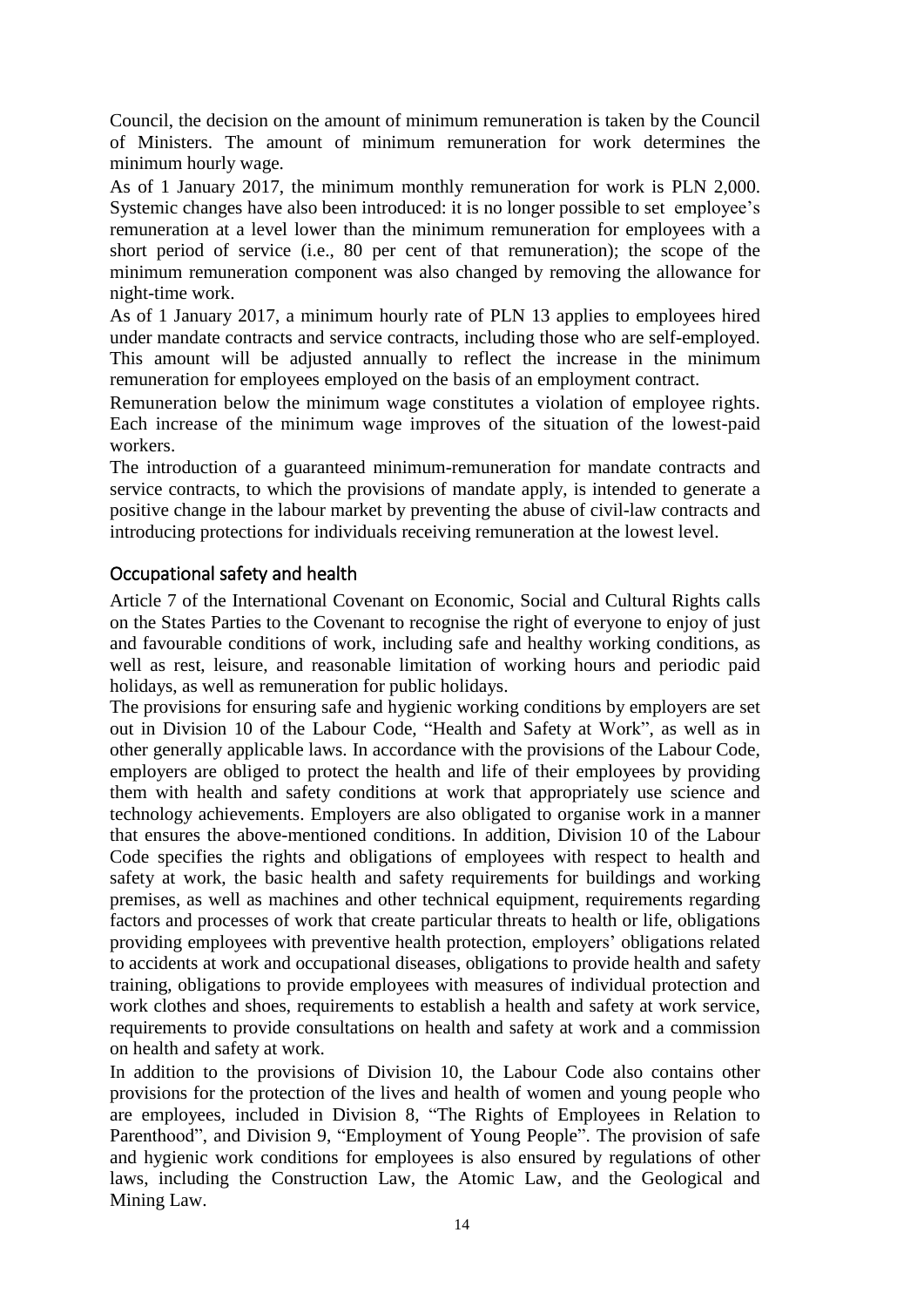The state's activities as regards supervision and inspection of work conditions (in accordance with the requirements of international law) are important for ensuring health and safety at work. The system of measures that implement this policy is based, in particular, on the powers of the National Labour Inspectorate (reporting to the Sejm of the Republic of Poland) to supervise the observance of labour law, including health and safety at work, and the State Sanitary Inspection (reporting to the Minister of Health) to supervise compliance with work hygiene regulations. According to Article 304 of the LC, employers are obligated to ensure health and safety working conditions not only for their employees, but also for individuals performing work on a basis other than an employment contract at a work establishment or in a place designated by the employer, as well as for anyone conducting their own business activity at a work establishment or in a place designated by the employer. Obligations related to health and safety at work are applicable to non-employers who organise work performed by individuals on a non-employment basis and self-employed individuals. According to Article  $304<sup>1</sup>$  of the LC, the basic duties of employees (referred to in Article 211 of the LC) within the scope determined by an employer or another entity organising work will also be imposed on individuals who perform work on a different basis than an employment contract at a work establishment or in a place designated by the employer or other entity organising work, as well as on anyone conducting their own business activity at their work establishment or in a place designated by the employer or another entity organising work.

### <span id="page-14-0"></span>Right of female workers to protection

In view of the right of employed women to special protection under Article 8 of the European Social Charter, as well as the right of mothers to special protection during the period before and after childbirth under Article 10 of the International Covenant on Economic, Social and Cultural Rights, and under Article 177 of the LC, the employment relationship with a female employee during her pregnancy or while on maternity leave is accorded particular protection. During this time, an employer may not terminate an employment contract with or without notice unless there are reasons justifying termination without notice through the fault of the employee and an enterprise trade union representing the employee has consented to the termination of the employment contract.

During pregnancy or maternity leave, it is possible to terminate an employment contract solely in the event that the employer declares bankruptcy or is liquidated. In such cases, however, the employer is obliged to agree with the enterprise trade union representing the female employee on the date of the termination of her employment contract. If it is not possible to ensure other employment within that period of time, the female employee is entitled to the benefits specified in separate provisions on cash benefits from social security in the event of sickness or maternity.

The special protection of the employment relationship does not apply to female employees during their trial period not exceeding one month or to employees hired under an employment contract for a definite period of time concluded to replace an employee during a justified absence from work. These regulations also apply accordingly to employees on parental leave.

The Labour Code also contains a number of provisions governing specific rights of employees related to parenting, including the provisions on maternity, parental, paternity, and child-care leave, as well as provisions to facilitate the fulfilment of parental responsibilities in relation to child care and education, including regulations that make it possible to combine leave with part-time work or regulations on working time and the use of exemptions from work or breaks from work.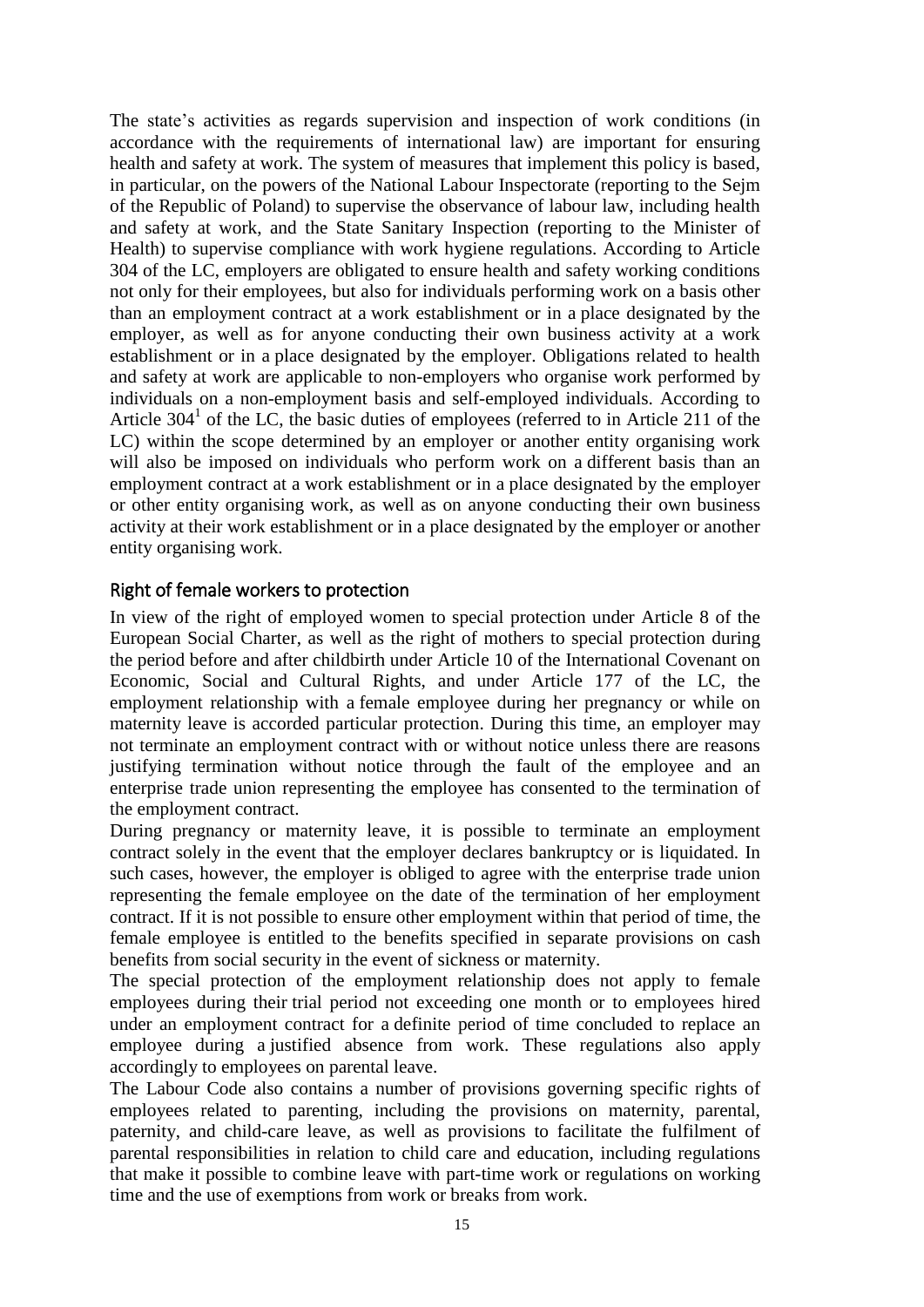The particular protection of employment relationships during pregnancy and maternity leave is subject to modifications resulting from the provisions of the Act of 13 March 2003 on Special Rules regarding the Termination of an Employment Relationship for Reasons not Related to Employees (Journal of Laws of 2016, Item 1474). This law, which applies to employers with at least 20 employees, permits termination of current employment and working conditions with notice, while still prohibiting termination, both in the case of collective redundancies and individual termination of an employment relationship during pregnancy and maternity leave. These regulations also apply accordingly to employees on parental leave.

Under the Act on the Implementation of Certain Regulations of the European Union Regarding Equal Treatment, in the case of a violation of the principle of equal treatment, laid down in that law, against an individual, including in connection with pregnancy, maternity leave, leave on terms of maternity leave, paternity leave, parental leave, or child-care leave, such person is entitled to compensation.

### <span id="page-15-0"></span>Improvement of professional qualifications

Employers are obliged to enable employees to improve their professional qualifications. The Labour Code outlines the rules governing the conclusion of contracts regarding supplementary education, granting leave for education, a training leave, and additional benefits.

The principle of enabling employees to improve their professional qualifications mainly relates to the qualifications necessary for the proper performance of their current job or the qualifications needed for the work that employees are supposed to do in the future for a particular employer. This does not mean that an employer should not, to the extent possible, foster their employees' overall intellectual development. Such development is not only in the interest of employees, but also in the interest of the employer, because it influences the creative attitude adopted by employees at work. The principle of enabling employees to improve their professional qualifications is connected with the right to education, which is enshrined in Article 70 of the Constitution of the Republic of Poland, the Universal Declaration of Human Rights (Article 26), and the International Covenant on Economic, Social and Cultural Rights (Article 13). At the same time, it should be noted that the idea of lifelong learning is one of the most important premises of the so-called Lisbon Strategy and also one of the elements of Europe 2020, a strategy for smart, sustainable, and inclusive growth.

Article 8 of the Act on the Implementation of Certain Regulations of the European Union Regarding Equal Treatment prohibits unequal treatment of individuals on the basis of sex, race, ethnic origin, nationality, religion, denomination, belief, disability, age, or sexual orientation, also in the scope of undertaking professional development activities (including further training, improvement, vocational retraining, and apprenticeship). In case of a violation of this prohibition, the injured party may seek compensation.

The issue of the improvement of professional qualifications of workers is also governed by Article 10 of the European Social Charter and International Labour Organization Paid Educational Leave Convention, 1974 (No 140). These regulations oblige the state to promote the training of workers by granting them various forms of assistance, in particular financial entitlements and paid release from work.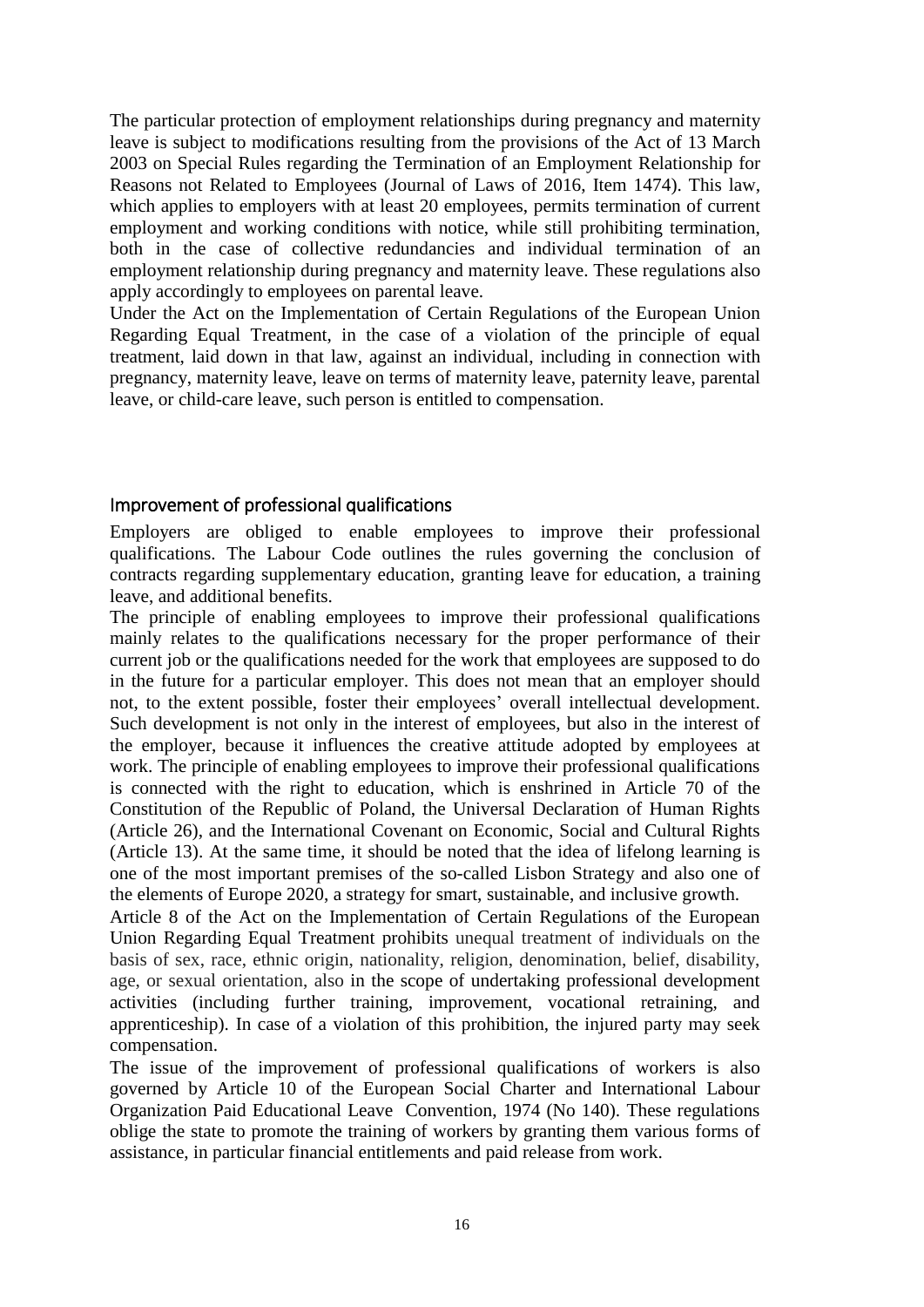### <span id="page-16-0"></span>Right to development

Another inalienable human right that should be guaranteed is the right to development. The UN Declaration on the Right to Development, adopted in 1986, emphasises the importance of human beings in the development process and points to the relationship between human rights and development. This declaration can serve as a guideline for the creation of national and international policies. It may be an instrument of:

- incorporating human rights in the development process;

- recognising the importance of the human factor in development efforts;

- providing a political, legal, social, moral, and rational basis for development cooperation;

- dialogue on human rights between developed and developing countries.

States are obliged to pursue their chosen national development policies with a view to the steady growth of the well-being of society and of all individuals, growth based on a fair distribution of benefits.

Both the Vienna Declaration and the Programme of Action adopted at the World Conference on Human Rights in Vienna state that development facilitates the enjoyment of all human rights. On the other hand, one may not claim a lack of development and, at the same time, justify a violation of human rights. This is due to the universal nature of these regulations being beyond all discussion.

Article 55 of the United Nations Charter details the areas of international economic and social co-operation that, pursuant to Article 56 of the Charter, require common and independent action by UN member states. This co-operation includes:

a) higher standards of living, full employment, and conditions of economic and social progress and development;

b) solutions to international economic, social, health, and related problems; and international cultural and educational cooperation; and

c) universal respect for, and observance of, human rights and fundamental freedoms for all without distinction as to race, sex, language, or religion.

## <span id="page-16-1"></span>*2. Public procurement*

1

On 28 July 2016, an amendment to the Public Procurement Law (PPL) came into force, introducing a number of changes related to the implementation of new EU directives in the field of public procurement in the Polish legal system.<sup>3</sup> One of the objectives of the new regulation is to enable contracting institutions to make better use of public procurement to support social policy objectives, for instance, by introducing a requirement to hire contractors and subcontractors under employment contracts. Recognising the problems of contracting authorities with the practical application of Article 29(3)(a) of the PPL, and intending to ensure the most effective application of employment requirements, the Public Procurement Office drafted and published on its website a legal opinion on the application of Article 29(3)(a) of the PPL. The opinion takes into consideration the position of the Inspector-General for the Protection of Personal Data and, while providing guidance regarding the ability of contracting authorities to verify the fulfilment by contractors and subcontractors of the requirement to employ personnel performing activities envisioned in the contract, together with the sample provisions referred to in Article  $36(2)(8)(a)$  of the Public Procurement Law.

<sup>&</sup>lt;sup>3</sup> Directive 2014/24/EU on public procurement and Directive 2014/25/EU on procurement by entities operating in the water, energy, transport and postal services sectors.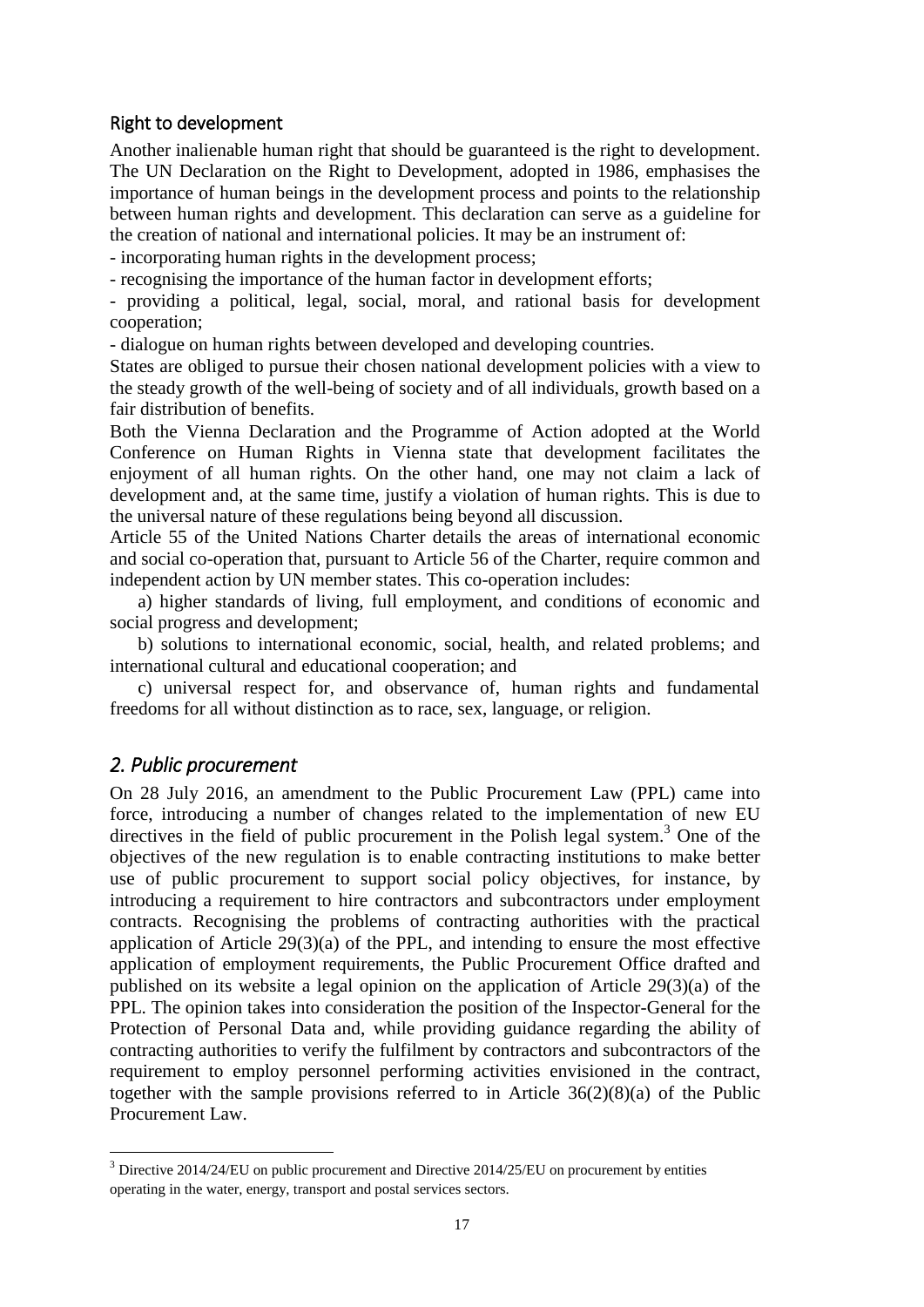According to *Recommendations of the Council of Ministers on the consideration of social aspects in public procurement by the government administration,* the heads of government administration units are obliged to analyse the possibility of applying social clauses to all public procurement proceedings, including contracts that do not comply with the provisions of the Public Procurement Law.

Successful implementation of social goals through public procurement requires educational activities among public procurement market participants. The Public Procurement Office carries out educational activities aimed at promoting social issues in public procurement primarily on the basis of the *National Action Plans for Sustainable Public Procurement*. The *National Action Plan for Sustainable Public Procurement* 2017-2020 calls for educational activities such as conferences, training, or the preparation of relevant publications.

Plans are in store to identify and publish a catalogue of good practices and to develop specimen documents. As part of the planned educational activities, the Public Procurement Office intends to present to the Polish contracting authorities, among other things, the possibility of including public symbols of a social nature based on the criteria of respecting human rights in the production of goods subject to a public contract in the procurement procedure.<sup>4</sup> With respect to reporting information on sustainable public procurement, the contracting authority will, under the new rules for drawing up annual reports on contracts awarded, include detailed information on social aspects in the new Part VIII of the annual report form (*Contracts to which the provisions of the law taking into account social aspects apply*). This will help obtain comprehensive data about the social aspects incorporated into public procurement.

### <span id="page-17-0"></span>*3. Regulations on European Funds*

1

Article 7 of Regulation No 1303/2013 of the European Parliament and of the European Council of 17 December 2013 laying down common provisions on five EU funds<sup>5</sup> obligates all Member States to take appropriate steps to prevent any form of discrimination, including based on disability.<sup>6</sup>

In view of the above, in 2015, the Ministry of Infrastructure and Development developed the *Guidelines for the implementation of the principle of equal opportunities and non-discrimination, including accessibility for people with disabilities and the principle of equal opportunities for women and men within EU funds for 2014-2020.<sup>7</sup>*

The above-mentioned *Guidelines* aim to ensure the compatibility of operational programmes (OPs) with the principle of equal opportunities and non-discrimination, including accessibility, for people with disabilities and the principle of equal opportunities for women and men, as well as to ensure a coherent approach in this respect under the European Social Fund (ESF), the European Regional Development

<sup>&</sup>lt;sup>4</sup> The National Action Plan on sustainable public procurement for 2017-2020 provides detailed information on the activities carried out by the PPO together with the timetable for their implementation.

<sup>&</sup>lt;sup>5</sup> The European Regional Development Fund, the European Social Fund, the Cohesion Fund, the European

Agricultural Fund for Rural Development, and the European Maritime and Fisheries Fund.<br><sup>6</sup> "The Member States and the Commission shall ensure that equality between men and women and the integration of gender perspective are taken into account and promoted throughout the preparation and implementation of programmes, including in relation to monitoring, reporting and evaluation". "The Member States and the Commission shall take appropriate steps to prevent any discrimination based on sex, racial or ethnic origin, religion or belief, disability, age or sexual orientation during the preparation and implementation of programmes. In particular, accessibility for persons with disabilities shall be taken into account throughout the preparation and implementation of programmes.".

 $^7$  Available at: [http://www.funduszeeuropejskie.gov.pl/strony/o-funduszach/dokumenty/wytyczne-w-zakresie-realizacji](http://www.funduszeeuropejskie.gov.pl/strony/o-funduszach/dokumenty/wytyczne-w-zakresie-realizacji-zasady-rownosci-szans-i-niedyskryminacji-oraz-zasady-rownosci-szans/)[zasady-rownosci-szans-i-niedyskryminacji-oraz-zasady-rownosci-szans/](http://www.funduszeeuropejskie.gov.pl/strony/o-funduszach/dokumenty/wytyczne-w-zakresie-realizacji-zasady-rownosci-szans-i-niedyskryminacji-oraz-zasady-rownosci-szans/)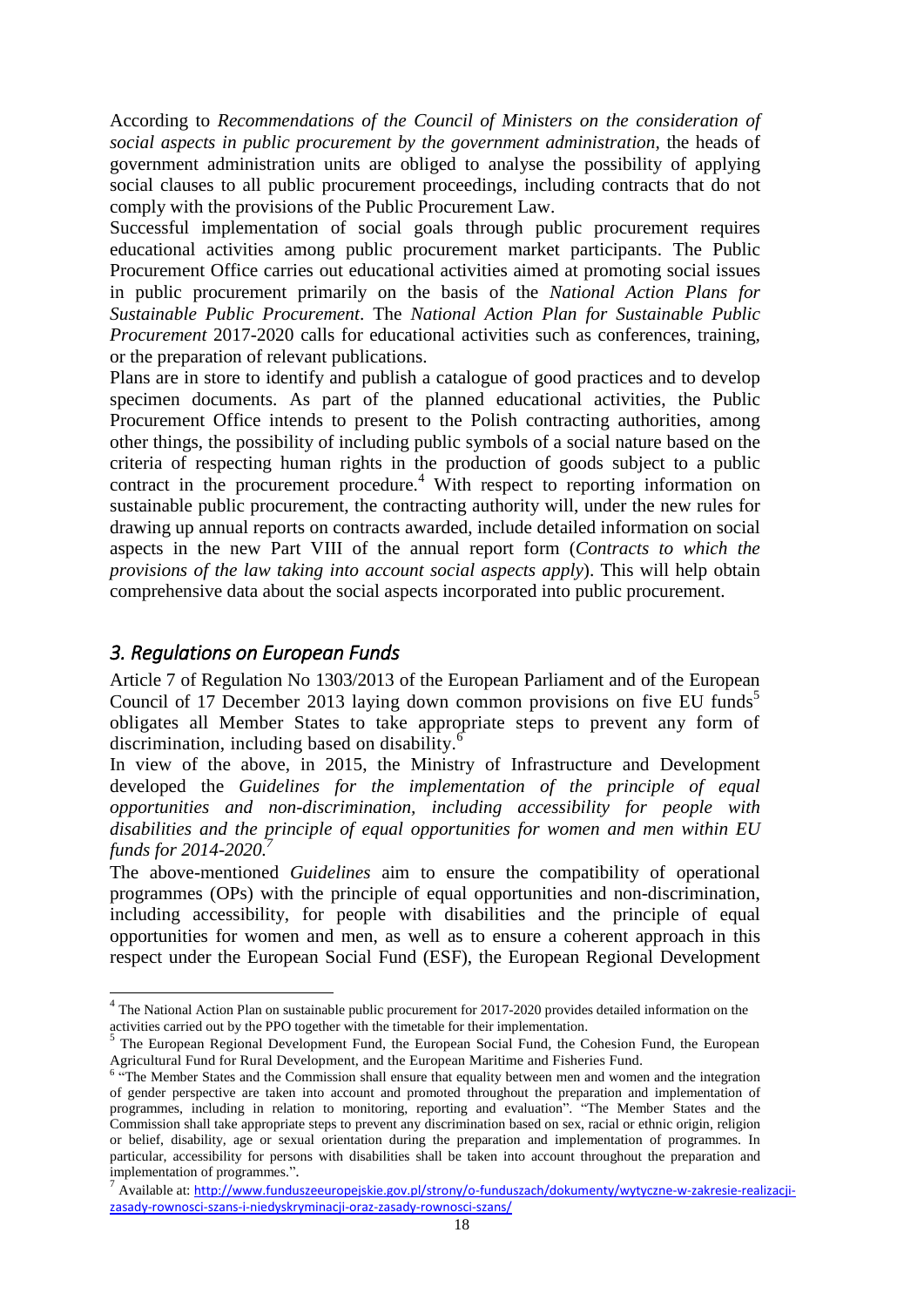Fund (ERDF), and the Cohesion Fund (CF). *The Guidelines* are addressed to all institutions that participate in the implementation of operational programmes cofinanced by the ESF, the ERDF and the CF, in particular managing authorities (MAs), intermediate bodies (IPs) and implementing authorities (IAs). MAs ensure that the competent decision-making body or which is a party to a project co-financing agreement under an OP will commit the beneficiary in a decision or project cofinancing agreement to apply the current *Guiding Principles*.

The provisions adopted in these *Guiding Principles* are also an expression of the inclusion of the provisions of the *United Nations Convention on the Rights of Persons with Disabilities*, ratified by Poland in 2012, within the framework of structural funds. According to the *Guiding Principles,* the managing authorities of operating programmes develop criteria for the evaluation of applications for co-financing allocation in such a way that co-financing (also projects implemented by enterprises) is offered to projects that have a positive or neutral impact on the principle of equal opportunities and non-discrimination, including accessibility for people with disabilities, and the principle of equal opportunities for women and men.

The creation of administrative capacity to implement equal opportunities and nondiscrimination policies, including accessibility for people with disabilities and equal opportunities for women and men in relation to the European Structural and Investment Funds (EFSI) was regulated in the *Action Plan for Equality and Non*discrimination 2014-2020 (22 April 2015).<sup>8</sup> This document is primarily an action plan for the measures that should be taken by the institutions involved in the implementation of EU funds to ensure accessibility for people with disabilities.

The above-mentioned documents provide a strategic and operational framework for the disbursement of structural funds corresponding to EU policies on equal opportunity. They also represent the government's efforts to implement and promote the provisions of the *United Nations Convention on the Rights of Persons with Disabilities.* In practice, the intention is to give disabled clients of European funds an opportunity to participate in the EU budget, i.e., the opportunity to use the funds, choose a career without barriers, and thus enjoy full inclusion in society. Hence, the introduction of a number of tools intended to ensure such accessibility, e.g., universal design, rational improvements, digital accessibility, or architectural availability.

## <span id="page-18-0"></span>*4. Strategic documents: Strategy for Responsible Development*

The Polish perspective on actions for sustainable and responsible economic development was formulated in Poland's *National Action Plan for Responsible Development* adopted by the government on 16 February 2016. It contains a diagnosis of the situation, indicates the key areas for long-term development, and proposes concrete solutions that will ensure Poland's growth. Detailed measures to achieve the *Plan's* goals are reflected in the *Strategy for Responsible Development* (*SRD*) adopted on 14 February 2017, which due to its role and tasks is an instrument for flexible management of the main development processes in the country. It indicates the goals and necessary actions, implementation instruments, and key projects to ensure its implementation. It also establishes a coordination system, assigning roles to individual public entities and ways of working with the world of business, science, and society. The development strategy is based on the concept of sustainable and responsible development and remains in line with the *United Nations Guiding Principles on* 

1

<sup>&</sup>lt;sup>8</sup> Available a[t: https://www.funduszeeuropejskie.gov.pl/media/6131/Agenda\\_ZATWIERDZONA.pdf](https://www.funduszeeuropejskie.gov.pl/media/6131/Agenda_ZATWIERDZONA.pdf)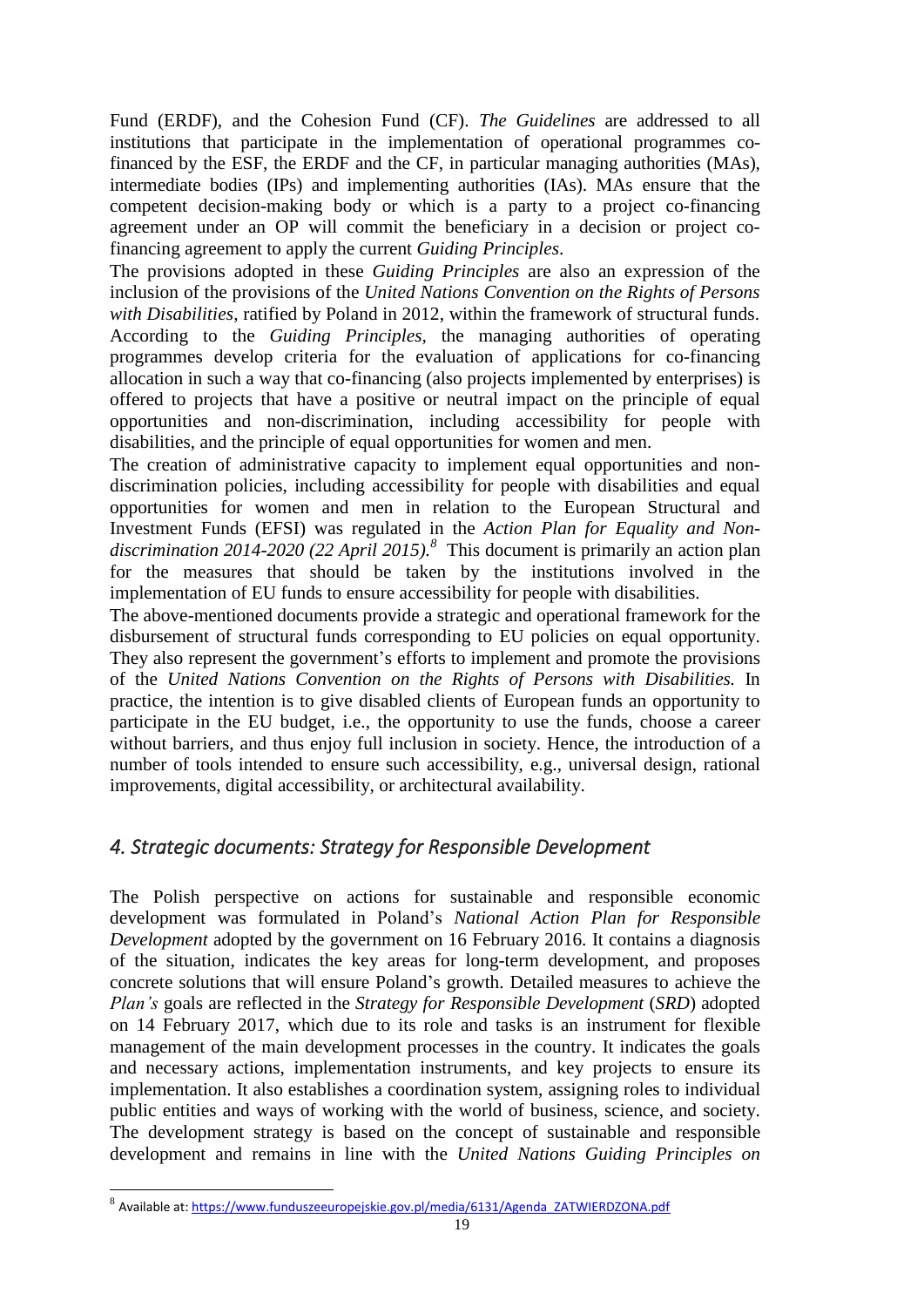*Business and Human Rights*. Its implementation will support the implementation of the 2030 Agenda in Poland.

Responsible development means not only economic growth based on solid economic foundations (entrepreneurship, diligence, resources, and the skills of Poles), but also multidimensional social solidarity—between present and future generations; between regions, cities, and rural areas; or between employers and employees—originating from concerns for the common good.

Social capital is both a prerequisite for such trust-based cooperation and the starting point for the development of a modern economy. The success of planned development actions depends on the shaping of the attitudes that promote cooperation, creativity, and communication, increasing public participation and citizens' influence on public life and cultural potential. Both a climate of lasting trust between citizens, also in the state-citizen relationship, and the development of creative entrepreneurship should be viewed as a catalyst for other changes or actions, or a practical leverage for initiatives and development goals.

While preserving the constitutional model of a social market economy, the *Strategy for Responsible Development* proposes increasing the responsibility of state institutions for shaping economic, social and territorial processes. Responsible only to a limited extent for the business decisions of private entities, state institutions become the driving force behind entrepreneurial behaviour, enable the development of new branches and economic fields, and facilitate the use of market mechanisms to stimulate, develop, and implement modern technological solutions.

The strategy combines a strategic dimension with an operational one, and it identifies the necessary actions and implementation tools: flagship and strategic projects to ensure its implementation. A significant number of the more than 180 projects are related to different spheres of social policy, referring to issues important to citizens, specific groups of people, or regions of the country. The strategy also includes a number of strategic projects that will increase social engagement and cooperation between public and private entities, the science sector, and civil society, including the *National Programme for Supporting Civil Society Development.* 

In the area of *Law in the service of citizens and the economy*, the *SRD* also lays down measures to improve the quality of legislation aimed at providing better conditions for conducting business and satisfying citizens' needs. There is still a challenge related to the large number of legal regulations, their inconsistencies and ambiguities; frequent changes in regulations in recent years; and numerous legal obligations imposed on citizens and entrepreneurs (and on administration at various levels). The measures aimed at addressing the problem include improving the effectiveness of the regulatory impact assessment system, "100 changes for businesses"—the first package of legislative solutions—and the *Business Constitution* package*,* which aims to ensure further improvement of the legal environment, enhance legal certainty and legal culture, and strengthen the auxiliary role of the administration towards citizens and businesses.

### <span id="page-19-0"></span>*5. Planned changes in national legislation:*

## <span id="page-19-1"></span>Act on Counteracting the Unfair Use of Contractual Advantage in the Trade in Agricultural and Food Products.

The [Act on Counteracting the Unfair Use of Contractual Advantage in the Trade in](http://orka.sejm.gov.pl/opinie8.nsf/nazwa/790_u/$file/790_u.pdf) [Agricultural and Food Products w](http://orka.sejm.gov.pl/opinie8.nsf/nazwa/790_u/$file/790_u.pdf)as prepared by the Ministry of Agriculture and Rural Development. Signed by the President on 28 December 2016, it will enter into force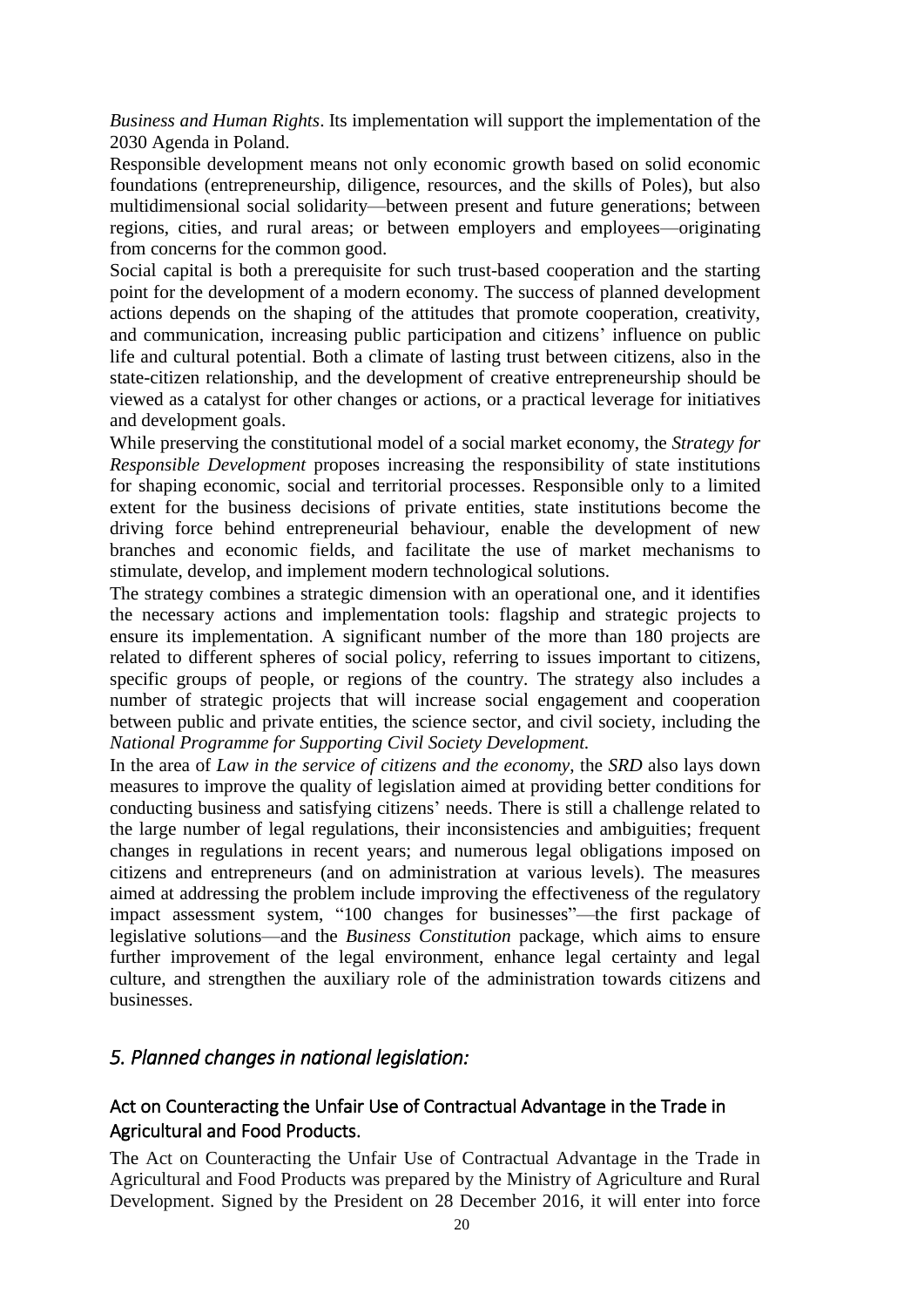on 12 July 2017. The new act's primary goal is to ensure the effective dispute resolution between suppliers and buyers of food and agricultural products. A contractual advantage occurs in cases where there is a significant disparity in economic potential between the two parties and where the weaker of these parties lacks the sufficient capacity for selling or purchasing agricultural or food products from other entrepreneurs.

Any entrepreneur who has a reasonable suspicion that it is being subjected to any practices which involve the unfair use of contractual advantage may submit a written complaint to the President of the Office of Competition and Consumer Protection. The Office of Competition and Consumer Protection may only intervene where the total value of the turnover between the supplier and the customer exceeded the amount of PLN 50 000 - during any of the two years preceding the year in which the proceedings were initiated and where the turnover of the supplier or customer applying the practices in question exceeded PLN 100 000 000 - during the year preceding the year in which the proceedings were initiated.

The regulation will help provide greater protection for smaller companies that, in situations of unfair use of contractual advantage, lost their liquidity, and consequently shifted the cost burden onto employees (e.g., delayed payment of wages).

### <span id="page-20-0"></span>"Package for Creditors"

As a result of a review of legal provisions related to the recovery of debtors' receivables, in view of the impact of delays in settling obligations on the financial condition of enterprises, particularly in the SME sector and households, as well as the negative effects of actions by unreliable contracting parties, a draft law's amendment was drawn up to strengthen the rights and guarantees for creditors protecting or enforcing their ownership by:

- 1) providing broader possibilities for verifying payment credibility of potential contracting parties, based on the data from the registries of economic information offices and the newly created Public-Law Debt Registry, while at the same time respecting the rights of debtors;
- 2) raising the upper limit of the subject matter of disputes for cases heard in simplified proceedings;
- 3) extending the scope of cases heard in class actions and eliminating the main barriers to the effective resolution of cases in these proceedings;
- 4) increasing the effectiveness of a solvency safeguard procedure and enforcement proceedings.

Most of the changes introduced pursuant to the Act of 7 April 2017 on the Amendment of Certain Acts to Facilitate Debt Recovery (Journal of Laws, Item 933) will apply to both entrepreneurs and non-entrepreneurs.

Attention should be paid, in the context of human rights, to regulations on collective bargaining aimed at:

- a) extension of the scope of class actions by enabling redress in class actions arising from non-performance or improper performance of a contract or from unjust enrichment and making claims for liability in cases related to injury to life or health;
- b) increasing the possibility of using class actions for payment through a less rigorous approach to harmonising claims in such cases and clarifying the effects of the harmonisation of claims;
- c) shortening the duration of class actions—their formal phases, e.g., through removal of the obligation to adjudicate at hearings on the admissibility of class actions, giving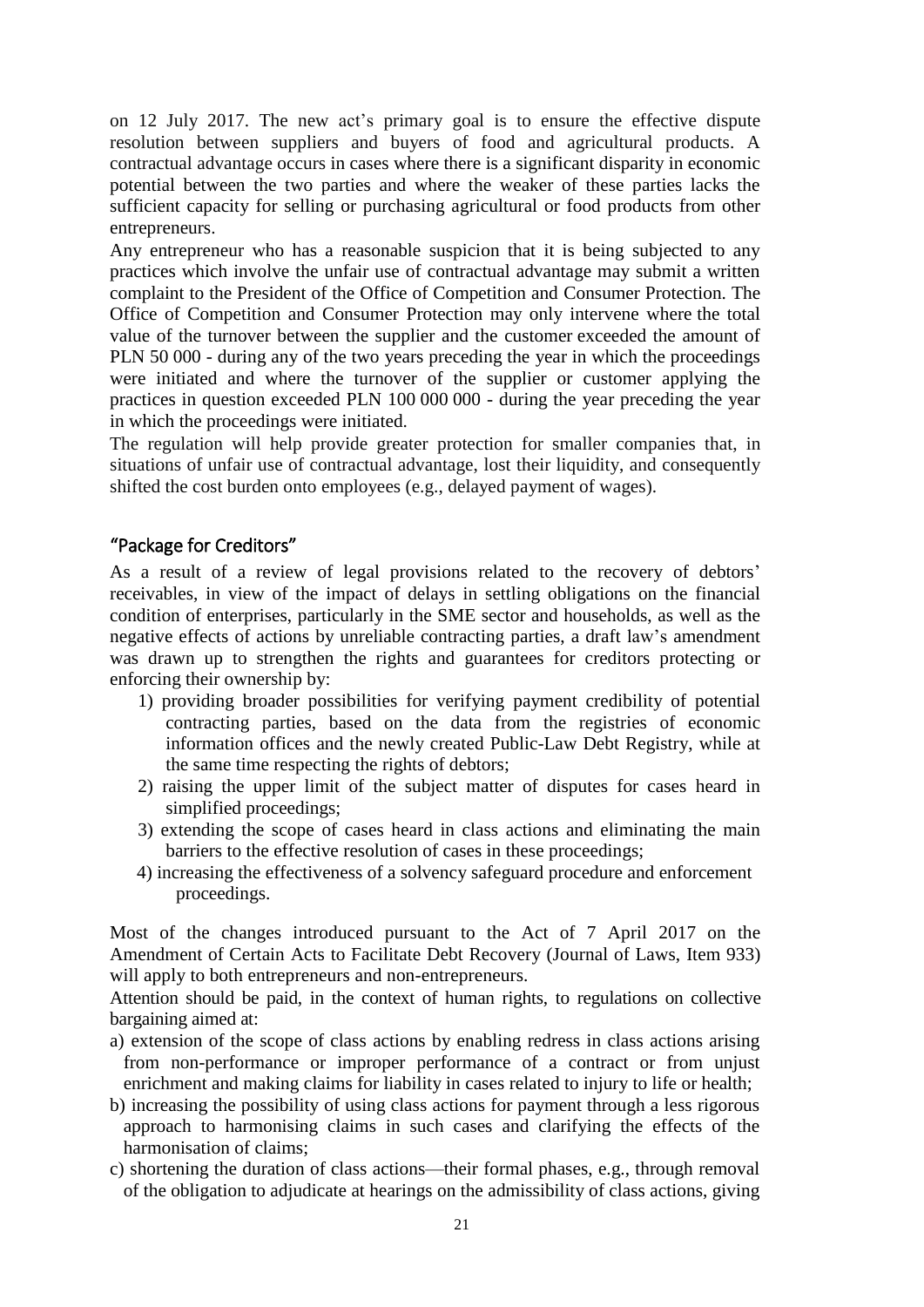up appeals against the decision on the case in class actions, and making it possible for a case to be heard (with respect to circumstances common to all members of the group) at the time when the complaint against the group composition is being heard;

- d) streamlining class actions for liability through clarification of the nature and subject matter of such proceedings;
- e) clarification of the rules regarding the use of a deposit to secure the costs of proceedings.

The changes are intended to shorten and streamline class actions. They will also make it possible to adjudicate more cases in class actions, including the claims of entrepreneurs. Making multiple claims for payment or determining liability for a specific event that affects the property of many individuals in single proceedings will improve the economics of the proceedings. It will help save time and resources related to bringing many individual actions that result from the same event or event of one kind. Consequently, these changes will facilitate the effective exercise of the right to access the courts.

Most of the changes will enter into force on 1 June 2017. The Ministry of Economic Development was responsible for drafting the bill.

### <span id="page-21-0"></span>Addition of general principles in administrative proceedings:

### *Friendly interpretation of the law (in dubio pro libertate)*

The Act of 7 April 2017 Amending the Administrative Procedure Code and Certain Other Acts (Journal of Laws, Item 935) introduced into the Administrative Procedure Code the principle that, in the event of different interpretations of the law, the authority conducting the proceedings should adopt an interpretation favourable to the party. Thus, the party will be given protection against the negative consequences of unclear legal regulations and the associated uncertainty.

Interpretation of the law may cause difficulties both to citizens (other entities) and administrative authorities, as well as courts and entities performing tasks entrusted to public administration.

Decisions of public authorities where interpretative uncertainties have been adjudicated to the detriment of the party reduce confidence in the state and the laws it introduces. The proposed principle will have particular significance in proceedings imposing an obligation or punishment on the party or revoking the party's right. In such proceedings the party's sphere of freedom is restricted either directly or indirectly.

In the area of tax law, the Constitutional Court<sup>9</sup> has indicated that the public administration authorities should, in accordance with the principle of *in dubio pro tributario*, resolve interpretation doubts in favour of the taxpayer. On the other hand, in the context of the protection of the right to property, the Supreme Administrative Court has argued in favour of restrictive interpretation with regard to interference with the rights of the owner.<sup>10</sup> There is no doubt that the principle of *in dubio pro libertate* 

 9 Decision of the Constitutional Court of 18 July 2013, Ref. SK 18/09, OTK 2013/6/80.

 $10$  NSA Resolution of 13 November 2012: 'First of all, in the event of the ambiguous wording of the rule restricting the owner's rights—and this is the case at hand—the court is obliged to follow the directive *in dubio pro libertate*. It should therefore interpret the rule in such a way as to reduce interference in the content of the co-owners' right to manage joint property to a minimum.'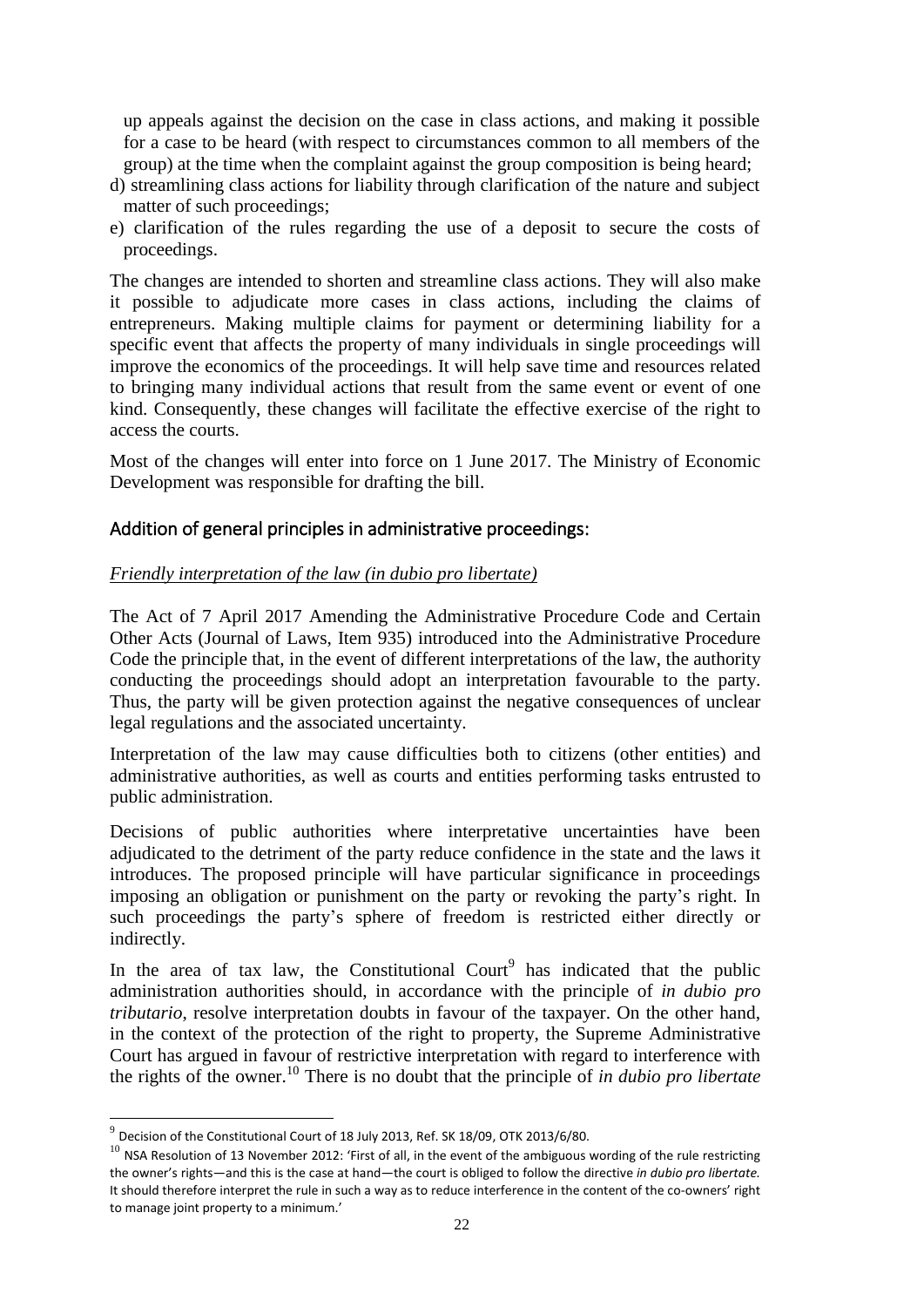permeates the entire administrative law.<sup>11</sup> By extending this principle to the level of proceedings before administrative authorities, the provisions that cause uncertainty should be interpreted in a way that does not harm the legitimate interests of citizens.

The constitutional principle of correct legislation serves to protect the confidence of citizens in the state and the law it adopts. The same values should also be more extensively protected in the process of application of the law. Consequently, this principle aims to comply with the same values as the above-mentioned constitutional principle. Although the law should be formulated in such a way that it is not difficult to interpret the meaning of its provisions, the occurrence of such difficulties cannot be ruled out. Therefore, the proposed principle aims to reduce the risk of any possible ambiguity of the provisions affecting the parties.

### *The principle of proportionality (relevance), impartiality, and the principle of equal treatment*

The principles of impartiality and equal treatment, which should be of particular importance in cases involving several parties, have also been included in the provisions of the Act Amending the Administrative Procedure Code. The principle of impartiality means that administration authorities and their employees should not be guided in their actions by any interests or motives beyond the law that might violate the interests of the parties. In accordance with the principle of equal treatment, all parties in the same situation should be treated in a comparable manner without any discrimination.

The principle of deepening citizens' confidence in the state authorities, a fundamental premise for establishing friendly relations between the administration and citizens, needs to be defined in a more concrete way. One of the basic criteria for assessing the extent to which the administration is friendly to the individual is the predictability of the actions of the public administration authorities and their respect for the individual's interests. A party that files documents with an authority, generally in cases involving investment expenditure or requiring prior involvement of material resources, including time, has the right to arrange their interests in the belief that, acting in good faith and with respect for the law, it does not risk adverse legal consequences of their decisions, especially the effects that they could not predict at the time they were taken. The administration authorities are required to respect the principle of legitimate expectations so that the party is able to plan its activities in a rational manner.

This principle is based on the premise that the parties' expectations are legitimate if they relate to lawful and possible actions, and that the authority, acting within the limits of the law, will adhere to its established practice of resolving matters in similar factual and legal situations. The authority should not, without special and important reasons, depart from established and uniform practice.

The adopted provisions also include the principle of proportionality, which requires administration authorities to undertake only such acts that cause an inconvenience for parties that are necessary and proportionate to the intended purpose. Engaging, in the course of proceedings, in activities onerous for the party, in particular involving a limitation of the party's rights or creating a burden for the party, a public administration authority should take into account the interests of the parties and interfere in those interests only if and to the extent that it is necessary to achieve the intended purpose, in particular resolving the issue in accordance with the law.

-

 $^{11}$  Cf. J. Zimmermann, Prawo administracyjne, 2014, p. 45.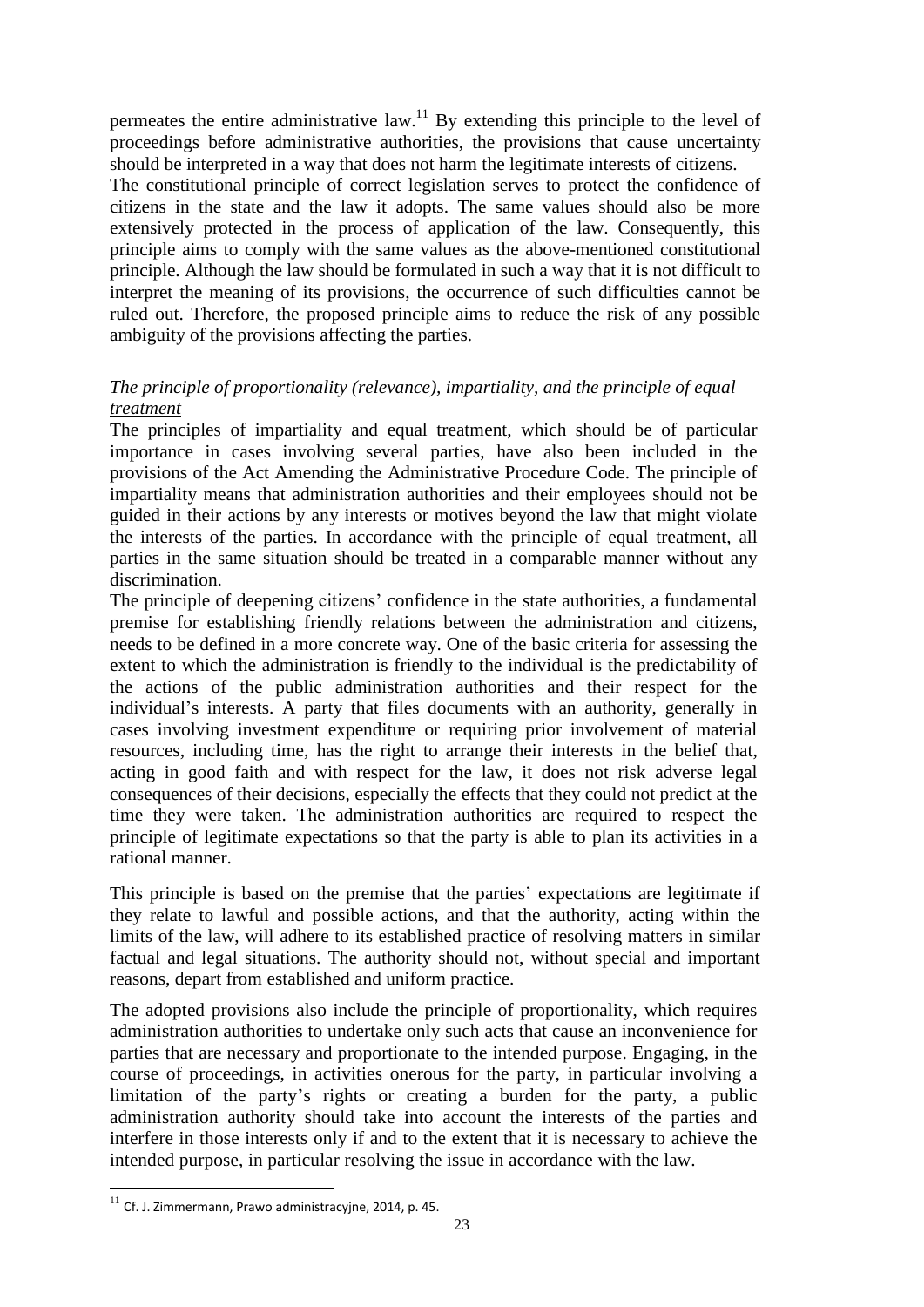These principles are expressed in, e.g., Articles 5, 6, and 8 of the European Code of Good Administrative Behaviour.

### *Uniform standards for the imposition of administrative penalties*

Administrative penalties under Polish law often constitute a severe sanction for violating the law. At the same time, the legal system includes no general rules that govern the imposition of these penalties, resulting in a significant differentiation of the situation of the entities subject to punishment, particularly with respect to the mechanisms mitigating the objective nature of administrative liability (e.g., as a result of the lack of determination or differentiation of the factors taken into account while estimating the amount of the pecuniary penalty), which is often unjustified due to the subject matter and the characteristics of a given regulation. Moreover, administrative sanctions are often imposed in an automatic manner, failing to take into account the causes and circumstances of the violation. In addition, administrative sanctions are in many cases more rigorous than criminal penalties, e.g., when no limitations period for the imposition of an administrative penalty has been established. Moreover, the automatic nature of imposing penalties and failure to take account of the circumstances of a given case is not conducive to ensuring a just—in a social sense—response on the part of the administration authorities.

This situation also raises doubts because of the principles established in a democratic state governed by the rule of law, in particular the principle of proportionality.

In the jurisprudence of the European Court of Human Rights, the standards of human rights protection in all sanctioning proceedings should be in line with the guarantees provided for in Article 6 of the Convention for the Protection of Human Rights and Fundamental Freedoms, signed in Rome on 4 November 1950, as later amended by Protocols 3, 5, and 8 and supplemented by Protocol 2.<sup>12</sup> This means that the guarantees of Article 6 of the Convention are applicable in all quasi-criminal proceedings, including those that, under Polish law, are considered administrative proceedings. Proceedings before administration authorities that may end with the imposition of a penalty should, in principle, meet all the procedural standards provided for in Article 6 of the Convention for proceedings in which the conditions of liability are adjudicated. Also, the jurisprudence of the Supreme Court and the Supreme Administrative Court indicates the need to respect the decisions of the ECHR, expressed on the basis of Article 6 of the Convention in so far as the imposition of administrative penalties is concerned<sup>13</sup>

Therefore, the formulation of the principles for the imposition of administrative penalties was justified. This will ensure uniform standards of treatment for individuals and guarantee that penalties will be rational and commensurate with the violation.

The regulation deals with: (i) the so-called directives on administrative pecuniary penalties (e.g., the degree, circumstances, and duration of the breach of duty; the frequency of past violations; the degree of the offender's contribution to the offence; the amount of the benefits achieved; and the personal circumstances of the individual to be punished); (ii) the grounds for not imposing a penalty; (iii) postponement of the date of execution of a penalty; or (iv) division of a penalty into instalments; (v) giving

-

<sup>&</sup>lt;sup>12</sup> Journal of Laws 1993, Item 284, with later amendments

<sup>&</sup>lt;sup>13</sup> Cf. Resolution of the Supreme Court of 10 April 1992, Ref. Act I PIP 9/92, OSNCP 1992/12/210, and the decision of the Supreme Administrative Court of 5 December 2012, Ref. Act II OSK 2377/12 (orzeczenia.nsa.gov.pl).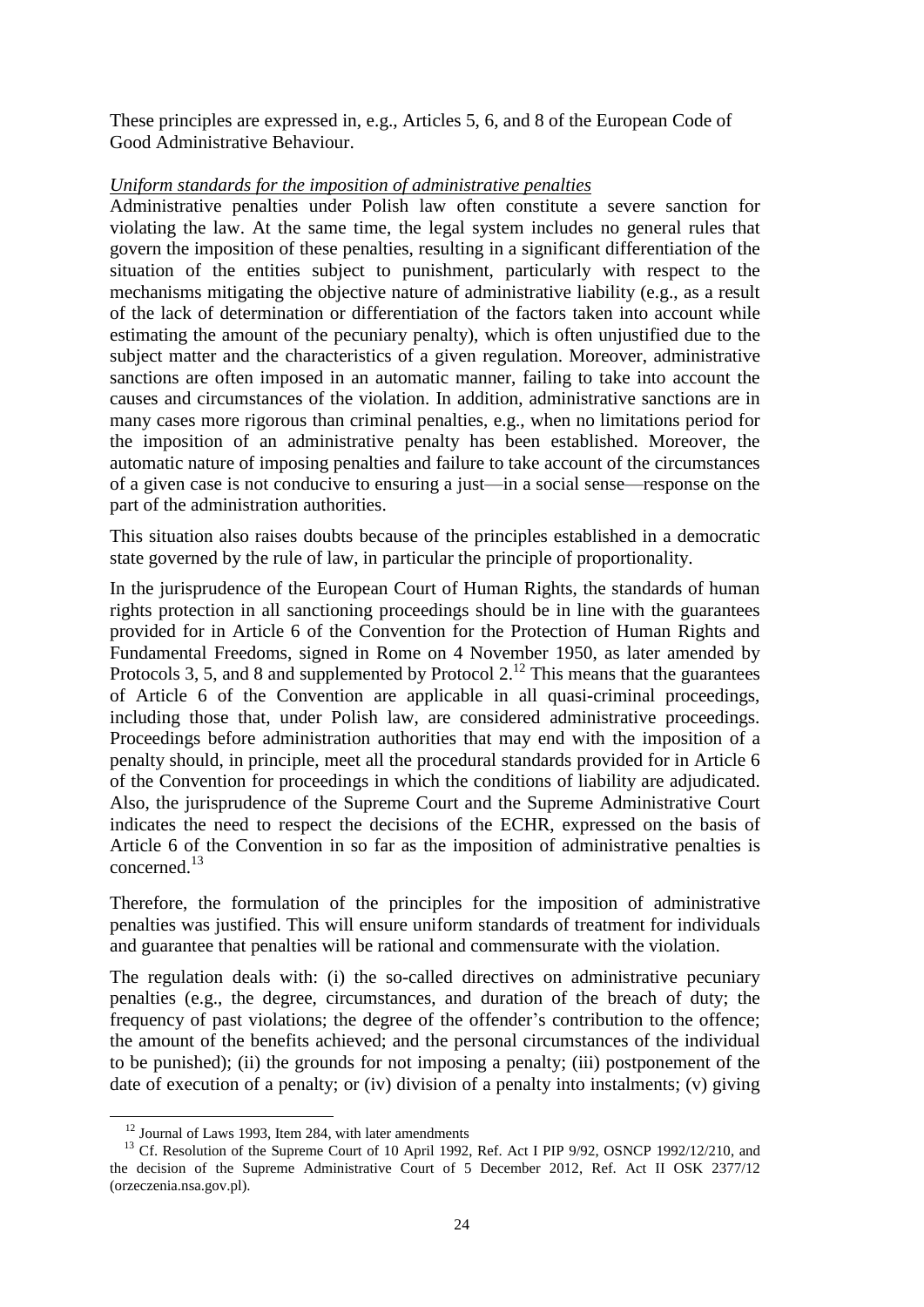the entrepreneur public aid or *de minimis* aid in relation to relief in the imposition of a penalty; and (vi) the limitation of the imposition or execution of a penalty.

Although the proposed solutions may be used by all citizens, it should be noted that entrepreneurs are particularly exposed to the automatic nature and excessive rigour of imposed administrative penalties. In particular, administrative penalties exert a significant impact on the business environment of entrepreneurs from the SME sector. The introduction of general provisions on the imposition of administrative penalties into the legal order will be the first such regulation in Polish administrative law.

### <span id="page-24-0"></span>Regulations on so-called whistle-blowers

Efforts to regulate the position of so-called whistle-blowers will continue. Without changes in the sphere of the law and awareness, it will not be possible to realistically improve the situation of people who reveal abusive practices in Poland. Legislative work is currently under way at the Ministry of Justice with regard to regulations on the protection of whistle-blowers in Poland. It is also necessary to launch a broad social campaign due to the low level of social awareness of whistle-blowing and the role it plays in the public interest.

On 10 April 2017, a pilot programme called 'Sygnaliści' (Whistle-blowers) was initiated by the President of the Office of Competition and Consumer Protection. Anyone may report suspected anti-competitive agreement or abuse of a dominant position by a business on a dedicated telephone number or by email. This information can be submitted anonymously, and officials have no intention of determining the identity of the whistle-blower. However, there is a need to address the legal issues related to the status of whistle-blowers in a systematic way, and to protect them from possible negative consequences from the parties whose violations they have reported.

### <span id="page-24-1"></span>Amendment to the Act on Tourism Services

Plans are in store to undertake work on an amendment of regulations on the provision of hotel service, in order to introduce legislation related to the prevention of sexual exploitation of minors in hotel facilities (detailing requirements of hotel regulations), as recommended by the Council of Europe's Convention on the Protection of Children against Sexual Exploitation and Sexual Abuse.

### <span id="page-24-2"></span>Amendment to the Trade Union Act

The Ministry of Family, Labour and Social Policy has drafted a bill amending the Trade Union Act that provides for extending the right of workers to organize onto individuals performing paid work but not mentioned in the provisions of the Act (in particular contractors or self-employed individuals), who have all the characteristics of workers within the meaning of the Constitution. The proposed changes are a consequence of the decision of the Constitutional Tribunal of 2 June 2015, ref. Act K 1/13, which ruled that Article 2(1) of the Trade Union Act, in so far as it restricts the freedom of associating in and joining trade unions by individuals pursuing paid work not referred to in that provision, violates Article 59(1) in conjunction with Article 12 of the Constitution of the Republic of Poland.

It is planned to adapt the provisions of the current trade union law to new realities after the extension of workers' right to organize and the need to ensure that all trade unionists, irrespective of the nature of their legal relationship with their employer, are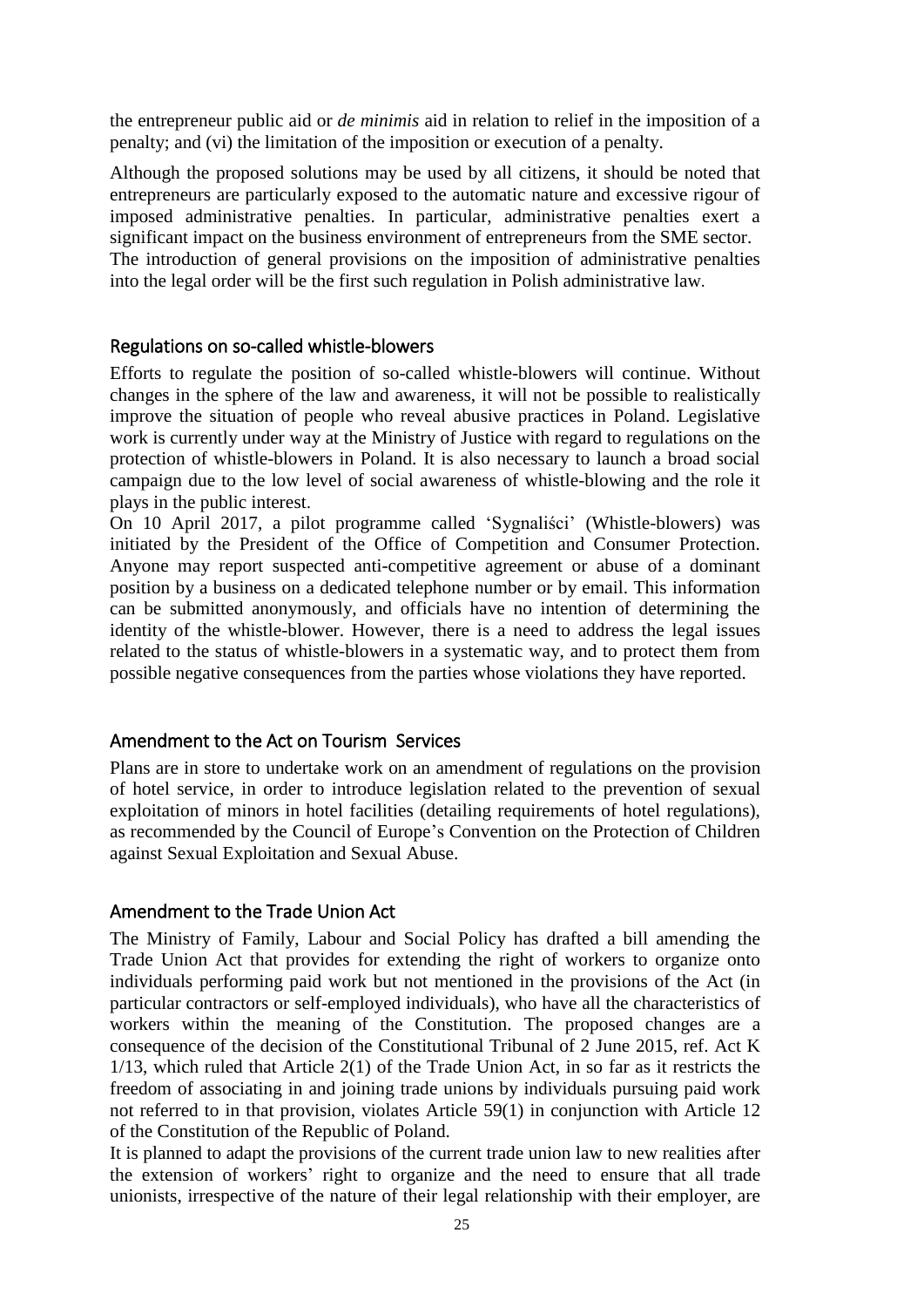able to freely exercise the right to organize in trade unions. The bill is currently in legislation. The draft law has been reviewed by social partners, e.g., as part of the proceedings of the Social Dialogue Council.

## <span id="page-25-0"></span>Rules governing the liability of Internet intermediaries for hate speech and violation of freedom of speech

The Ministry of Digital Affairs plans to draft a regulation to counteract restrictions on the freedom of speech, on the one hand, and to block illegal content on the Internet, on the other. Legislative work is being carried out that clarifies the procedure for notice and takedown of the illegal content online, as well as strengthens legal safeguards for freedom of speech in the activities of electronic service providers. These efforts address i.a. issues related to hate speech or incitement to violence, as well as the use of unauthorised technical restrictions on freedom of speech in social media.

## <span id="page-25-1"></span>*6. Actions resulting from the Council of Europe Recommendation on human rights and business*

- 1) The text of Recommendation CM/Rec(2016)3 to member states on human rights and business (hereinafter referred to as the Recommendation), together with the Explanatory Memorandum, was translated into Polish.
	- responsible entity: Ministry of Foreign Affairs;
- 2) The Recommendation, together with its translation into Polish, will be disseminated among competent public authorities, competent public inspection authorities, courts, prosecutors, police, entrepreneurs, business organisations, and workers' organisations, social dialogue bodies, entities working to protect human rights, and diplomatic and consular missions. It will also be duly integrated into the curricula of training programmes.
	- responsible entities: Ministry of Economic Development; Ministry of Family, Labour and Social Policy; Ministry of Justice; Ministry of the Interior and Administration; Ministry of Foreign Affairs; Government Plenipotentiary for Equal Treatment; and the Government Plenipotentiary for Civil Society, in cooperation with other relevant ministries and bodies;
- 3) The Recommendation will be analysed to assess the compatibility of the law and practice in Poland and to formulate proposals for possible actions to be taken to implement such compatibility.
	- responsible entity: Ministry of Economic Development in cooperation with other ministries, including: Ministry of Family, Labour and Social Policy; Ministry of Justice; Ministry of the Interior and Administration; Government Plenipotentiary for Equal Treatment; and the Government Plenipotentiary for Civil Society;
- 4) Poland will prepare an interim report and a final report on the state of implementation of the Recommendation with a list of good practices applied by the country: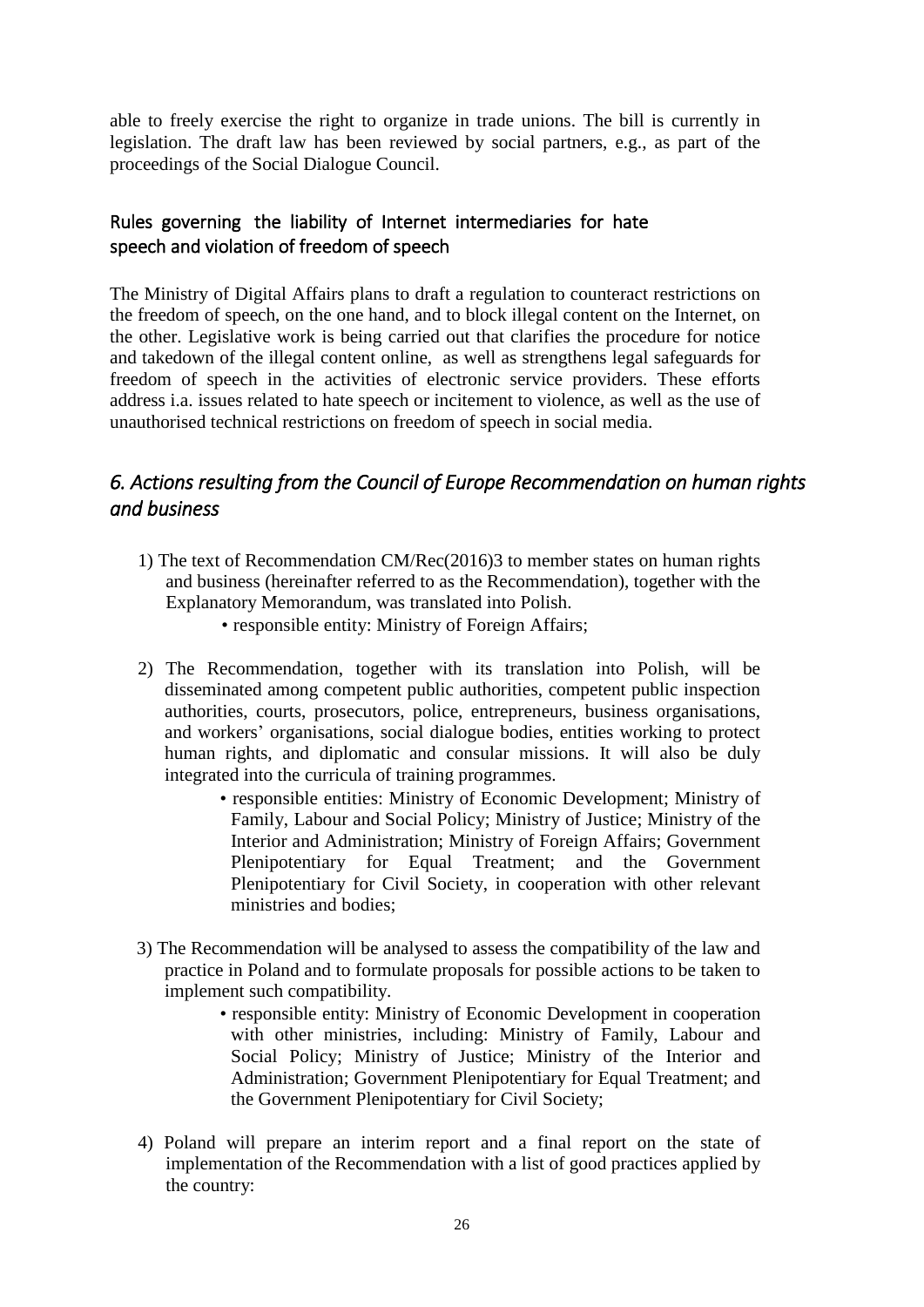- responsible entities: Ministry of Foreign Affairs; Ministry of Economic Development; Ministry of Family, Labour and Social Policy; and other ministries;
- completion date: by the end of 2018 (interim report and list of good practices) and by the end of 2020 (final report).

## <span id="page-26-0"></span>*7.Planned and ongoing activities*

Promotion of issues related to business and human rights in discussions and within the framework of international processes;

Cooperation within the EU for the implementation of the *United Nations Guiding Principles on Business and Human Rights;* 

Inclusion of references to the *United Nations Guiding Principles on Business and Human Rights* in government documents and action plans, including in the National Action Programme for Equal Treatment.

Promotion of information on human rights in business, including as an issue that builds the credibility and brand of enterprises, and raising awareness of the issue of respect for human rights in business through publications and training.

Training in business and human rights based on the *United Nations Guiding Principles on Business and Human Rights* run by the Ministry of Foreign Affairs for heads of embassies, consulates-general, and Polish Institutes, and in CSR/RBC, business and human rights, and corruption prevention run by the Ministry of Economic Development for individuals delegated to work in Trade and Investment Promotion departments and the Permanent Representation of the Republic of Poland to the OECD.

## <span id="page-26-1"></span>Pillar II

## <span id="page-26-2"></span>The corporate responsibility to respect human rights

*The United Nations Guiding Principles on Business and Human Rights* outline the general principles and instruments that states can use to protect their citizens from human rights abuses by businesses. The *UN Guiding Principles* recommend that states should:

– clearly set out the expectation that all business enterprises respect human rights throughout their operations;

– enforce laws requiring business enterprises to respect human rights and assess the adequacy of such laws;

 – ensure that other laws governing the operation of business enterprises do not constrain but enable business respect for human rights;

– encourage and require business enterprises to communicate how they address their human rights impact;

– encourage and require business enterprises to promote the idea of respecting human rights among their business partners;

– take steps to ensure particularly careful respect for human rights by business enterprises owned by the state;

– develop appropriate government and public administration policies by providing them with relevant training, information, and support.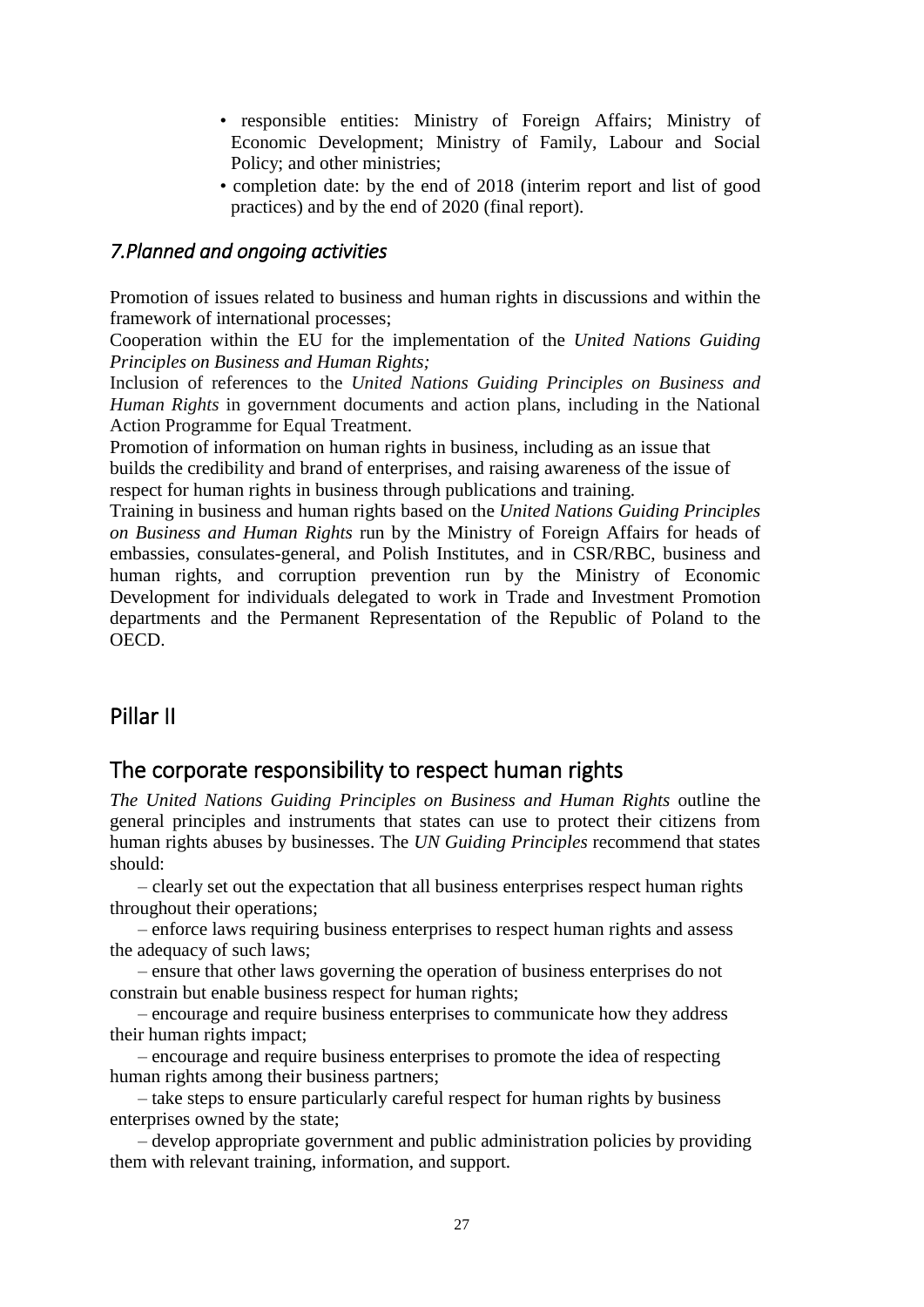In the Interpretive Guide to the *United Nations Guiding Principles on Business and*  Human Rights,<sup>14</sup> Professor John Ruggie emphasises that activities to promote business and respect for human rights remain inseparable: responsible business conduct on the part of private and state-owned business enterprises that takes into account the importance of human rights serves both entrepreneurs and the entire community of citizens by helping to create jobs, expanding consumer groups, developing a sense of integrity, and contributing to the stabilisation of the market and thus to economic growth. Development opportunities are the consequence of maintaining adequate safeguards ensuring respect for human rights, such as democratic freedoms, rule of law, good governance, transparency, ownership rights, and civil society. Entrepreneurs recognise and understand the benefits of human rights. They realise that a positive action based on due diligence, transparency, and reporting can:

- help them protect and enhance the reputation and positive image of their business enterprise;
- keep and expand their customer base;
- enable business enterprises to attract and retain good staff;
- build and develop sustainable relationships with employees and stakeholders;
- reduce risks to the continuity of their business enterprise that might emerge internally and/or in its relationship with the local community or with other external partners;
- reduce the risk of judicial proceedings for human rights violations;
- attract investors who will pay more attention to ethical issues, including respect for human rights in their business activity;
- partner with/invest in business enterprises or governments that take into account the issue of human rights in their policies;
- support business ethics.

-

Entrepreneurs are increasingly attaching more importance to corporate social activities and to open reporting and transparency of operations. This complements the existing regulations and tools to protect the image and reputation of business enterprises very well and helps to protect the interests of both customers and investors.

By preparing the National Action Plan for implementation of the *United Nations Guiding Principles on Business and Human Rights,* the government administration is sending a clear signal to entrepreneurs, pointing out that the obligation to apply the *UN Guiding Principles* is the best way to promote a responsible approach to conducting business activity and thus implementing other international standards, including the *OECD Guidelines for Multinational Enterprises*.

At the same time, the tasks included in the NAP help public administration:

– formulate expectations for entrepreneurs and support them in their fulfilment;

– support access to effective remedies for victims of human rights violations by business enterprises under Polish jurisdiction;

– promote understanding of the need to counter emerging risks and threats to business and human rights as an instrument contributing to a successful business;

– conduct a coherent policy and provide information about planned activities in the field of respecting human rights in business.

<sup>&</sup>lt;sup>14</sup> Interpretive Guide to the Corporate Responsibility to Respect Human Rights Office of the High Commissioner for [Human Rights](http://www.ohchr.org/Documents/Issues/Business/RtRInterpretativeGuide.pdf)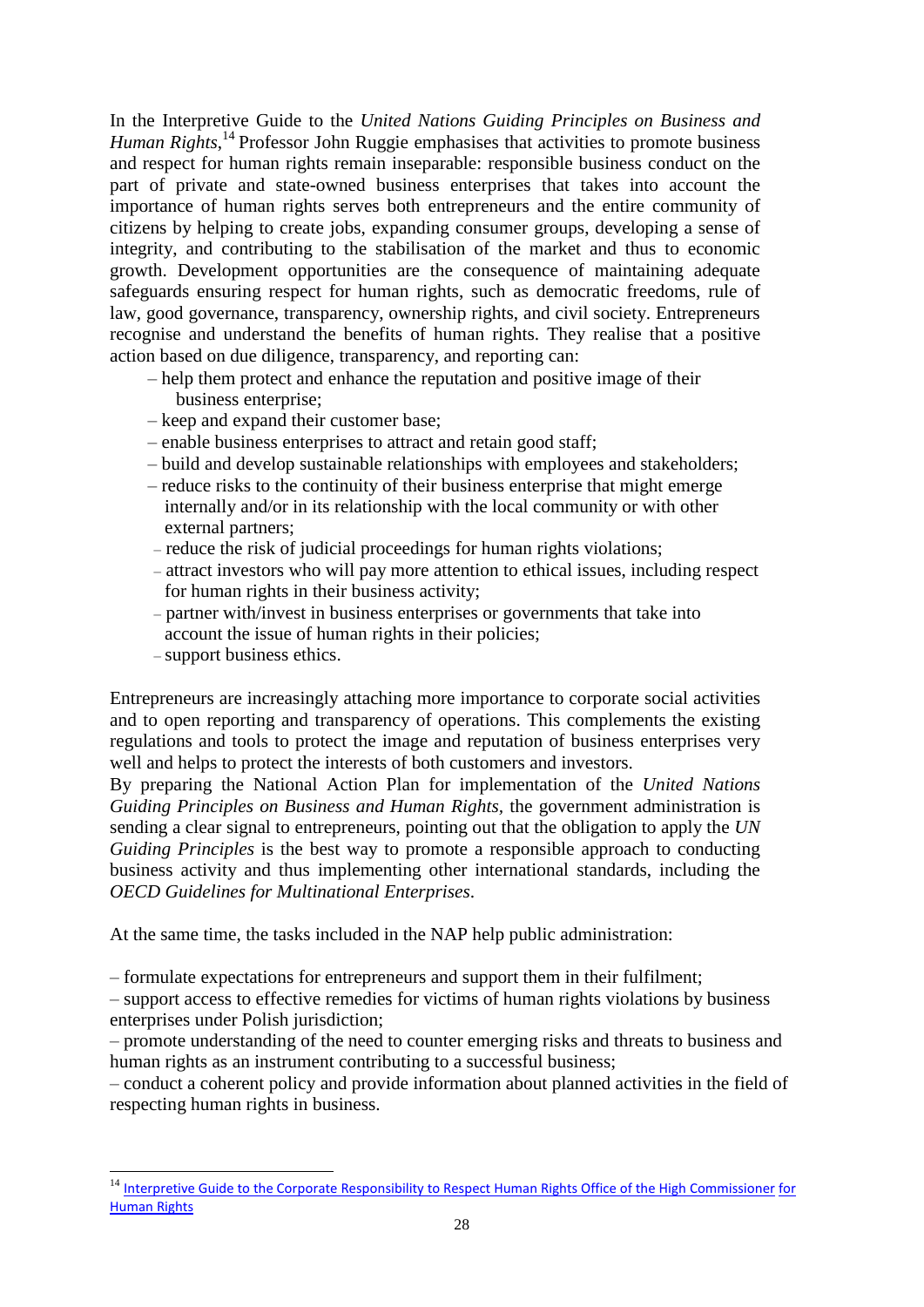## <span id="page-28-0"></span>*1. Implementation of the UN Sustainable Development Goals (2030 Agenda)*

The concept of responsible development as the basis for the *Responsible Development Plan* and the *Strategy for Responsible Development* is consistent with the implementation of the UN Sustainable Development Goals adopted in conjunction with the 2030 Agenda in September 2015.

The Agenda highlights key global challenges, such as widespread poverty; growing inequalities; unemployment, especially among young people; health threats; natural disasters; conflicts; violence; huge disparities of opportunity, living standards, access to open and responsible public institutions; and threats related to climate change. At the same time, the 2030 Agenda includes a framework development plan, indicating 17 Sustainable Development Goals (SDGs) and 169 targets to stimulate development in the most important areas for people and the planet. The fundamental message is the pursuit of development that will guarantee a dignified life for everyone. The premise is that achieving the SDGs requires consistent actions and progress in three areas of sustainable development: economic, social, and environmental.

The 2030 Agenda recognises the responsibility of every country for the achievement of the Sustainable Development Goals at the national level, taking into account different national realities, capacities, and levels of development, as well as respecting national policies and priorities. The goals of the 2030 Agenda relate to all social, professional, organisational, business, scientific, local, regional, and national groups. The challenge is to ensure that every stakeholder has a proper role and an opportunity to be involved in the implementation process in a responsible manner. The process of changes in the economic sphere should be accompanied by active employment policies to facilitate a fair transition to creating decent and safe working conditions.

The SDGs also have a clear business justification with real opportunities to take concrete action on both investments (including in important sectors, such as infrastructure, energy, and industrial production) and responsible business conduct, such as appropriate labour standards, respect for workers' rights, efficient use of resources, as well as clean and environmentally friendly technologies and production processes.

The key to success in achieving the Sustainable Development Goals is their alignment with business strategies, through the promotion of a circular economy (environmentally friendly circulation of closed and sustainable value chains), promotion of integrated and long-term thinking, and stakeholder engagement. Attention should also be focused on the promotion of sustainable business models and the active involvement of SMEs that have limited business opportunities.

The fulfilment of national priorities and strategic projects envisaged in the *Strategy for Responsible Development* will support the implementation of the 2030 Agenda and its SDGs.

## <span id="page-28-1"></span>*2. Dialogue and exchange of knowledge and experience in implementing CSR*

There are four categories of corporate activities that relate to corporate social responsibility: corporate governance, employees, the environment, and the product. The activities conducted within these categories may include:

1) the shaping of an ethical organisational culture, codes of ethical conduct, risk management, communication of CSR/RBC activities through disclosure of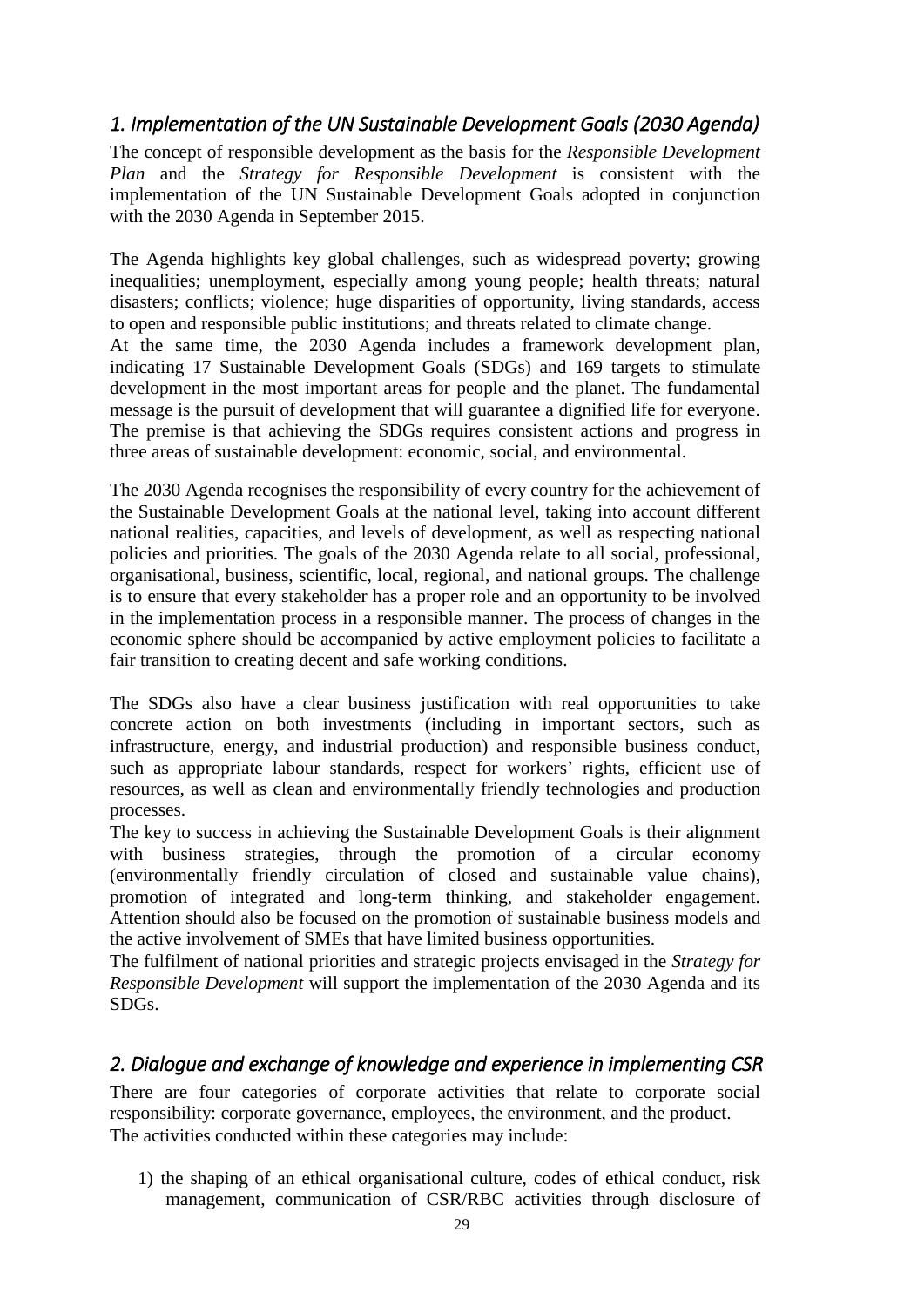non-financial data (social reporting, integrated reporting), anti-corruption measures;

- 2) dialogue with employees, concern for workplace safety, ensuring optimal working conditions, respect for human rights, recognition of the importance of diversity in the workplace, concern for the health of employees, and work-life balance;
- 3) responsible management of natural resources, reduction of gaseous emissions, responsible waste and sewage management, reduction of energy and water consumption;
- 4) responsible approach to supply chains, including the extraction and transport of raw materials, production and transport of intermediates, responsible investments, stakeholder dialogue, and consumer education.

The Polish government administration has been working intensively for years on the implementation of CSR principles. Following Poland's accession to the OECD in 1996, a National Contact Point (OECD NCP) was established, the main task of which is to promote the *OECD Guidelines for Multinational Enterprises*, which provide an international standard for responsible business.

Responsible Business Conduct (RBC) is supported by public administration through dialogue with business and social stakeholders. This dialogue has so far been conducted by two corporate social responsibility advisory boards:

- 1) The CSR Advisory Board that was a subsidiary body to the Prime Minister in the years 2009-2013,
- 2) The CSR Advisory Board that was a subsidiary body to the Minister of Economy in the years 2014-2015.

In September 2016, the Minister of Economic Development and Finance established the Advisory Board for Sustainable Development and Corporate Social Responsibility (CSR Advisory Board) (Journal of the Minister of Economic Development of 22 September 2016, Item 49). The main task of this subsidiary body to the Minister of Economic Development and Finance is to conduct dialogue and exchange experiences between public administration, businesses, social partners, non-governmental organisations, and research and development institutions in order to develop recommendations and proposals for sustainable development and disseminate the principle of social solidarity and responsible business conduct.

The CSR Advisory Board convenes four times a year and continues in the following working groups between its meetings:

- 1) The working group for CSR strategy;
- 2) The working group for business ethics and responsible business conduct standards;
- 3) The working group for education and popularisation of CSR.

## <span id="page-29-0"></span>*3. Non-financial reporting: implementation of Directive 2014/95/EU.*

Since January 2017, it has been mandatory for a certain group of companies to disclose information regarding the application of human rights policies in business practice in connection with the transposition of Directive 2014/95/EU into Polish law.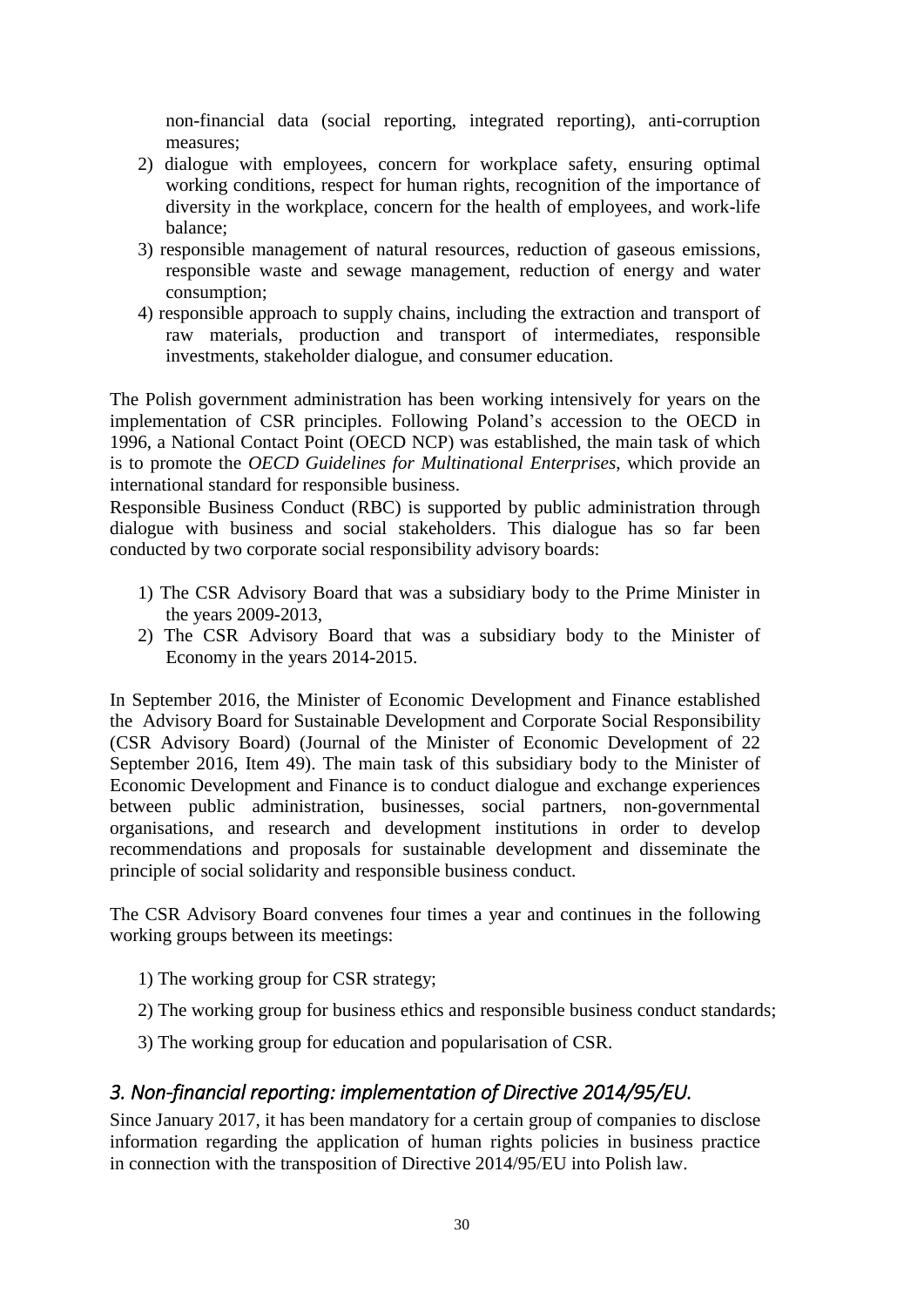Directive 2014/95/EU on disclosure of non-financial and diversity information by certain large enterprises and groups came into force on 6 December 2014. EU Member States had two years to transpose the directive into national law.

It is estimated that the provisions will affect about 6,000 entities in the European Union, while in Poland some 300 enterprises may be required to disclose non-financial data. In Poland, the Ministry of Finance was responsible for the transposition. The Act of 15 December 2016 amending the Accounting Act was published on 11 January 2017 in the Journal of Laws (Journal of Laws 2017, Item 61) as a transposition of the above-mentioned Directive with respect to disclosure of extended non-financial information. The Act came into force on 26 January 2017 and will apply for the first time to reports prepared for the financial year beginning on or after 1 January 2017.

The implemented provisions of the Directive aim to increase the transparency of information with respect to corporate social responsibility (CSR) presented in management reports (in the form of a statement) or in separate reports as regards environmental, social, and occupational issues, respect for human rights, and anticorruption measures. New reporting obligations are addressed to large entities and generally include those that primarily operate in the financial sector, including banks, insurance companies, issuers of securities, and large capital groups.

Under the Directive and its transposed law, the companies subject to this obligation may apply any national, EU, or international reporting standards or guidelines, including their own rules.

## <span id="page-30-0"></span>*4. Investment strategy and an ideal investor's profile*

The development of the objectives of the *Investment Strategy* and investment support tools, including the amendment of the *Programme for Supporting Investments of Significant Importance for the Polish Economy in 2011-2023*, constitutes one of the measures implementing the Responsible Development Plan and the Strategy for Responsible Development*.* 

Defining the criteria for obtaining government assistance by selected investors who meet certain criteria (the so-called good practice catalogue) that, at the same time, are consistent with the concept of corporate responsibility, is an important element of the investment strategy from the perspective of respecting human rights. Apart from the elements of a purely economic nature, assistance should be granted to investors who not only contribute to the economic development of the country, but who also affect its development in the social, environmental, and work culture areas.

Special assistance will be offered to investors who provide or plan to provide specialised workplaces under employment contracts. This requirement is consistent, e.g., with the content of the International Labour Organization's Philadelphia Declaration, whose signatories commit to conducting programmes to implement policies on pay and earnings, working hours, and other working conditions designed to ensure equitable distribution of progress for everyone and minimum remuneration for all employees, or whenever this kind of protection is necessary. This is a particularly important condition for ensuring the personal development of employees and realizing their full potential, which directly translates into the social and economic progress of the country.

From the perspective of the right to decent work, the level of remuneration of employees is also important. At the same time, special importance in this context is given to entrepreneurial investors who declare their willingness to support their employees in improving their qualifications.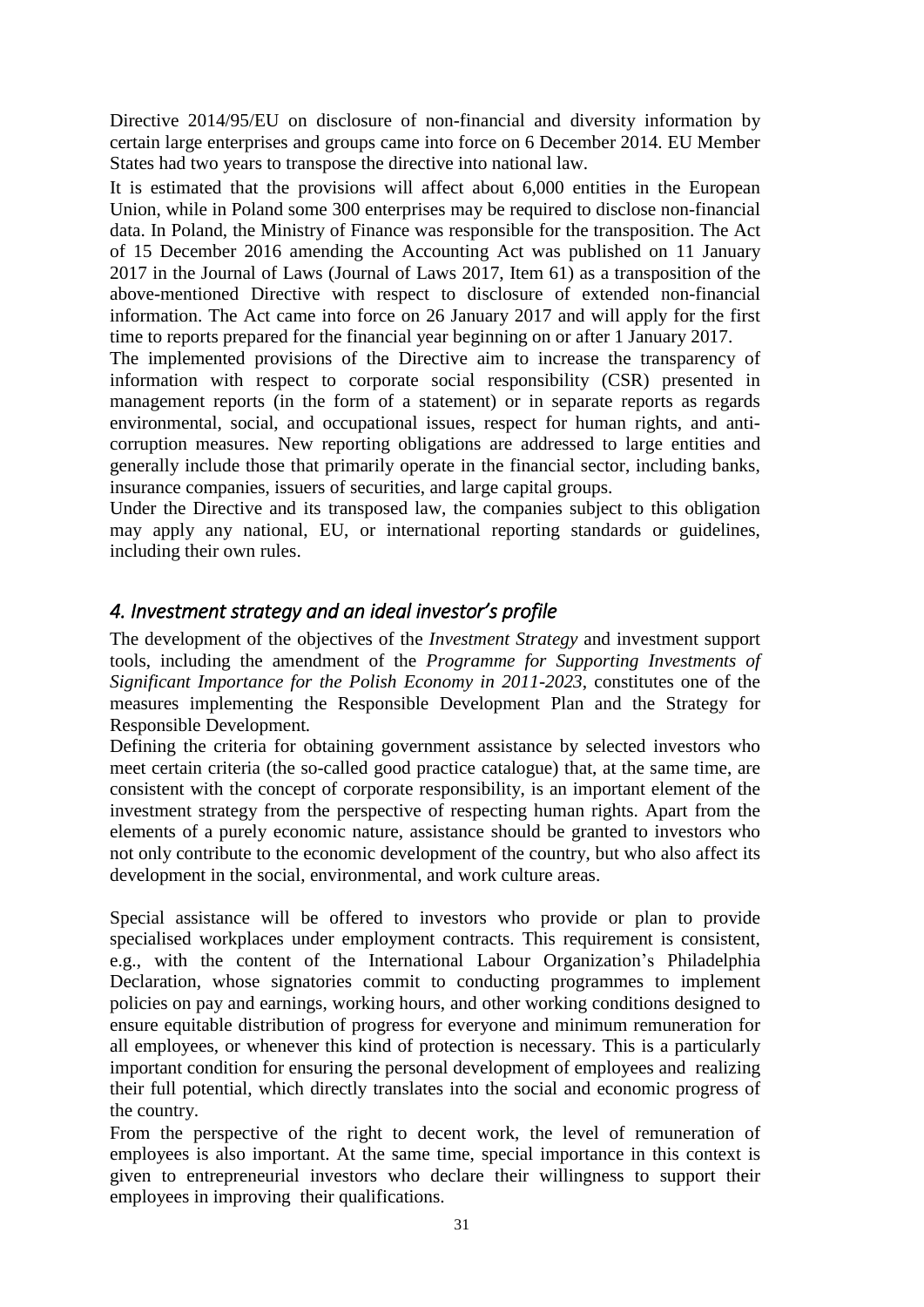Such activities contribute to increasing the potential of employees and their development, not only in the professional field. They make employees feel greater satisfaction and motivation in all fields of their activities and thus shape their prosocial attitudes.

The ideal investor should engage in broad employee care activities (e.g., by offering additional healthcare programmes or the ability to use in-company preschools and crèches). This contributes greatly to building responsible entrepreneurship and to recognising the role of entrepreneurs as actors of particular importance in the process of building civil society.

In addition, of special importance will be those investors who provide employees with tools that enable or facilitate saving. Investors should act in accordance with the UN principles for responsible investment and positively affect the regional communities and their immediate economic environment.

## <span id="page-31-0"></span>*5. Corporate social responsibility in companies with State Treasury shareholding*

All businesses share the same responsibility for respecting human rights regardless of the title of ownership. State-owned companies should serve as a model for socially responsible business practices and should conduct business based on ethical, prosocial, and environmentally friendly principles across the board. These entities should promote a modern model of operations based on social responsibility and sustainable development in order to ensure their long-term economic viability. With that in mind, the Ministry of Treasury published the document *Good Practices in the Scope of Corporate Social Responsibility in Companies with State Treasury Shareholding*, which:

– groups the expectations of the Minister of Treasury regarding actions in the field of corporate social responsibility, in accordance with the *UN Guiding Principles*;

– specifies the guidelines for corporate social responsibility in companies with State Treasury shareholding;

– presents recommendations for the managing bodies (management and supervisory boards) of companies with State Treasury shareholding and detailed recommendations for companies with State Treasury shareholding.

As Poland ratified the Protocol of 2014 to Forced Labour Convention No 29 of 1930, it is necessary to initiate measures that will require employers in the public and private sectors to provide information under their reporting procedures on implemented procedures, processes, and standards for counteracting forced labour.

## <span id="page-31-1"></span>*6. UN Guiding Principles in the operations of the Export Credit Insurance Corporation*

The Export Credit Insurance Corporation (KUKE) draws upon the *UN Guiding Principles on Business and Human Rights* in the course of the environmental procedure related to credit insurance and export contracts guaranteed by the State Treasury. The procedure following the current OECD Recommendation published as TAD/ECG(2012)5 of 28 June 2012 and adapted to Resolution No 2/2013 of the Export Insurance Policy Committee of 6 February 2013 takes into account broader human rights issues, including the *UN Guiding Principles.*

The issue of respecting human rights in the operations of export credit agencies was raised both in the work on the 2012 Recommendation (modification of the 2007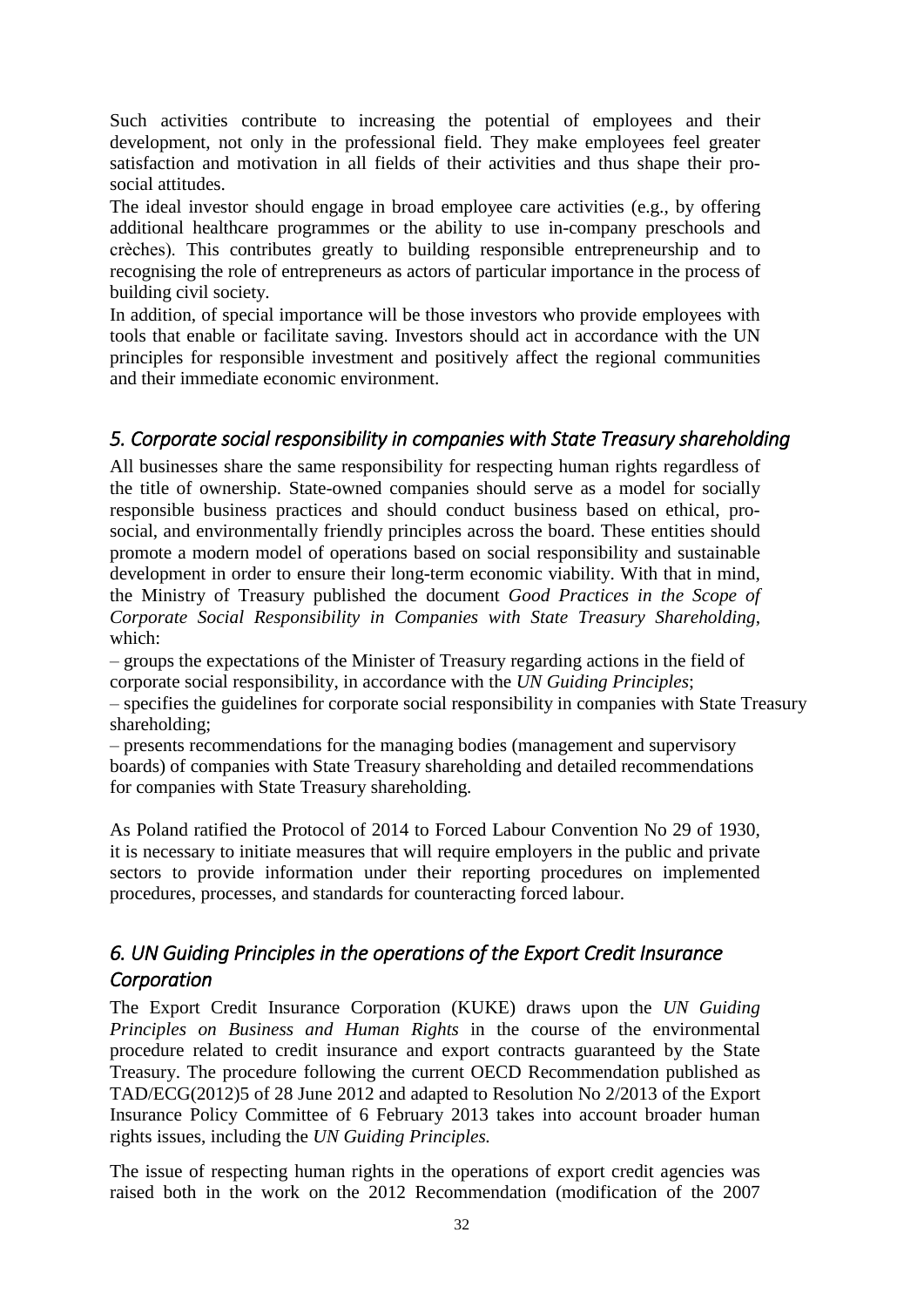document) and during several years of its revision, culminating in the adoption of the current version by the OECD Council on 6 April 2016. The current version of the Recommendation, officially published on 3 April 2016 (TAD/ECG (2016) 3) takes greater account of the requirements for respecting human rights in a procedure known as due diligence in the social and environmental aspects, e.g., in the classification of export undertakings and risk assessment.

The implementation of the *UN Guiding Principles* in light of the Recommendation is based on the Corporation's growing experience in the application of appropriate methods of assessment of human rights observance in individual importing countries. The exchange of experience with the cooperating institutions and as part of the Export Credit Group is a great help.

## <span id="page-32-0"></span>*7. Social entrepreneurship as an instrument for creating high-quality jobs for individuals at risk of poverty and social exclusion*

When considering a responsible approach to doing business and respect for human rights, also by entrepreneurs, it is impossible not to mention the specific form of economic activity known as social entrepreneurship. Social entrepreneurship plays a very important role in the process of social and occupational reintegration of people from different groups who, for various reasons, find themselves in particularly difficult living and working conditions, e.g., the long-term unemployed, the homeless, former prisoners, addicts, and people with disabilities. These people can return to professional life and full participation in the life of their local community in particular through work and the ability to co-decide about the future of the enterprise they are involved with, but also through other types of activities that are firmly rooted in the local community.

The social economy in Poland, which is a systemic basis for social entrepreneurship, has been intensively developed since 2008. It led to the establishment of the Unit for Systemic Solutions in the Social Economy (Order No 141 of the Prime Minister of 15 December 2008), chaired by the Minister of Labour and Social Policy. The result of several years of the Unit's work was, among other things, the drafting of the National Programme for the Development of the Social Economy (KPRES), which was adopted by the Council of Ministers on 12 August 2014.

The KPRES identified the key directions of public intervention aimed at shaping the best conditions for developing the social economy and social enterprises in Poland. KPRES goals, measures, and expected results were formulated on the basis of a diagnosis of the social-economy sector, taking into account the current political, social, and economic context in Poland and in the European Union. The accepted assumptions, structure, and content make the KPRES a document open to phenomena and processes that may occur in the short and long term, potentially influencing the development of the social economy.

Between 2007 and 2013, European Social Fund (ESF) resources were invested in three types of actions for the development of the social-economy sector, which, apart from the social-entrepreneurship sector, also includes its environment:

1. Systemic measures that, e.g., support the process of developing programmatic objectives for the development of the social-economy sector at the national (KPRES) and regional (multi-annual regional plans or programmes for the development of the social-economy sector) levels;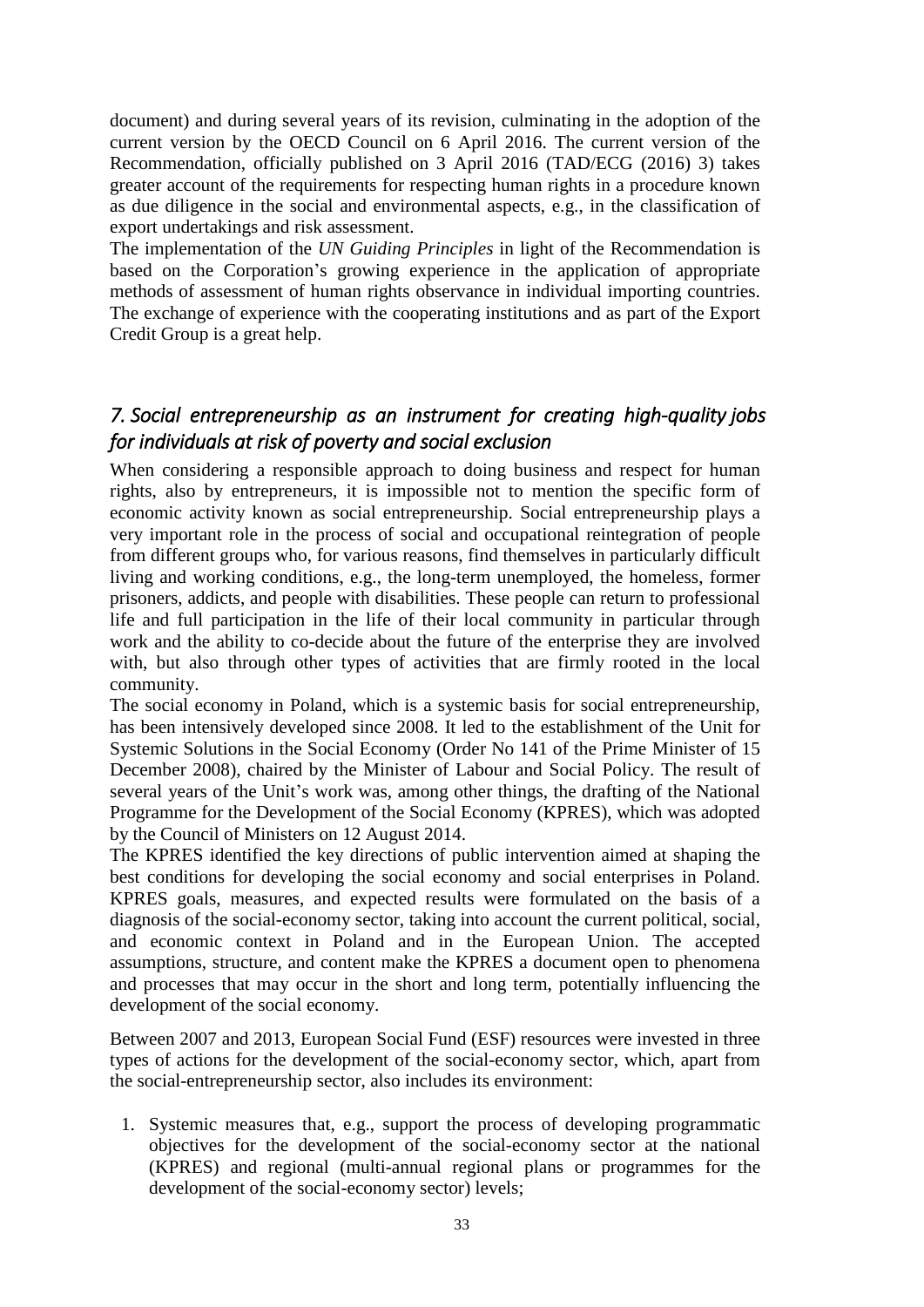- 2. Measures to support the social-enterprise environment. In this area, investments focused on:
	- the establishment of a network of social-economy support centres, i.e., organisations that provide services for the entire social-economy sector (services supporting the emergence of new social enterprises, but also services helping establish a market for existing entities) and ensuring the quality of services offered by these entities;
	- the establishment of return financing instruments for social enterprises that help social enterprises use development loans;
- 3. Measures directly supporting social enterprises, including donation-type, advisory, and training support for the establishment of social co-operatives, as the only legally regulated form of social enterprises.

In the period 2014-2020, ESF investments focused more on new job creation in social enterprises. Social Economy Support Centres (OWES) award donations for this purpose, coming from the ESF under regional operational programmes. Bridge support is also provided. In accordance with the KPRES, OWESs also render the following social-economy support services:

- activation and promotion of the social economy;
- support for emerging new social-economy entities;
- support for existing social enterprises.

The OWES accreditation process is also being financed to confirm these entities' ability to provide high-quality support services in the social economy. Only the centres accredited by the minister responsible for social security can apply for funding under calls for proposals.

What is essential is that, in the period 2014-2020, it is possible to create jobs not only in social co-operatives but also in other entities that fall under the definition of a social enterprise adopted for the implementation of the ESF at the level of the regulations of the Ministry of Economic Development on the basis of the National Programme for the Development of the Social Economy. The lack of a legal definition of a social enterprise is creating a growing barrier to the implementation of ESF funds for the development of social entrepreneurship and the creation of new jobs in existing social enterprises. The introduction of a legal definition of a social enterprise would facilitate the process of restoring employment to people at risk of marginalisation.

Instruments financed by the ESF are also targeted at job creation and unemployment benefits. In 2014-2020, other instruments will also be available in addition to loans. First, re-guarantees will be launched. In addition, work is being carried out on the kick-off of a guarantee system and new innovative financial instruments, as well as innovative ways of financing the sector, such as social bonds.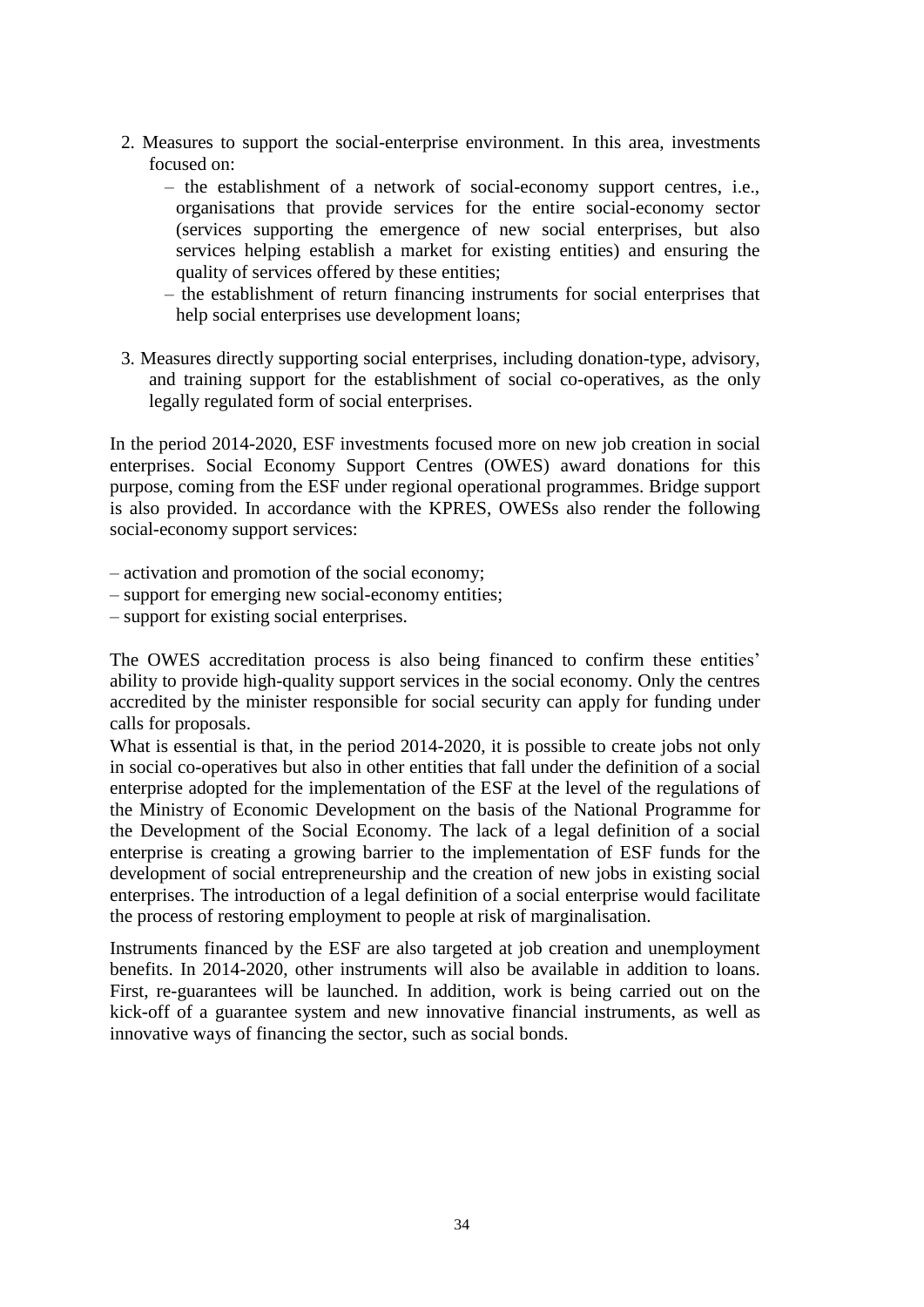## <span id="page-34-0"></span>*7.Equal opportunities for people with disabilities*

As regards equal opportunities for disabled people, entrepreneurs should take into account the following issues:

- architectural accessibility: conducting accessibility audits, application of solutions that meet the needs of people with various disabilities, including systems supporting hearing, e.g., in conference rooms, main reception areas, facilities for the blind and visually impaired, ensuring the availability of sanitary facilities;
- developing products, services, goods, and space based on the universal design concept or designing for everyone, including the disabled, seniors, pregnant women, people with baby strollers;
- digital accessibility: accessible websites that should meet the WCAG 2.0 accessibility standard; accessibility of all digital content should be ensured, i.e., online publication of editable documents (e.g., open PDF, Word), avoiding scans of paper documents;
- human resources policy: accessible working environment, employing disabled people (also other disadvantaged groups in the labour market);
- application of rational improvements, i.e., changes and adjustments, in accordance with the needs of disabled employees and customers:
- accessibility in information and promotion activities: social clauses in orders for the performance of tasks and services, communications (e.g., PR) expressed in a language that is easy to understand, respect for diversity, organisation of accessible events;
- treatment of accessibility as the operating standard and the philosophy of the subject rather than a one-off operation.

These issues are addressed both to the public administration and the business sector, and their implementation will enable the creation of modern-looking entities that are open to serving clients with diverse needs and effectively meet their expectations.

## <span id="page-34-1"></span>*9. Support in the implementation the UN Guiding Principles by companies*

## <span id="page-34-2"></span>Equal treatment policy

The obligation to treat all employees equally regardless of their sex, i.e., the legal prohibition of discrimination on grounds of sex is one of the fundamental human rights under the applicable law. Equal treatment is based on the principle of equal pay for the same work or work of equal value, equality in decision-making processes, and equal access to training and promotion. The key areas in this respect include:

- combating discrimination in the workplace (including on grounds of sex);
- equal access for men and women to promotions and training;
- equal remuneration for the same work or work of equal value;
- increasing the participation of women in corporate decision-making bodies;
- diversity management, including employee recruitment and selection, talent management and payroll policies, also in the sphere of an enterprise's organisational culture;
- providing employees with instruments and mechanisms to enable a good work-life balance.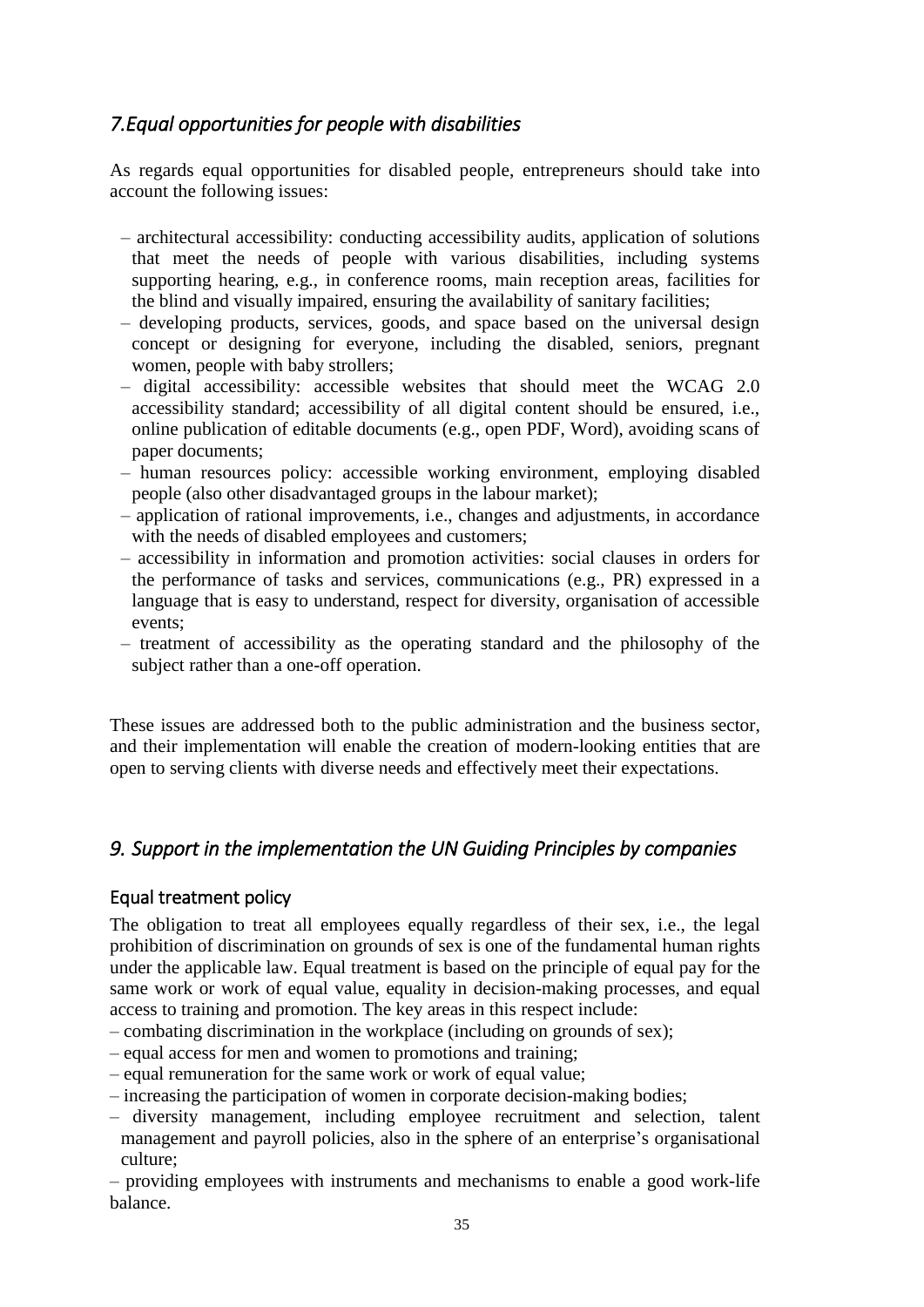Measures planned by the government to support the implementation of the *UN Guiding Principles* in these areas focus on working with business representatives, representatives of social partners, and non-governmental organisations dealing with the protection and pursuit of equal opportunities, e.g., through:

- supporting initiatives to improve compliance with human rights standards, including initiatives to strengthen gender equality and diversity in the workplace;
- promoting available solutions and developing, in collaboration with business and social partners, new tools and methods to promote awareness of human rights and equal treatment in the workplace;
- supporting initiatives to promote available solutions and developing, in collaboration with business representatives and social partners, new tools and methods to promote awareness in the area of implementation of equaltreatment policies at enterprises;
- promoting knowledge about the application of compensatory measures in the workplace, or promoting equal opportunities for people belonging to disadvantaged groups;
- measures promoting the benefits of diversity policy and equal opportunities, e.g., balanced participation of women and men in decision-making bodies (promotional and information campaigns, projects co-financed from EU funds, support for initiatives undertaken by entrepreneurs);
- promoting good practices with a view to ensuring equal opportunities by enterprises, e.g., in employee recruitment and selection, talent management, protection against discrimination, management of the remuneration system, etc.;
- supporting initiatives to build a broad coalition for creating a working environment that is free of discrimination and based on the principle of equal opportunities. These measures should involve a wide range of actors, both state institutions and private companies, NGOs, academia, the media, and social partners;
- supporting the development of research and analysis of social inequalities, which may serve as the basis for any possible remedial actions.

## <span id="page-35-0"></span>The constitution for Business

Polish legislation on matters of undertaking and conducting economic activity does not contain any provisions that differentiate the situation of entities based on religion, belief, disability, age, gender, or sexual orientation. Moreover, Article 6(1) of the Act of 2 July 2004 on Freedom of Economic Activity (Journal of Laws of 2016, Item 1829, as amended) expresses the principle of freedom of economic activity by ensuring that everyone is free to undertake, conduct, and terminate economic activity under equal rights pursuant to the terms and conditions set forth by the law. Consequently, all entrepreneurs should be treated equally, i.e., without either discriminating or favouring differentiation.

As part of the ongoing efforts to implement the objectives of the Responsible Development Plan, the current Act on Freedom of Economic Activity is to be replaced by a new transparent legal act of economic law, i.e., the Law of Entrepreneurs. Together with the accompanying laws, the act forms a part of the so-called Constitution for Business package, i.e. a set of legal acts that regulate and streamline the economic activity of entrepreneurs in a comprehensive manner, and stimulate Polish business. According to the proposed regulations, the Law for Entrepreneurs will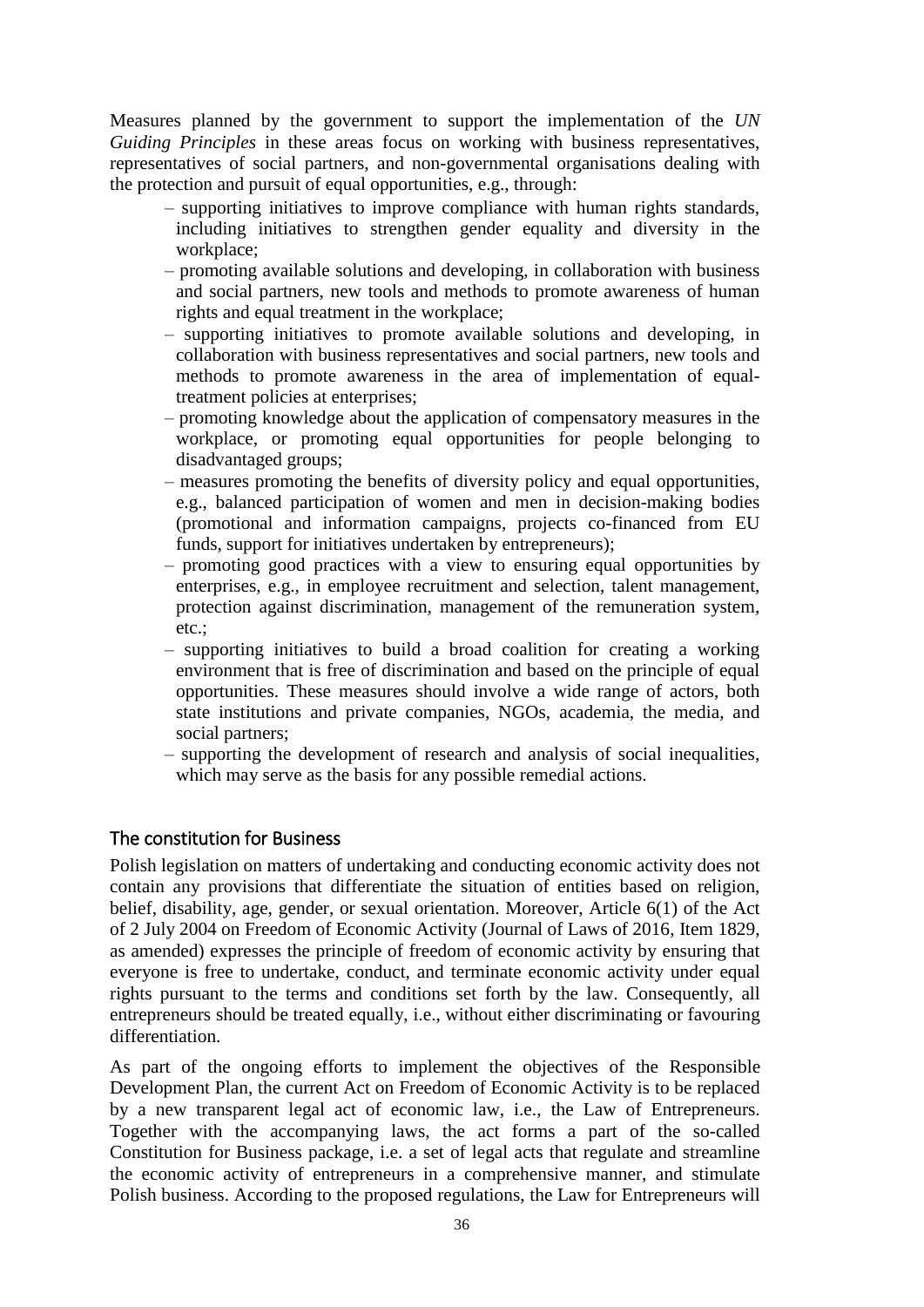include the obligation to respect and protect human rights, in accordance with applicable international standards, as well as a number of legal principles governing the position, rights, and obligations of entrepreneurs. In the context of respect for human rights by the business world , it is necessary to pay special attention to the proposed principle of fair competition and respect for good practices and legitimate interests of other entrepreneurs and consumers, which will serve as the guiding principles for the conduct required from entrepreneurs in relation to their economic activity.

## <span id="page-36-0"></span>*10. Planned and ongoing activities*

- 1) Promoting good practices in human rights and business, including with respect to state-owned enterprises and enterprises commissioned by the state;
- 2) Supporting enterprises in the assessment of risks with respect to human rights in doing business in non-EU countries, using the expertise of foreign institutions in Poland;
- 3) Increasing the involvement of foreign institutions in issues related to human rights and business, including local laws and enterprise operations in Poland, with a view to exercising human rights, with particular regard to the situation of armed conflicts;
- 4) Promoting dialogue, as needed, between entrepreneurs, civil society organisations, and the government on the implementation of the *UN Guiding Principles on Business and Human Rights*;
- 5) Working to establish cooperation between state institutions and business-sector entities to counteract and reduce the phenomenon of forced labour, as one of the forms of trafficking in human beings.

## <span id="page-36-1"></span>Pillar III. Access to remedies

The *UN Guiding Principles* indicate that as part of their duty to protect against business-related human rights abuse, states must take appropriate steps to ensure, through judicial, administrative, legislative, or other appropriate means, that those affected have access to effective remedies. In some cases, those affected are directly involved in seeking a remedy; in others, an intermediary seeks a remedy on their behalf. A remedy may be sought in the courts (for both criminal and civil actions), labour tribunals, national human rights institutions, National Contact Points under the OECD's *Guidelines for Multinational Enterprises*, ombudsperson offices, and government-run complaints offices. In Poland, the Commissioner for Human Rights has the status of the national institution of human rights acting under the Paris Principles.

## <span id="page-36-2"></span>*1. Current situation regarding access to legal remedies*

The Polish legal system provides people who have been victims of human rights violations in the context of a broadly defined economic activity with a range of legal measures to seek judicial protection. Access to these instruments is wide and allows appropriate remedial action to be taken, depending on the nature of the violation. These measures are universal and applicable in many situations. Such a comprehensive approach seems necessary due to the diverse nature of human rights violations in business.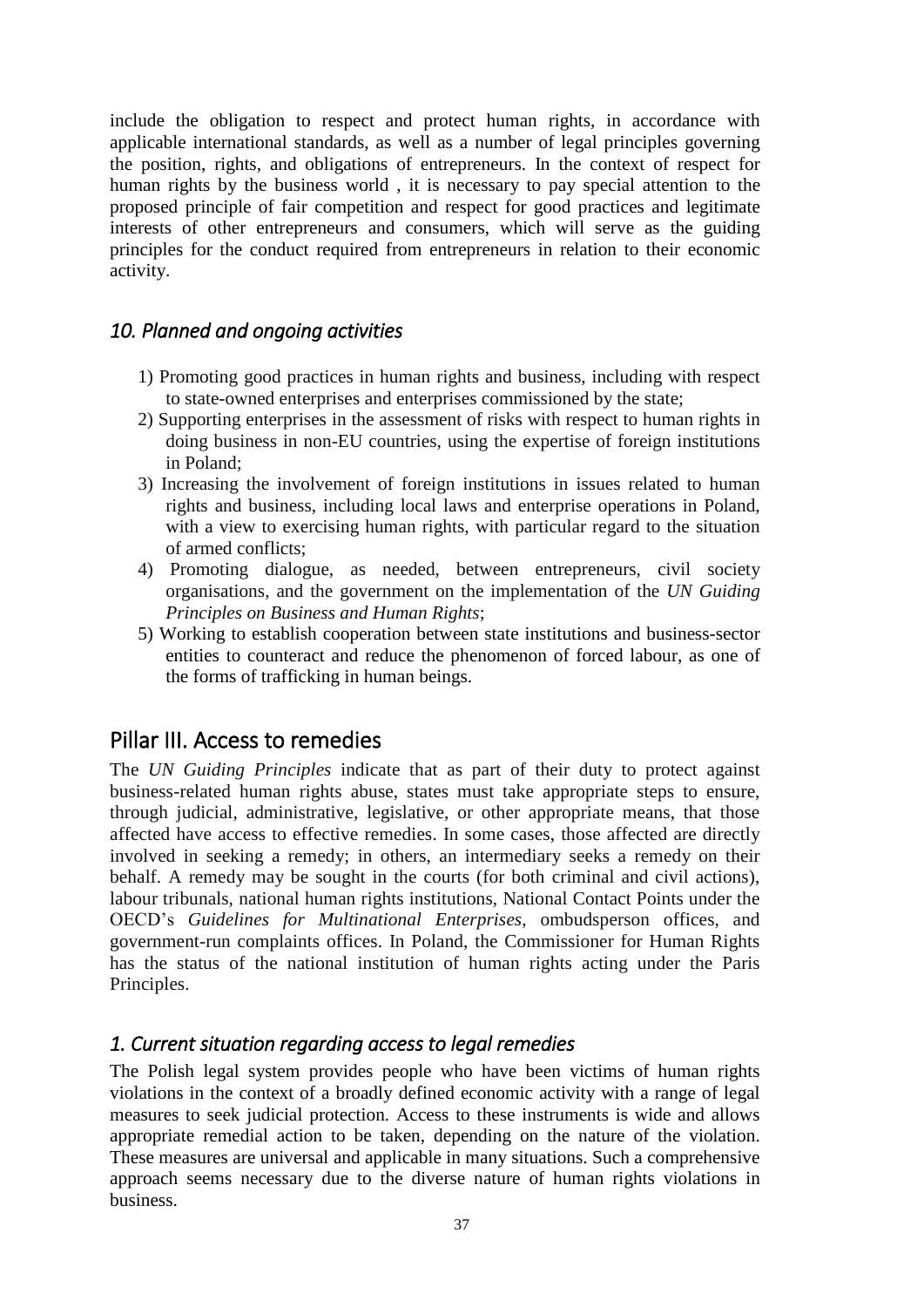### <span id="page-37-0"></span>Protection under civil law

The civil-law instruments that make it possible to seek judicial protection of claims by those affected by the activities of enterprises include:

1) lawsuits: Article 187 et. seq. Code of Civil Procedure;

2) class-action lawsuits under the Act of 17 December 2009 on Collective Redress Litigation (Journal of Laws, 2010, Item 44).

By applying these civil-law instruments, those affected can seek judicial protection of their personal interests, as well as claims for damages (personal or property).

According to Article 23 of the Civil Code (CC), the personal interests of a human being, in particular their health, freedom, dignity, freedom of conscience, name or pseudonym, image, privacy of correspondence, inviolability of home, and scientific, artistic, inventive, or improvement achievements are protected by civil law, independent of protection under other regulations. Article 24 § 1 and 2 CC stipulates that any person whose personal interests are threatened by another person's actions may demand that the actions be ceased unless they are not unlawful. In the case of violation, they may also demand that the person committing the violation perform the actions necessary to remove its effects, in particular that the person make a declaration of the appropriate form and substance. Under the terms of the Civil Code, one can also claim monetary recompense or payment of an appropriate amount of money for the social cause indicated (Article 448 CC). If damage has been caused due to a violation of personal interests, the injured party may demand a remedy in accordance with general principles (Article 415 et seq. CC). The prerequisites for protecting personal interests that must be met together are: the existence of a personal interest, the threat or violation of that interest, and the unlawfulness of the threat or the violation.

The first two premises must be proven by the plaintiff seeking protection, while the defendant can defend themselves, demonstrating that they did not act unlawfully. The distribution of the burden of proof is therefore favourable to the plaintiff.

The legislator introduced the presumption of unlawfulness of the violation of personal interests (Article 24 § 1 CC). However, claims cannot be made if the perpetrator demonstrates that the occurrence of one of the circumstances rules out the unlawfulness of the action, and they thus indicate the circumstances that justified the violation of a particular personal interest.

The provisions of Articles 23 and 24 CC suggest that the protection of personal interests is comprehensive. Its exercise may take on a different character and be pursued through various measures, which may be both non-financial and financial in nature. Non-financial protection measures include:

- a) claim for cessation;
- b) claim for removal of the effects of a violation;
- c) assertion lawsuit;

Financial protection measures include:

- d) claim for redressing non-financial damage;
- e) claim for recompense for property damage;
- f) claim for restitution of unjust enrichment;
- g) –claim for non-performance of an agreement;
- h) claim for non-performance of an agreement (contractual liability).

### *Re: a). Claim for cessation*

This claim, provided for in the first sentence of Article 24 § 1 CC, has a broad application. The premise is that somebody's personal interests are threatened by another person's unlawful actions. The eligible party may only demand that the actions be ceased.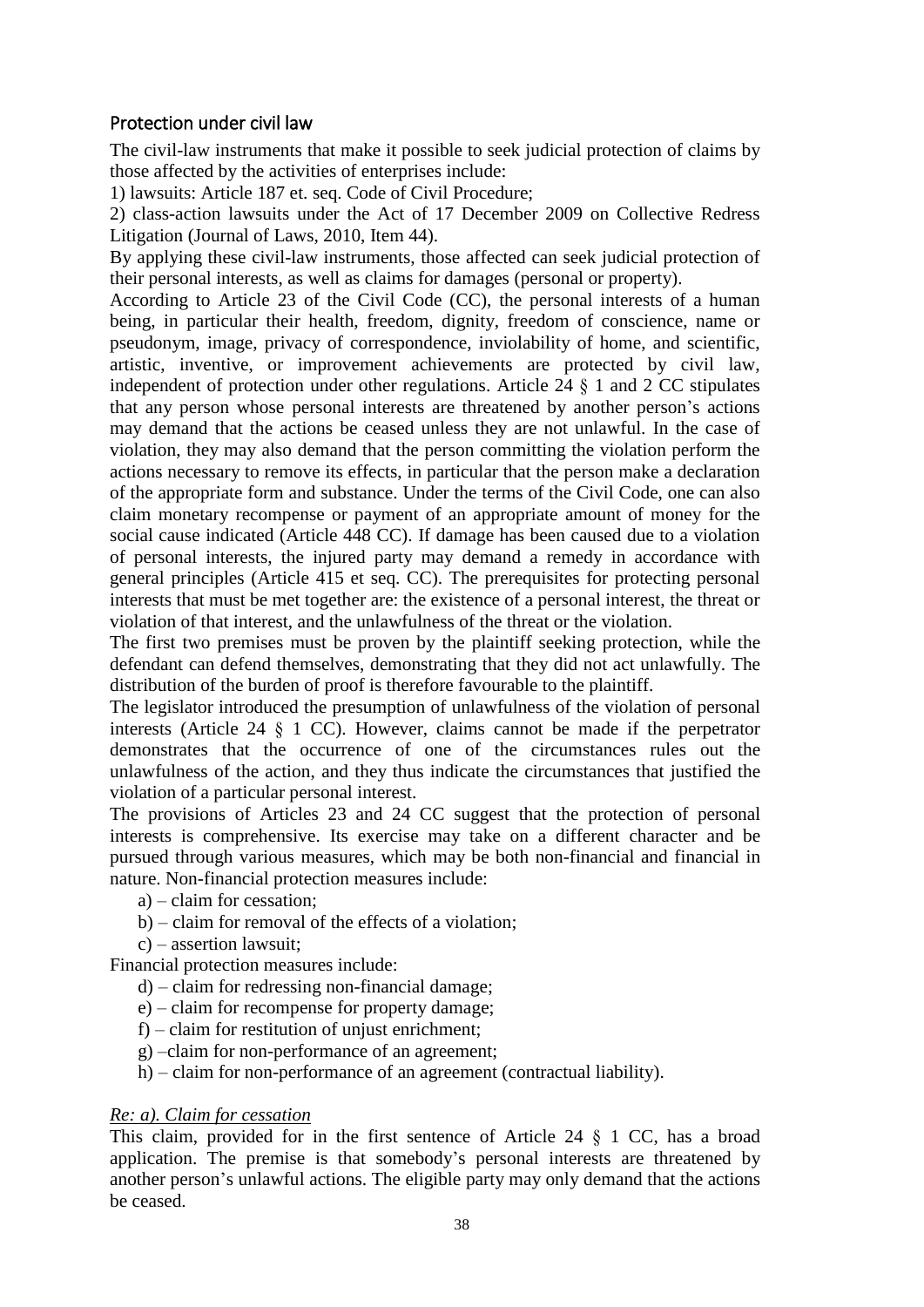The claim for cessation may be made primarily in the case of a violation of personal interests, but there is a risk of further violations in the future. In such a case, it will usually accompany claims for removal of the effects of a violation or for redress. This measure can also be used in situations where there is only a risk of a violation occurring in the future.

### *Re: b). Claim for removal of the effects of a violation*

The catalogue of measures to remove the effects of a violation of personal interests is not exhaustive. When choosing the measures to remove the effects of a violation of personal interests, account should also be taken of all circumstances, such as the behaviour of the person whose interests have been violated, and, in particular, whether they provoked the incident. Issuing a statement is the most common measure of removing the effects of a violation of dignity, privacy, or bodily integrity, whereas the content and form of the statement depends on the circumstances of the case. The options include a withdrawal, an apology, a regret, a rectification, or an explanation of certain facts. An appropriate form is understood to be the manner in which the statement is communicated to third parties or the general public.

### *Re: c). Assertion lawsuit*

Apart from the measures of non-financial protection of personal interests explicitly listed in Article 24 CC, the eligible party may also file a lawsuit to assert that it is entitled to a certain personal interest or that the interest has been violated or threatened—the claim will be based here on Article 189 of the Code of Civil Procedure.

### *Re: d). Claim for monetary recompense*

According to Article 24 § 1, in the case of a violation of personal interests in accordance with the terms laid down in the Civil Code, the eligible party may demand monetary recompense or that an appropriate amount of money be paid to a specific public cause.

The provisions in question include:

– Article 445 CC, providing the possibility of awarding redress in the event of injury, induced health disorder, deprivation of freedom and inducement using deceit, violence or abuse of a dependence relationship to submit to an illicit sexual act. The act of harm must be an act of tort, but the principle of responsibility (fault, risk, equitability) is indifferent.

– Article 448 CC, according to which, in the event of a violation of one's personal interests, the court may award to the person whose interests have been violated an appropriate amount as monetary recompense for the harm suffered or may, upon their request, award an appropriate amount of money to be paid to a social cause chosen by them, irrespective of other means necessary to remove the effects of the violation.

In this case, the act of harm may be an act of tort, but the provision covers events of violation of personal interests other than those referred to in Article 445 CC. The liability principle will manifest itself as fault only in the case of liability for one's own act (Article 415 CC), but if the violation of personal interests results, e.g., from an action on the part of an enterprise (Article 435 CC), establishing fault will not be required.

– Article 446 § 4 CC, according to which the court may also award an appropriate sum to the closest members of the deceased's family as monetary recompense for the harm suffered. The principle of liability (fault, risk) will also depend on the basis of liability in this case.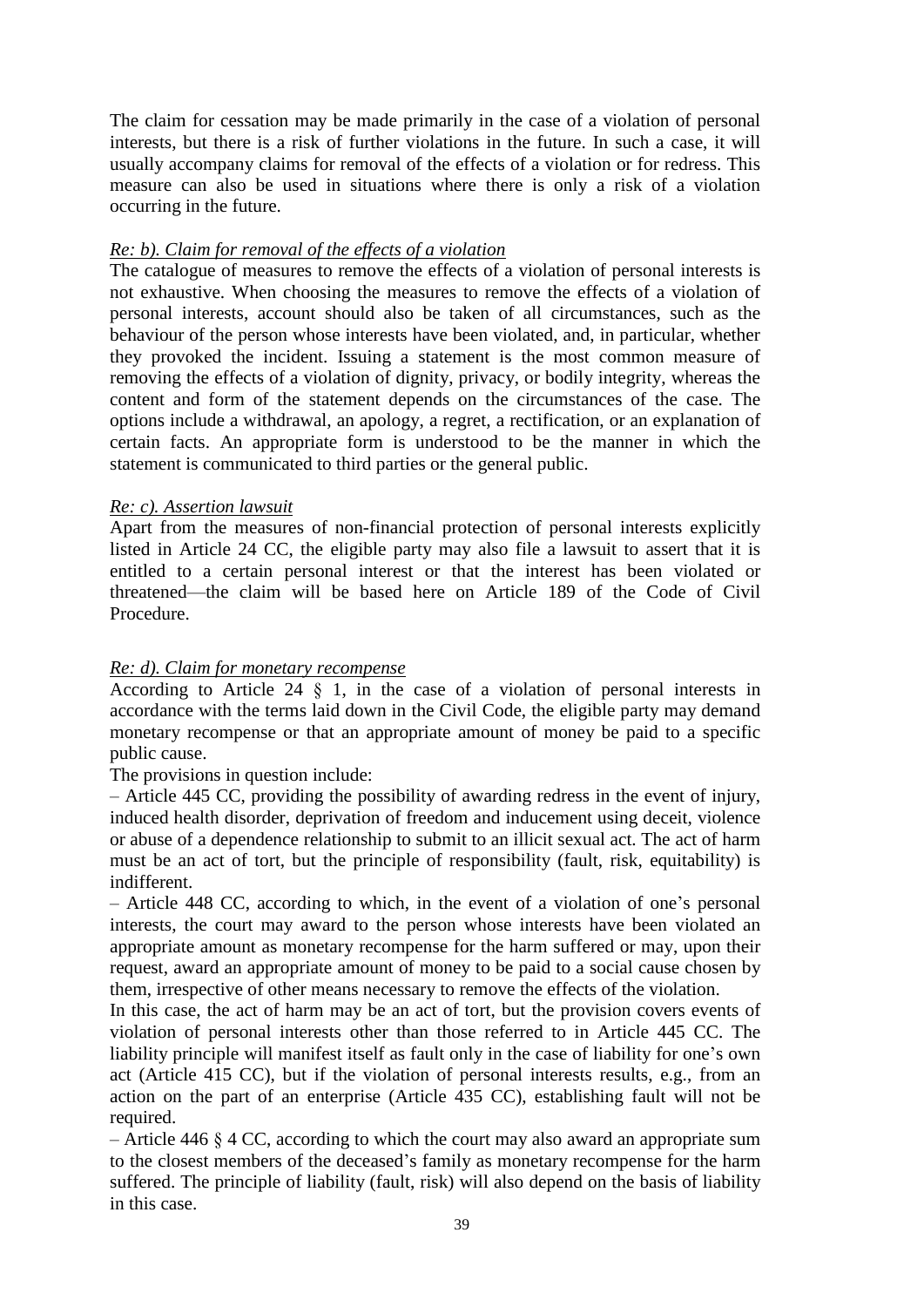*Re: e).* Claim for recompense for financial damage (personal injury)— 'tort liability'.

Recompense for financial harm (personal injury) may be awarded in accordance with general principles, e.g., Article 415 et. seq. CC. In the case of a violation of certain personal interests (health), the principle will apply to both financial and non-financial damage.

### *Re: f). Claim for restitution of unjust enrichment*

A violation of certain personal interests may lead to unjust enrichment of the perpetrator. This applies to incidents of financial exploitation of certain personal interests (image, name, right to privacy). It should be noted that the commercial use of personal interests, by concluding relevant agreements (e.g., to use an image or name in an advertisement, write a biography) may be the source of significant benefits.

Gaining benefits at the expense of another person without concluding a relevant agreement creates an obligation to return those benefits to the eligible party (Article 405 CC). Enrichment in this context means the expenditure saved against the conclusion of the relevant agreement. The entitled party will be impoverished by the same amount: due remuneration has not been included in his or her property. The party using the personal interests of another person for commercial purposes benefits unjustly at the expense of the entitled party. For such a claim, it is not important whether the eligible person was able to or wanted to use their interests commercially. In spite of the lack of harm, the entitled party may claim for restitution of enrichment.

Moreover, apart from the above-mentioned claims for damages in case of personal injury, individuals are entitled to adequate compensation claims in the event of financial harm. With regard to personal injury, these claims are based on the provisions of Article 415 et. seq. CC, including Article 435 CC referred to above.

According to Article 415 CC, anyone who, through their own fault, causes damage to another person is obliged to remedy it. This provision lays down general rules for liability for damage (to property and personal) caused by events called acts of tort, constituting so-called tort liability. Events causing damage (acts of tort), the occurrence of damage itself, and the causal link between the incident and the damage are the premises of tort liability based on the perpetrator's fault. A person obliged to pay compensation is liable only for the normal consequences of the actions or omissions from which the damage arises (Article 361  $\S$  1 CC). As a rule, the principle of full indemnity applies; thus, the remedy for damage covers the losses that the aggrieved party suffered and the benefits that it could have obtained had it not suffered the damage (Article 361 § 2 CC).

It is important to note that the above-mentioned general principles are modified when damage is caused by an action taken by an enterprise or establishment. In this regard, Article 435 CC provides that a person who runs their own business or an establishment set in motion by natural forces is liable for any personal or property damage caused by the operation of the enterprise or the establishment unless the damage is due to force majeure or solely to a fault on the part of the aggrieved party or a third party for whom they are not responsible.

### *Re: h)*. *Claim for non-performance of an agreement (contractual liability)*

Protection under the law is also based on the disposition resulting from the content of Article 471 CC. According to this provision, a debtor is obliged to remedy any damage arising from non-performance or improper performance of an obligation unless the non-performance or improper performance is due to circumstances for which the debtor is not liable. The recompense for non-performance of an agreement under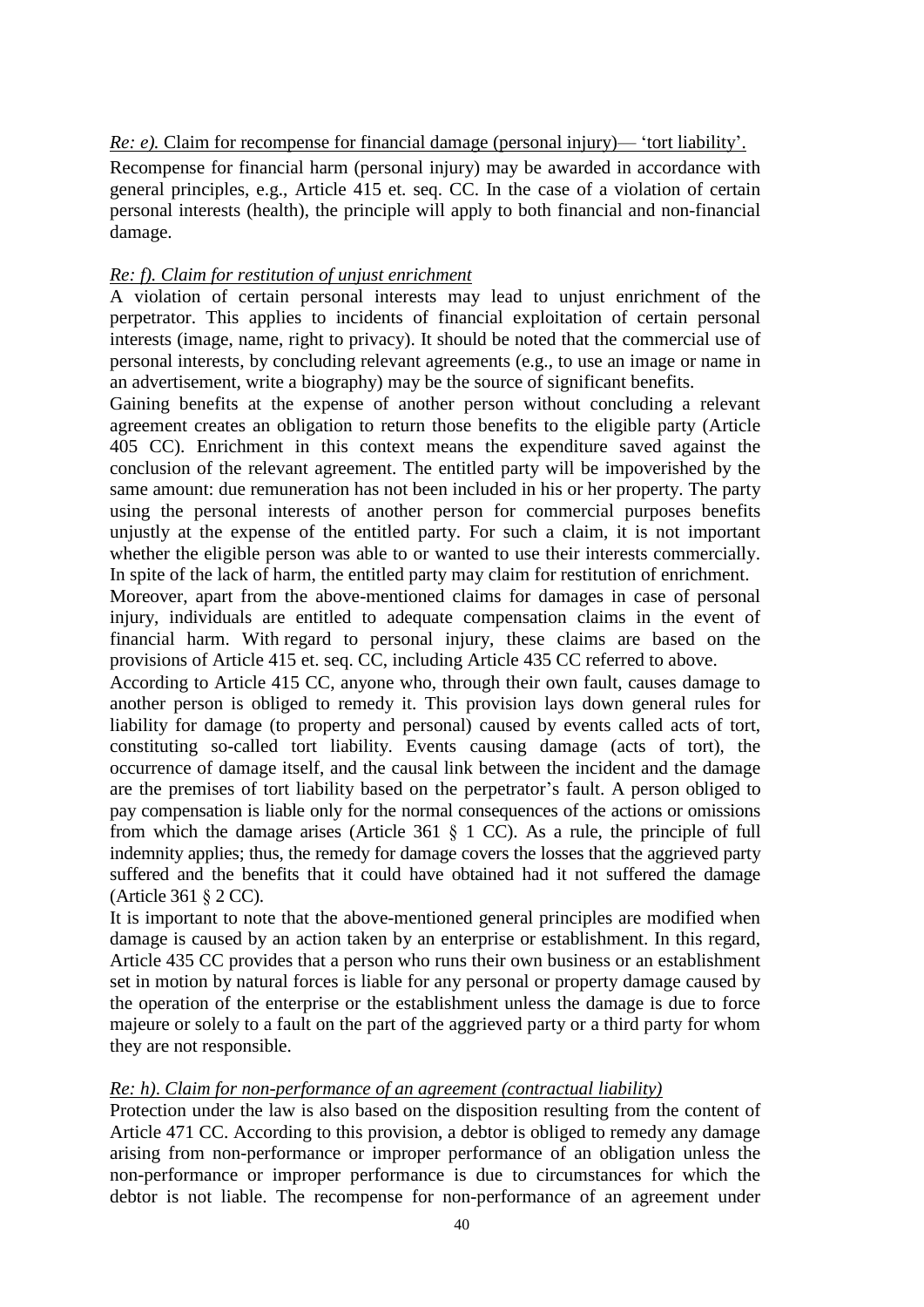Article 471 CC is performance aimed at compensating for the damage caused by an unlawful action or omission on the part of the debtor. It has a different character than a claim for performance of an agreement, as its purpose is to compensate for the damage caused by the improper behaviour of the contractor, rather than to force the contractor to fulfil the obligation under the agreement. On the other hand, if the performance of a service is inconsistent with the content of the obligation, the creditor is entitled to claim recompense for the damage resulting from improper performance of the obligation.

Contractual liability covers any, even the slightest, violation of an obligation. This refers both to instances of non-performance or improper performance of an obligation indicated in the provisions of Article 475 and Articles 476-482 CC (performance impossibility, delay, default) and to any other discrepancy between the correct performance of a contractual obligation and the actual behaviour of the debtor.

According to Article 471 of the Civil Code, the debtor's contractual liability arises if the following conditions are met:

1) damage to the creditor occurs in the form of financial damage;

2) damage was caused by the debtor's non-performance or improper performance;

3) there is a causal link between the fact of improper performance or nonperformance of an obligation and the damage suffered (Article 361 et seq. CC).

The burden of proving the above conditions rests, in light of Article 6 CC, on the creditor, as the person who derives the legal consequences from these facts.

The debtor's liability for non-performance or inadequate performance of an obligation has been formulated in accordance with the principle of fault. However, Article 471 CC contains a presumption that non-performance or improper performance of an obligation has been caused by the circumstances for which the debtor is liable. Acceptance of the debtor's liability is therefore not conditional on the creditor's proving that non-performance (or improper performance) of the obligation is a consequence of the circumstances for which the debtor is liable (Supreme Court judgment of 19 January 2002, V CKN 630/00).

### <span id="page-40-0"></span>Mediation in civil-, economic-, and individual labour- law proceedings

National legislation makes it possible to use mediation. This instrument is widely employed, e.g., on the basis of civil, economic, and individual labour law. It may be used by anyone who has been a victim of human rights violations in the context of business activity. Mediation was given its current form by the Act of 10 September 2015 amending certain acts to support amicable methods of dispute resolution, while the provisions governing this matter are dispersed throughout various acts.

Mediation is a voluntary and confidential method of resolving disputes in which the parties themselves reach an agreement with the help of an unbiased and neutral mediator. It may be applied in all cases where the law permits a settlement. This mechanism provides an opportunity to reach a faster and cheaper resolution of a dispute by means of developing a common understanding.

In civil cases, mediation may take place before bringing a case to court (mediation agreement, out-of-court or pre-trial mediation) or after proceedings were initiated, by means of a court decision. In addition, each party to the dispute has the right to request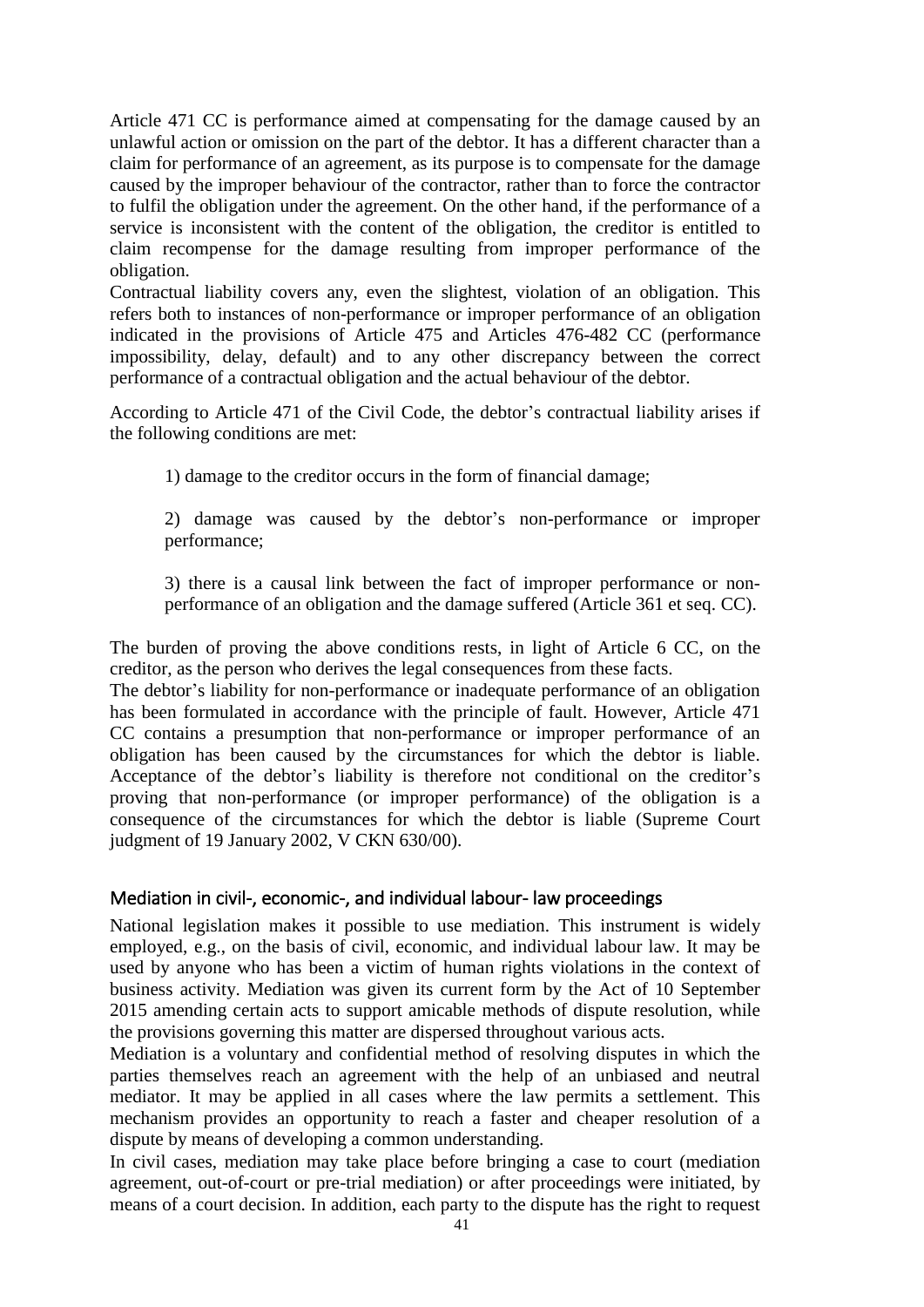mediation at any stage of court proceedings. In any case, the necessary condition for mediation is the consent of the parties to the dispute, which may also be withdrawn at any stage of mediation proceedings.

Having decided to start an arbitration procedure, the mediator contacts the parties by setting the date and place of the first meeting, during which they inform the participants about their rights and outline the course of mediation proceedings.

Mediation should be understood as a joint discussion between the parties in the presence of a mediator; however, the participants may individually meet with the mediator in the course of the proceedings, where the circumstances of the case would make this advisable. In exceptional situations, this process can also take place without direct contact between the participants. Mediation is, in principle, of a confidential nature, and the mediator, the parties, and other people involved in the proceedings are required to maintain the confidentiality of the facts they learn in the course of the proceedings.

Mediation proceedings may result in the conclusion of a jointly developed settlement, and in such a case, the parties have to apply to a court for approval. The settlement, after such acceptance, has the legal force of a settlement reached before a court of law. However, if the parties fail to reach an agreement, they still have the right to pursue their claims in court proceedings.

### <span id="page-41-0"></span>Protection under criminal law

### *The provisions of the Penal Code.*

Under the Penal Code (PC), there are a number of provisions that can cover violations of human rights in connection with business activities. According to Article 53 § 2 of the Penal Code, in imposing a penalty, the court must, above all, take into account the motivation of the perpetrator, which may be, e.g., desire for personal gain. It is important to note that this provision applies to all crimes listed in the Penal Code. Provisions of substantive law should also be noted here, such as those concerning crimes against the rights of individuals performing paid work provided for in Chapter XXVIII (Articles 218-221 PC). In this context, it is worth mentioning the amendment to the Penal Code that introduced a definition of slavery (Article 115 § 23 PC) and a definition of trafficking in human beings (Article 115 § 22 PC) modelled on the standards set by the Palermo Protocol and the Council of Europe Convention on Action against Trafficking in Human Beings. Penalisation was provided not only for the act itself, but also for the preparatory stage for its execution (Article 189a PC). In connection with Council Decision (EU) 2015/2071 and Poland's ratification of the

Protocol of 2014 to Convention No 29 on Forced Labour of 1930, it is advisable to continue the work on verifying whether the provisions related to forced labour under Article 115 § 22 PC are sufficient to penalise the phenomenon of trafficking in human beings for forced labour.

### <span id="page-41-1"></span>Liability of collective entities

Also important is the Act of 28 October 2002 on the liability of collective entities for acts prohibited under threat of punishment.

According to the law, the liability of collective entities refers to prohibited acts that are offences (including fiscal offences) within the meaning of relevant substantive law. The exhaustive catalogue of punishable acts is broad and refers to a number of offences that are relevant for the protection of human rights, including prohibited acts against economic relations, sexual and moral rights, humanity, the environment, property, or related to terrorism.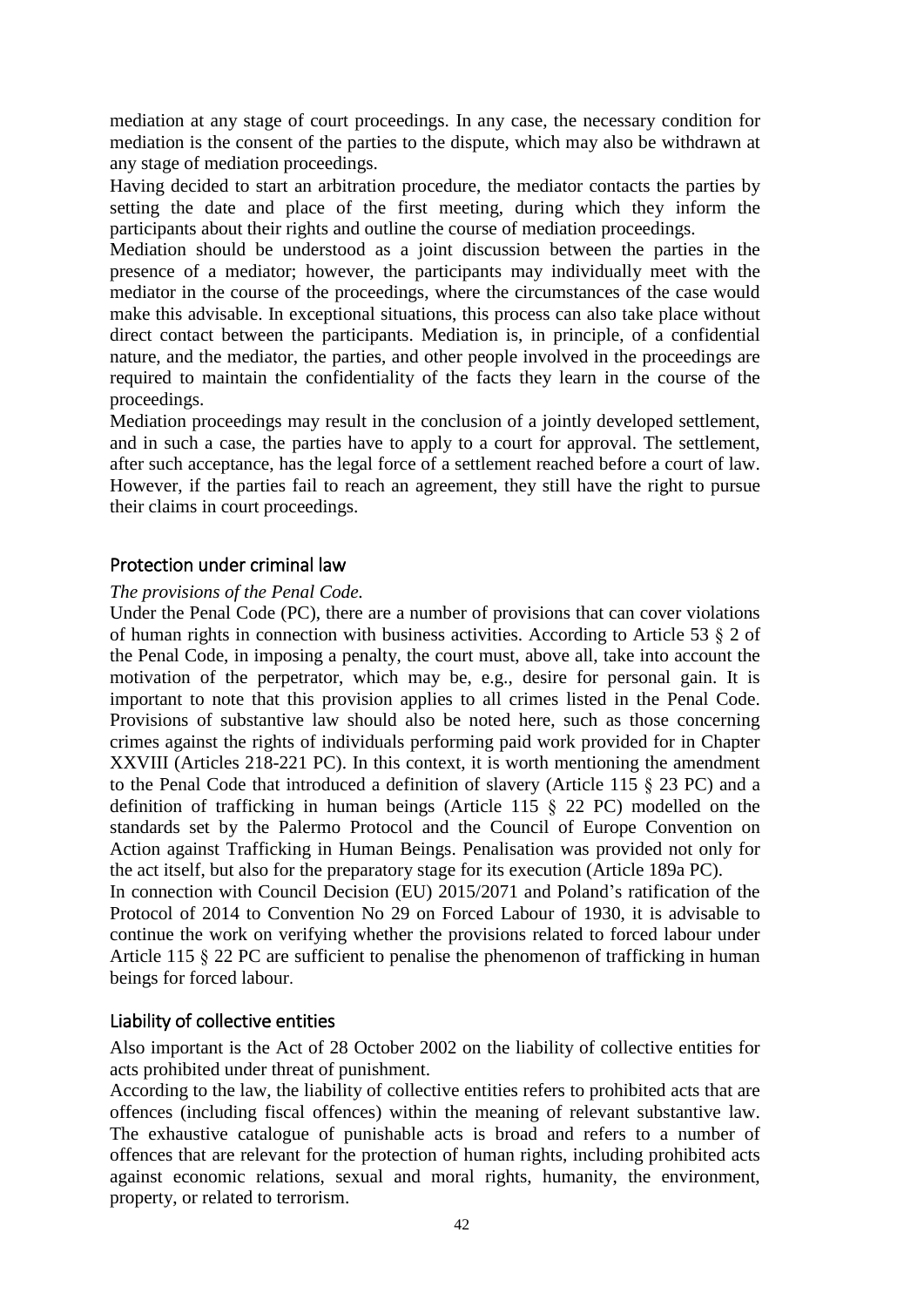In order to secure the proper course of proceedings, even before they are initiated, it is possible to apply to the competent court to issue an order freezing the property of the collective entity for imminent penalty or forfeiture (Article 26 of the Act). In addition, the court may apply a preventive measure in the form of a prohibition of merger, division, or transformation of the collective entity while conducting proceedings against it, and also of encumbering its estate at that time or disposing of property without the consent of the court.

Proceedings are initiated at the request of a prosecutor or the aggrieved party, and in cases concerning prohibited acts recognised by the law as acts of unfair competition, the proceedings may also be initiated at the request of the President of the Office of Competition and Consumer Protection.

Under the law, the court may impose a financial penalty of between PLN 1,000 and PLN 5,000,000 against a collective entity, but not more than 3 per cent of its revenue generated in the financial year in which the offence constituting the basis of the collective entity's liability was committed. In addition, the court may apply several other sanctions against a collective entity.

To enforce a financial penalty, forfeiture, prohibitions, and to make the judgment public under Article 42 of the aforementioned law, the provisions of the Executive Penal Code are applicable, respectively, regarding the enforcement of a fine, forfeiture, prohibitions, and publication of the judgment, with the penalty being payable from the revenue of the collective entity.

Furthermore, the determination or absence of the liability of a collective entity under the provisions of the law in question does not exclude the possibility of determining civil liability for the damage caused, administrative liability, or individual criminal liability of the perpetrator of the offence.

Legislative work is currently under way at the Ministry of Justice to change the provisions of the law. It will aim to increase the effectiveness of the collective liability system, especially with regard to combating serious economic and fiscal crimes. As practice shows, there is a need for significant improvements in the effectiveness of the existing mechanisms, as evidenced by the small number of cases against collective entities. In 2015, 14 cases were submitted before the courts; in 2014, 31 cases; in 2013, 26 cases. Analyses also indicate an insignificant amount of fines imposed under the law, which may indicate that it is used mainly for small collective entities. This leads to the conclusion that the model adopted in Poland requires substantial changes. The planned amendment is at the stage of preliminary analytical work.

### <span id="page-42-0"></span>Access to pre-trial legal assistance

In this context, it is also necessary to mention legal assistance at the pre-trial stage, which is a new mechanism under Polish law, facilitating access to the protective measures described above. The system of gratuitous legal assistance was launched on 1 January 2016, and is accessible from 1524 locations throughout Poland. These centres were established as a result of cooperation between the central administration and local governments. Some of the existing centres were entrusted to specialised nongovernmental organisations. Advice is given primarily by lawyers and legal advisors, and relates to cases at the pre-trial stage. Free legal services can be used by, among others, social assistance beneficiaries, Large Family Card holders, veterans, or individuals under the age of 26 or older than 65. Assistance is offered in the form of, e.g., advice about legal status, rights or obligations, presentation of a solution to a case, or preparation of necessary letters and documents.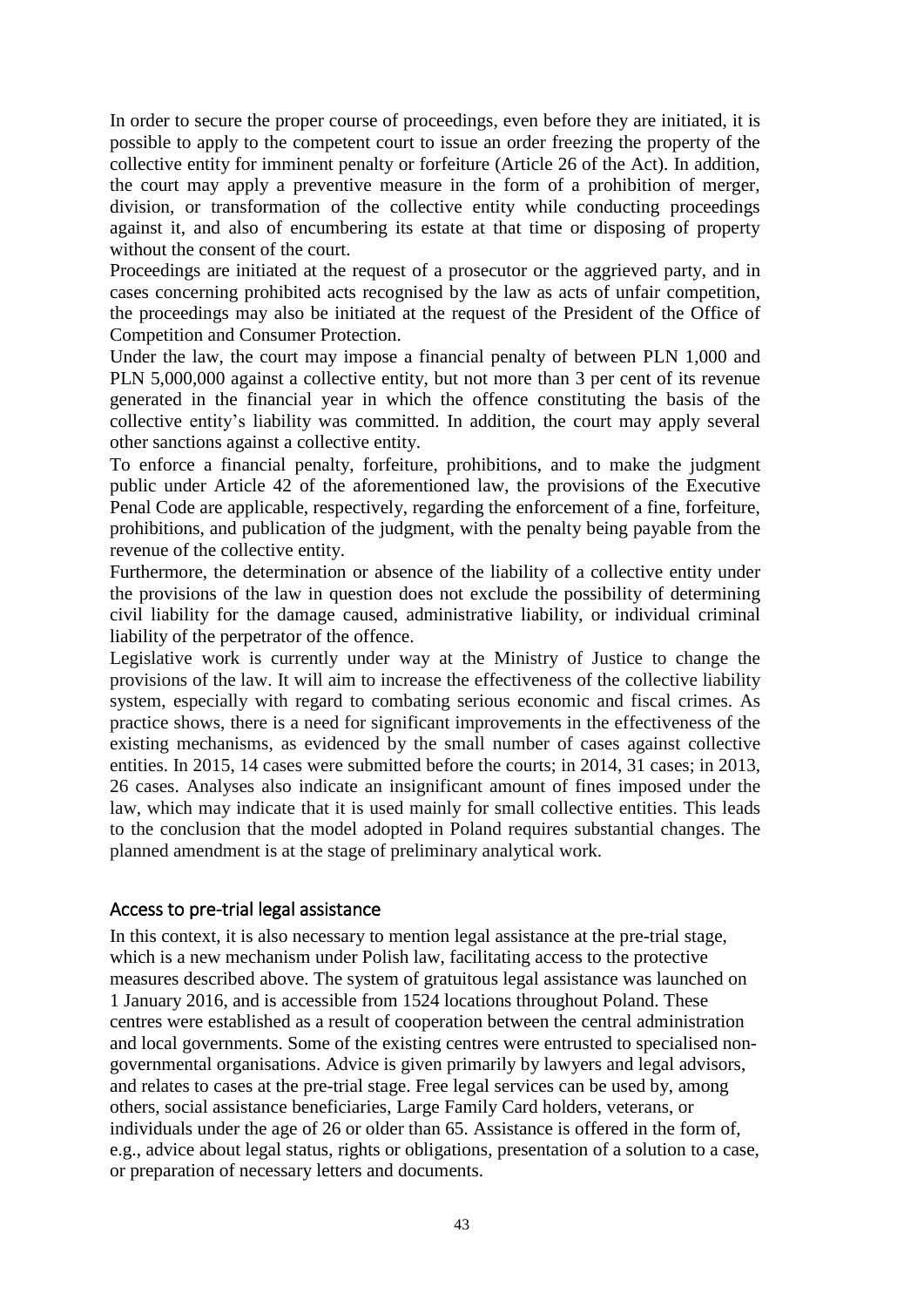## <span id="page-43-0"></span>*2. Freedom of association and the right to collective bargaining*

Polish legislation regulates mechanisms for protecting the period of the employment relationship with trade union activists. In accordance with Article 32 of the *Act on Trade Unions,* the guarantees of the duration of the employment relationship protect: – members of the board of the establishment trade union organisation referred to by name (para. 1);

– other members of the establishment trade union organisation, referred to by name, entitled to represent the organisation before the employer or the authority or a person who performs activities in the area of labour law on behalf of the employer (para. 1);

– employees listed by name in the resolution of the founding committee (para. 7);

– employees who perform a function by choice in a trade union outside the establishment, who benefit from unpaid leave or an exemption from performing work (para. 9).

 This list is exhaustive. In the case of an establishment trade union with the status of a representative organisation, the limit of employees covered by protection is calculated with the application of one of the two statutory methods (parity or progressive), and the choice of method is exclusive to the trade union.

In light of Article 32(1) of the Act on Trade Unions, the employer may not, without the consent of the board of the establishment trade union organisation (respectively, the founding committee or the statutory body of a multi-establishment trade union organisation):

– terminate the employment relationship with a trade union activist (point 1);

– terminate the employment relationship with that person without notice (point 1);

–unilaterally change working or pay conditions to the detriment of a trade union activist (point 2), unless separate regulations provide for this (e.g., in the event of bankruptcy or liquidation of the employer).

The protection referred to above is available:

– for the period specified in the resolution of the board and after that period for an additional period corresponding to half of the period specified by the resolution; however, not longer than one year after that period (Article 32(2)); or

– a period of six months from the day the founding committee is established (Article  $32(7)$ ; or

– a period of leave or exemption and for one year after that period (Article 32(9)).

The lack of consent of the competent body of the trade union organisation is binding on the employer in the sense that they may not legally unilaterally terminate or change the employment relationship with a trade union activist. In certain situations, the protection of the period of the trade union activist's employment relationship may, however, be excluded because of an abuse of the freedom of association. The Supreme Court has discussed the subject of abuse of protection of the period of the employment relationship of trade union activists, e.g., stating in judgement I PKN 23/00 of 12 September 2000 that the statutory guarantee of enhanced protection of the period of the employment relationship should be used only by a trade union activist who cannot be charged with a serious violation of basic labour obligations and using a trade union function as a kind of protective umbrella against justified labour-law sanctions. In the justification for the judgement, it was declared that, in the event of a breach of the formal provision for termination of an employment relationship under this procedure, resulting from the lack of consent of the establishment trade union organisation to terminate the employment relationship with a trade union official, the labour court is entitled, in accordance with established law, to order compensation in lieu of reinstatement.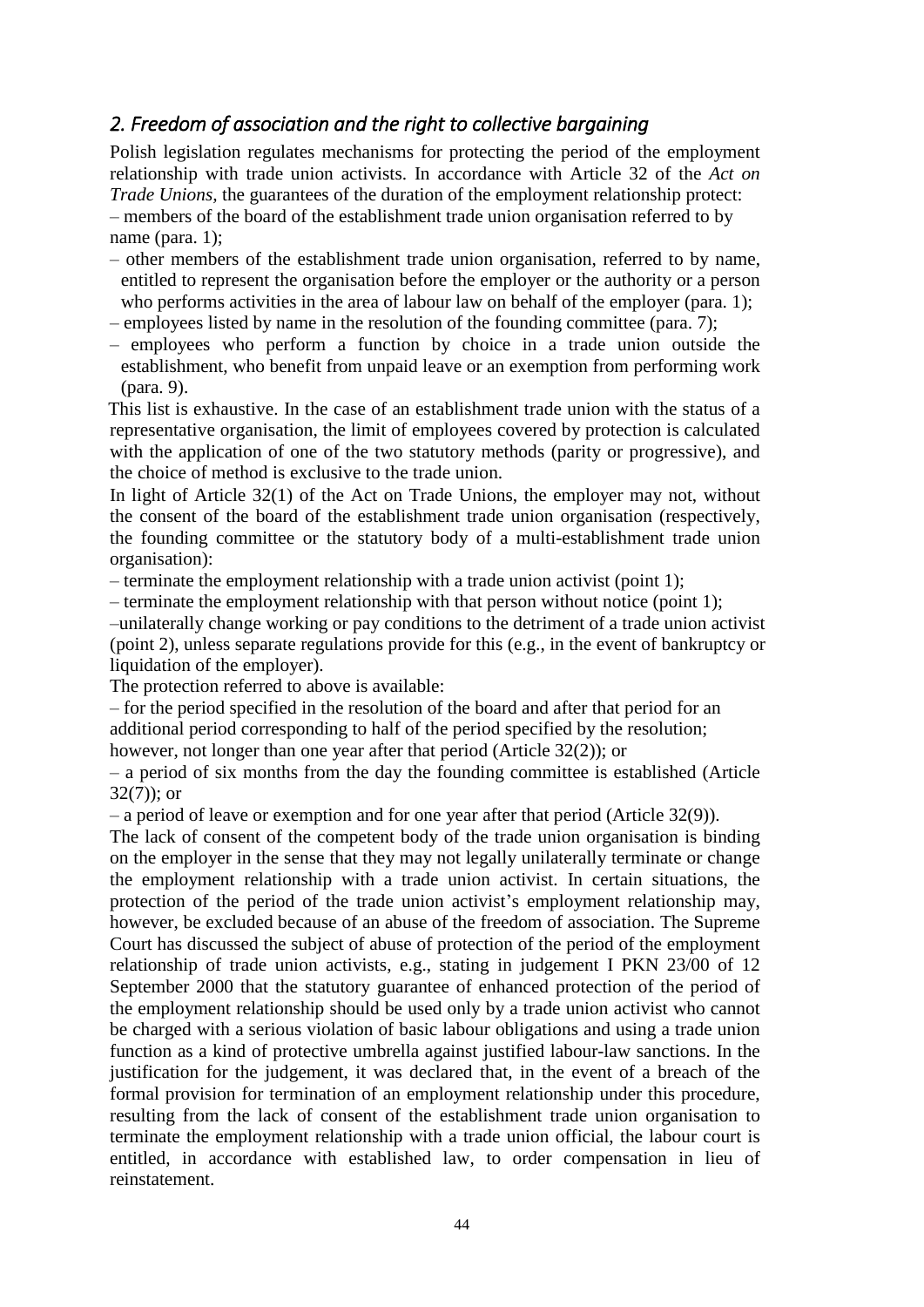Article 8 of the Act of 3 December 2010 on the Implementation of Certain European Union Provisions on Equal Treatment (Journal of Laws No 254, Item 1700, as amended) prohibits the unequal treatment of individuals on grounds of sex, race, ethnic descent, nationality, religion, religious denomination, world view, disability, age, or sexual orientation, including with respect to joining and working in trade unions, employers' organisations, and enjoying the rights of members of such organisations. Everyone whose right to equal treatment has been violated has the right to compensation as laid down in the Act of 23 April 1964, the Civil Code (Journal of Laws of 2016, Item 380, as amended).

Out-of-court mechanisms for dealing with collective bargaining by employees include the possibility of initiating collective labour disputes between employees and their employer or employers concerning working conditions, remuneration, or social benefits, and the rights and freedoms of trade union workers or other groups entitled to form trade unions, under Article 1 of the Act of 23 May 1991 *on Solving Collective Disputes* (Journal of Laws of 2015, Item 295, as amended). Moreover, in light of the provisions of Articles 240  $\S$  2 and 241<sup>1</sup> Pt. 3 of the Labour Code, the parties to a collective agreement may, within the framework of the freedom of association, establish procedures for interpreting the contents of the agreement and for settling disputes between the parties in this regard. The parties to the agreement may determine procedures for settling disputes related to the subject of negotiations to conclude a collective labour agreement, or other controversial issues that may arise during the negotiations (Article 241<sup>3</sup>  $\S$  2 of the Labour Code).

## <span id="page-44-0"></span>*3. National Labour Inspectorate (PIP): an institution that oversees business and human rights*

The National Labour Inspectorate is an authority established in order to oversee and verify the observance of labour law, in particular occupational health and safety rules and regulations.

During the implementation of its tasks, the National Labour Inspectorate cooperates with specialised authorities for supervision and inspection of working conditions, trade unions, employers' organisations, workers' self-government authorities, workers' councils, social labour inspections, public employment services and state administration authorities, particularly authorities for overseeing and inspecting working conditions, the Police, the Border Guard, customs authorities, revenue offices, and the Social Insurance Institution, as well as local self-government authorities.

### <span id="page-44-1"></span>Statutory tasks

The statutory tasks of the National Labour Inspectorate include, in particular:

– oversight and verification of labour law compliance by enterprises, in particular occupational health and safety rules and regulations;

– inspection of goods placed on the market or commissioned for use as regards their compliance with essential or other requirements of occupational health and safety;

– taking actions aimed at preventing and reducing hazards in the working environment;

– lodging complaints and participation in legal proceedings for the establishment of an employment relationship before labour courts, if the legal relationship between the parties fulfils the criteria of an employment relationship;

– providing technical guidance and legal advice;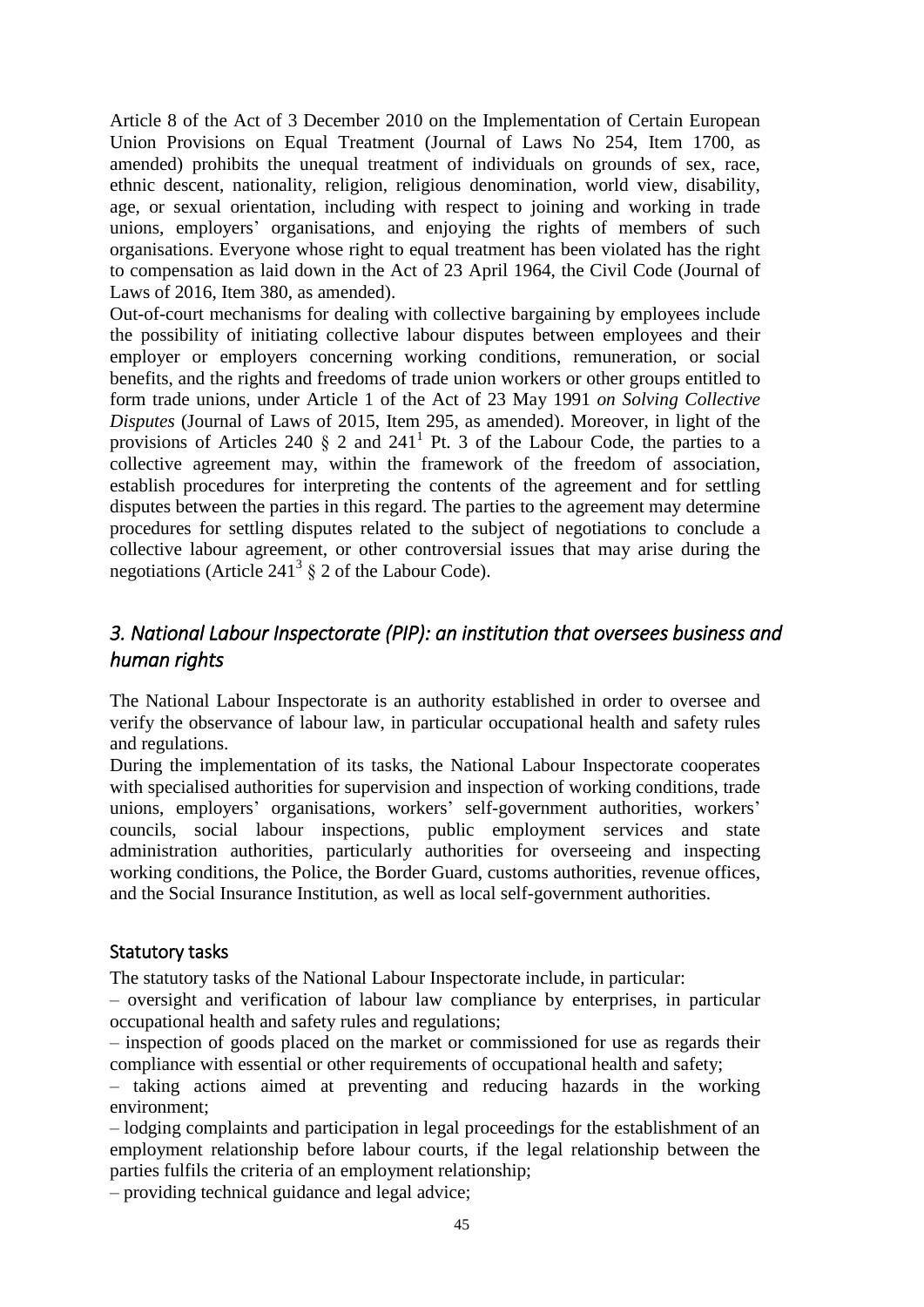– cooperation with other European Union Member States' authorities competent for the supervision of employment and working conditions.

The National Labour Inspectorate inspects the legality of employment and other paid work (also by foreigners), payment of contributions to the Labour Fund, and running employment agencies in accordance with the terms and conditions laid down in the laws governing the promotion of employment and labour market institutions.

Some of the PIP's competencies derive from specific provisions. These tasks include: – recommending that the competent Social Insurance Institution's organisational unit increases the accident insurance premium rates (set for the next premium year) if a labour inspector finds serious violations of the health and safety regulations during two consecutive inspections;

– registration of an establishment's collective labour agreements;

– ordering the establishment of occupational health and safety services or an increase in the number of service staff, if justified by occupational hazards discovered during an inspection. The authorities from the National Labour Inspectorate take part in the decision-making (granting permission) process on the organisation of permanent work sites below ground level and on the use of electrical lighting only in permanent work areas.

In addition to the above-mentioned tasks, the National Labour Inspectorate has an important impact on the working conditions of individuals performing work on a basis other than an employment relationship and on enforcement of the payment of the minimum hourly rate for mandate contracts (Article 734 of the Civil Code) or service contracts to which the provisions on mandate apply (Article 750 of the Civil Code), which are applicable to natural persons who do not conduct an economic activity and to natural persons engaged in an economic activity acting individually and personally while performing contractual tasks.

### <span id="page-45-0"></span>Powers of PIP authorities

The National Labour Inspectorate's bodies include: labour inspectors, district labour inspectors, and the Chief Labour Inspector.

Labour inspectors have the right to conduct an inspection with respect to the observance of the provisions of labour law, and in particular occupational health and safety, without prior notice at any time of day or night.

In the event that a violation of the regulations concerning labour law is found, the competent labour inspector is entitled to issue legal remedies (improvement notices, oral instructions, oral and written decisions) aimed at removing any irregularities (including the possibility of ordering the cessation of operations or operations of a particular nature).

In addition, the powers and competencies of a labour inspector include:

– imposing fines in punishment proceedings and lodging motions with a court of law to punish the parties responsible for violation of employee rights as specified in the Labour Code and Petty Offences Code referred to in Articles 119-123 of the Act of 20 April 2004 on the Promotion of Employment and Labour Market Institutions, as well as for other offences, when provided for by law, and to participate in these cases as public prosecutors;

– imposing fines on entities performing carriage by road or other activities related to this kind of carriage in violation of the obligations or conditions of carriage by road. The PIP authorities enforce the decisions issued by administrative execution.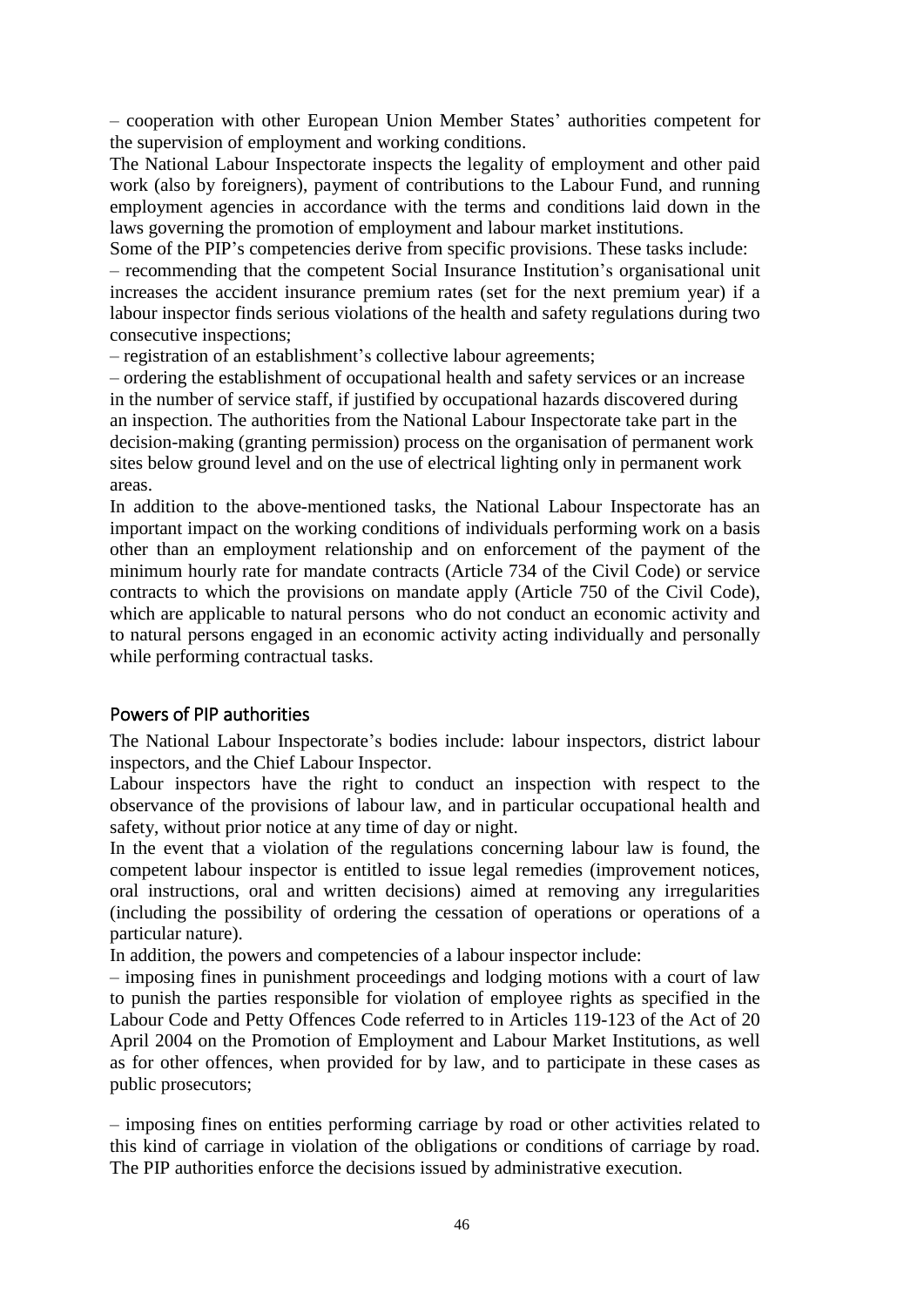### <span id="page-46-0"></span>Supervisory and inspection activities

The oversight and inspection activities of the National Labour Inspectorate in the observance of labour law, in particular the provisions and regulations of occupational health and safety, focus on eliminating or at least significantly reducing occupational hazards in the work environment. Oversight and inspection activities are carried out in accordance with an annual and long-term (three-year) action plan, based on an analysis of the results of previous inspections, as well as the Parliament's comments and observations and recommendations by trade unions, employer organisations, ministries and central offices, authorities supervising and inspecting working conditions, and research institutes.

Priority is given to inspections of industries and establishments with a particularly high occupational risk associated with the presence of factors which are dangerous, harmful, and damaging for health. Moreover, inspection activities are undertaken as a result of requests for inspection by social partners and other public administration authorities, as well as complaints and petitions addressed to the Inspectorate's organisational units.

One of the tasks of the National Labour Inspectorate is to investigate the circumstances and causes of accidents at work. Fatal, serious, and collective accidents are investigated, as reported by employers (pursuant to Article 234 § 2 of the Labour Code), as well as by other authorities.

The National Labour Inspectorate actively supports employers' involvement in issues concerning safety and working conditions, as well as employee participation, both in its oversight and inspection capacity and in its preventive and promotional activities. These include seminars, conferences, and training meetings with employers involved in permanent workplace safety improvement programmes (enhanced oversight in industrial establishments, regular inspections in construction, rail infrastructure, forestry, and mining sectors).

## <span id="page-46-1"></span>Tasks of the National Labour Inspectorate in the field of combating human trafficking, and, in particular, forced labour

National Labour Inspectorate services play an extremely important role in combating trafficking in human beings, including forced labour. The National Labour Inspectorate is included in a group of institutions and organisations carrying out tasks to counteract this phenomenon, as part of their competencies. At the central level, a representative of the Chief Labour Inspectorate participates in meetings of the interministerial Team for Combating and Preventing Trafficking in Human Beings and in proceedings of the Unit's Working Group. The National Labour Inspectorate carries out tasks under the National Plan and reports annually on their implementation to the Ministry of the Interior and Administration. In addition, selected labour inspectors from district labour inspectorates participate in the work of Voivodship Units for Preventing Trafficking in Human Beings.

Within the framework of the supervisory and inspection tasks, in particular when inspecting the legality of employment and the assignation and performance of work by foreign nationals, labour inspectors check whether there are indications of forced labour at an inspected establishment, a phenomenon which is characterised by taking control over an employee and results in a violation of human rights. In order to evaluate and identify potential victims of trafficking, a number of indicators are used (developed by both ILO and the Ministry of the Interior and Administration), i.e., the circumstances of taking up and performing work, which may indicate that the employee is a victim of this type of crime. The signing of an agreement between the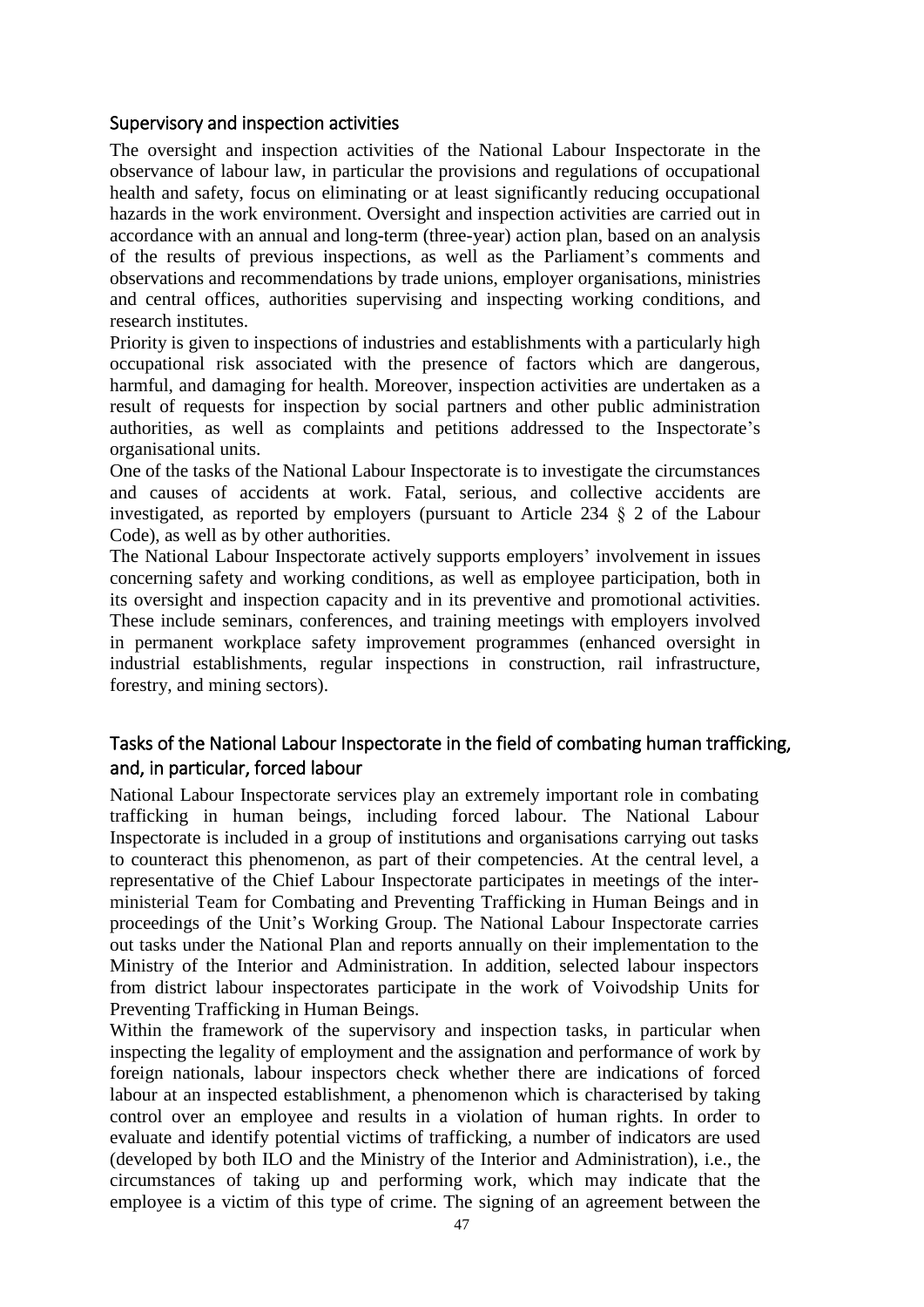Border Guard Chief Commander and the Chief Labour Inspector in 2008 and then in 2015 served as an instrument to strengthen the capacity of labour inspectors to respond to the illegal employment of foreign nationals and to the phenomenon of trafficking in human beings. The agreement offers a basis for cooperation in undertaking joint inspections by Border Guard officers and labour inspectors, and for exchanging information on violations of the law concerning foreign nationals, including cases of their illegal employment. Effective combating of crimes of trafficking in human beings for forced labour is also possible thanks to mechanisms of cooperation and exchange of information between National Labour Inspectorate units and prosecutors' offices, at both the central and local levels, also on the basis of an agreement concluded in 2014. Training courses are conducted at the National Labour Inspectorate Training Centre in Wroclaw to help improve the qualifications of the inspectorial staff involved in the activities related to the issues in question. The procedure for handling complaints by PIP authorities is an important tool in the prevention of trafficking in human beings for forced labour and violations of labour rights of foreign nationals. Complaints that suggest the need for immediate action are examined first.

## <span id="page-47-0"></span>Tasks of the National Labour Inspectorate in the field of combating discrimination in access to employment and in relation to the provision of services by employment agencies

Respecting the dignity and other personal interests of employees is a fundamental duty of employers. This also includes the prohibition of unequal treatment and discrimination at work. The activities of the National Labour Inspectorate to prevent and combat unequal treatment and discrimination in labour relations include the implementation of oversight and inspection measures, as well as prevention and information. Oversight and inspection activities are carried out as a result of, among other things, complaints, notices, and indications of irregularities sent to the National Labour Inspectorate, but also within the framework of inspections carried out in accordance with the Inspectorate's action programme (thematic inspections), where issues of equal treatment and discrimination are addressed.

Inspections of employment agencies include audits of the implementation of the prohibition of discrimination on grounds of sex, age, disability, race, religion, ethnic origin, nationality, sexual orientation, political beliefs, and religious denomination or trade union affiliation of individuals for whom the agency sought employment or other paid work.

By verifying compliance with the law in relation to temporary workers, labour inspectors make sure that there has been no violation of the prohibition on unequal treatment of temporary workers—with respect to working conditions and other conditions of employment—as compared to workers employed by the employer in the same or a similar position. As part of inspections concerning the legality of employment, labour inspectors examine issues related to respecting the principle of equal treatment and non-discrimination in access to employment. These activities are aimed at disclosing offences with regard to a refusal to employ a candidate for a vacant position or place of vocational training on the basis of their gender, age, disability, race, religion, nationality, political beliefs, ethnic origin, religious denomination, or sexual orientation. Most often, they involve the examination of job advertisements in which employers post illegal criteria for people who apply for employment, where the nature of the work does not justify their use (e.g., relating to gender or age).

Labour inspectors also check compliance with the principle of equal treatment of foreign nationals in terms of working conditions and other conditions of employment,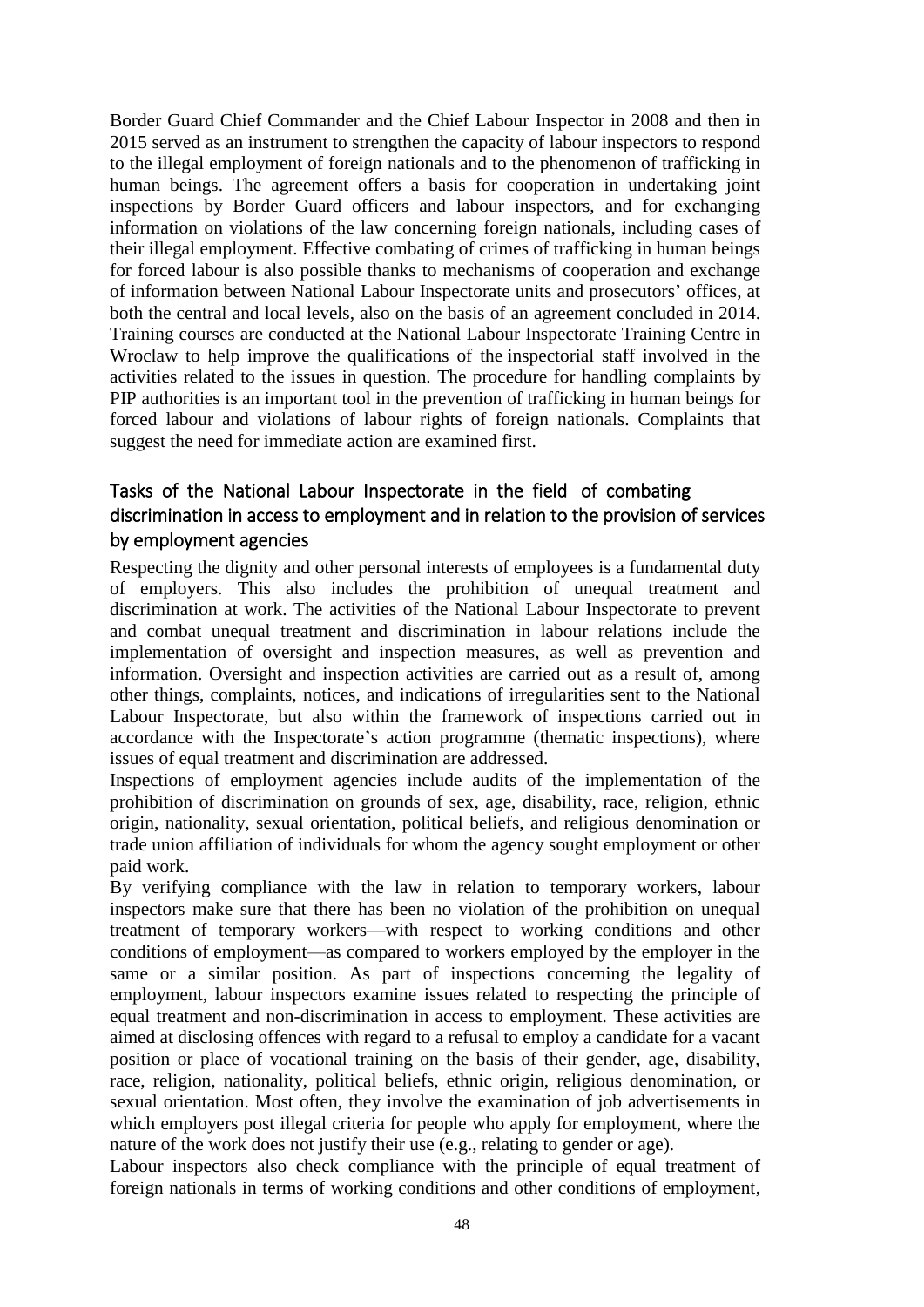compared to Polish citizens employed in corresponding or similar positions. Promotion of the idea of equal treatment and non-discrimination in the labour market, especially with respect to foreign nationals, is supported by projects co-financed from European funds, as well as PIP publications (leaflets, brochures, guides) addressed to a wide audience.

### <span id="page-48-0"></span>Receiving, processing, and handling complaints and requests before the PIP

Apart from negligence or inadequate performance of tasks by the authorities or employees of the National Labour Inspectorate, complaints may deal, in particular, with breaches of the rule of law or interests of complainants, lengthy or bureaucratic handling of cases, violations of labour law, including occupational health and safety regulations and the legality of employment.

Complaints and applications are accepted by all district labour inspectors and the Chief Labour Inspectorate. They may be submitted in writing by mail, fax, and electronic means (sample complaint and application forms are posted on PIP websites), and also orally for the record.

### <span id="page-48-1"></span>Planned changes aimed at enhancing the inspection powers of the PIP

Taking into account that the National Labour Inspectorate applies a different inspection procedure to entrepreneurs than to other entities, and that the rights of the former group of inspected entities may significantly affect the findings and effectiveness of actions undertaken, it is necessary for the Ministry of Economic Development to analyse, in cooperation with the National Labour Inspectorate, the rules governing inspections of entrepreneurs under the *Act on Freedom of Economic Activity* in terms of their impact on the operations and effectiveness of the PIP and to shape them in such a way as to ensure maximum effectiveness of inspections and compliance with international agreements in force in Poland.

One of the elements that ensure respect for the rules is the application of sanctions for violations identified during inspections. In the current legal situation, these penalties are inadequate in comparison with the benefits of illegal employment, which is particularly important as regards undeclared work. Accordingly, the Ministry of Justice, in cooperation with the Ministry of Family, Labour and Social Policy and the National Labour Inspectorate, will review violations of the rights of individuals engaged in gainful employment and the amount of penalties for individual offences and examine the possibility of tightening sanctions (including as part of proceedings on fines), or introducing administrative sanctions, in lieu of liability for offences.

## <span id="page-48-2"></span>*4. OECD National Contact Point*

One of the remedies available to victims of human rights abuses by multinational enterprises is the possibility of notifying the OECD National Contact Point (OECD NCP) about the situation.

The OECD NCP's main task is to promote and disseminate the *OECD Guidelines for Multinational Enterprises* and, in particular situations, conduct proceedings to resolve conflicts that may arise in the course of the implementation of these *Guidelines*, also with respect to human rights.

*The OECD Guidelines* are recommendations for the standards of responsible business conduct addressed by governments to enterprises whose business extends in any way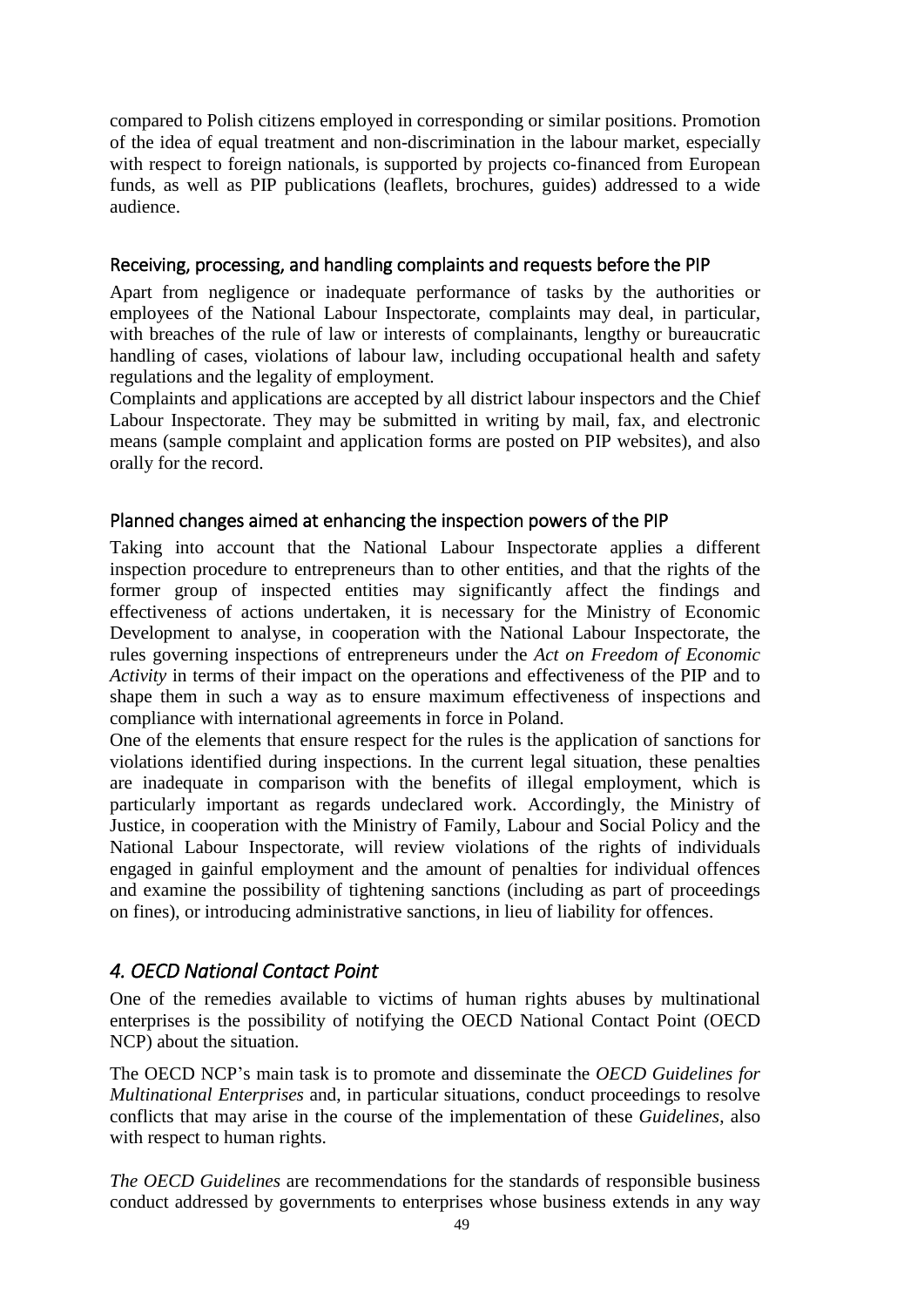beyond the boundaries of one country. The *Guidelines s*hould be respected by enterprises that are based in one of the countries that implement the *Guidelines* and wherever they conduct their economic activity. For this reason, it is worth ensuring that the *Guidelines* are available to all entrepreneurs.

The OECD National Contact Points operate in all 35 OECD countries and 13 non-OECD countries that implement the *OECD Guidelines for Multinational Enterprises* (Argentina, Brazil, Egypt, Jordan, Lithuania, Colombia, Costa Rica, Morocco, Peru, Romania, Tunisia).<sup>15</sup>

In Poland, the OECD NCP was established in 1998 within central administration structures (the Ministry of Treasury and afterwards the Ministry of Economy). Since 2001, the OECD NCP had been operating within the Polish Information and Foreign Investment Agency (PAIiIZ). In June 2016, in order to unify public administration operations in the field of CSR and responsible business conduct (RBC), the OECD NCP was transferred from the PAIiIZ to the Ministry of Economic Development. The website of the Ministry of Economic Development provides detailed information about the *OECD Guidelines for Multinational Enterprises* and OECD NCP activities [\(http://www.mr.gov.pl/strony/zadania/wsparcie-przedsiebiorczosci/spoleczna-](http://www.mr.gov.pl/strony/zadania/wsparcie-przedsiebiorczosci/spoleczna-odpowiedzialnosc-przedsiebiorstw-csr/krajowy-punkt-kontaktowy-oecd/)

[odpowiedzialnosc-przedsiebiorstw-csr/krajowy-punkt-kontaktowy-oecd/\)](http://www.mr.gov.pl/strony/zadania/wsparcie-przedsiebiorczosci/spoleczna-odpowiedzialnosc-przedsiebiorstw-csr/krajowy-punkt-kontaktowy-oecd/). To file a notification of an alleged non-observance of the *OECD Guidelines for Multinational Enterprises,* one should complete the appropriate form, available on the website of the Ministry of Economic Development, in particular referring to the specific provisions of the *OECD Guidelines* to which the notification applies, and provide a detailed description of the activities of the enterprise that caused the non-observance of the *OECD Guidelines* in the above areas. Upon receipt of the notification, the case is subject to a detailed examination by the OECD NCP, which may refer the case to mediation if it is accepted by the NCP.

## <span id="page-49-0"></span>*5. The Committee for Matters of the European Court of Human Rights*

The Minister of Foreign Affairs provides assistance to the inter-ministerial Committee for Matters of the European Court of Human Rights, which is an opinion-making and advisory body to the Prime Minister<sup>16</sup>. The Committee discusses issues related to Poland's observance of the Convention for the Protection of Human Rights and Fundamental Freedoms, including the enforcement of judgements of the European Court of Human Rights.

## <span id="page-49-1"></span>*6. Planned actions to provide access to remedies*

### <span id="page-49-2"></span>Employment agencies

-

There have been instances of labour-law violations identified among entities conducting the activities of a temporary employment agency. This phenomenon is not widespread, but given its social dimension, it is necessary to monitor it continuously and take actions to improve the standards of temporary work and the protection of temporary workers.

In Poland, issues related to employment agencies are governed by the Act of 20 April 2004 on Promotion of Employment and Labour Market Institutions (Journal of Laws of 2016, Item 645, as amended).

<sup>&</sup>lt;sup>15</sup> Also Ukraine since March 2017, Kazakhstan since June 2017 (inf. in English version of NAP)

<sup>&</sup>lt;sup>16</sup> Order No 73 of the Prime Minister of 19 July 2007 on the establishment of the Committee for Matters of the European Court of Human Rights.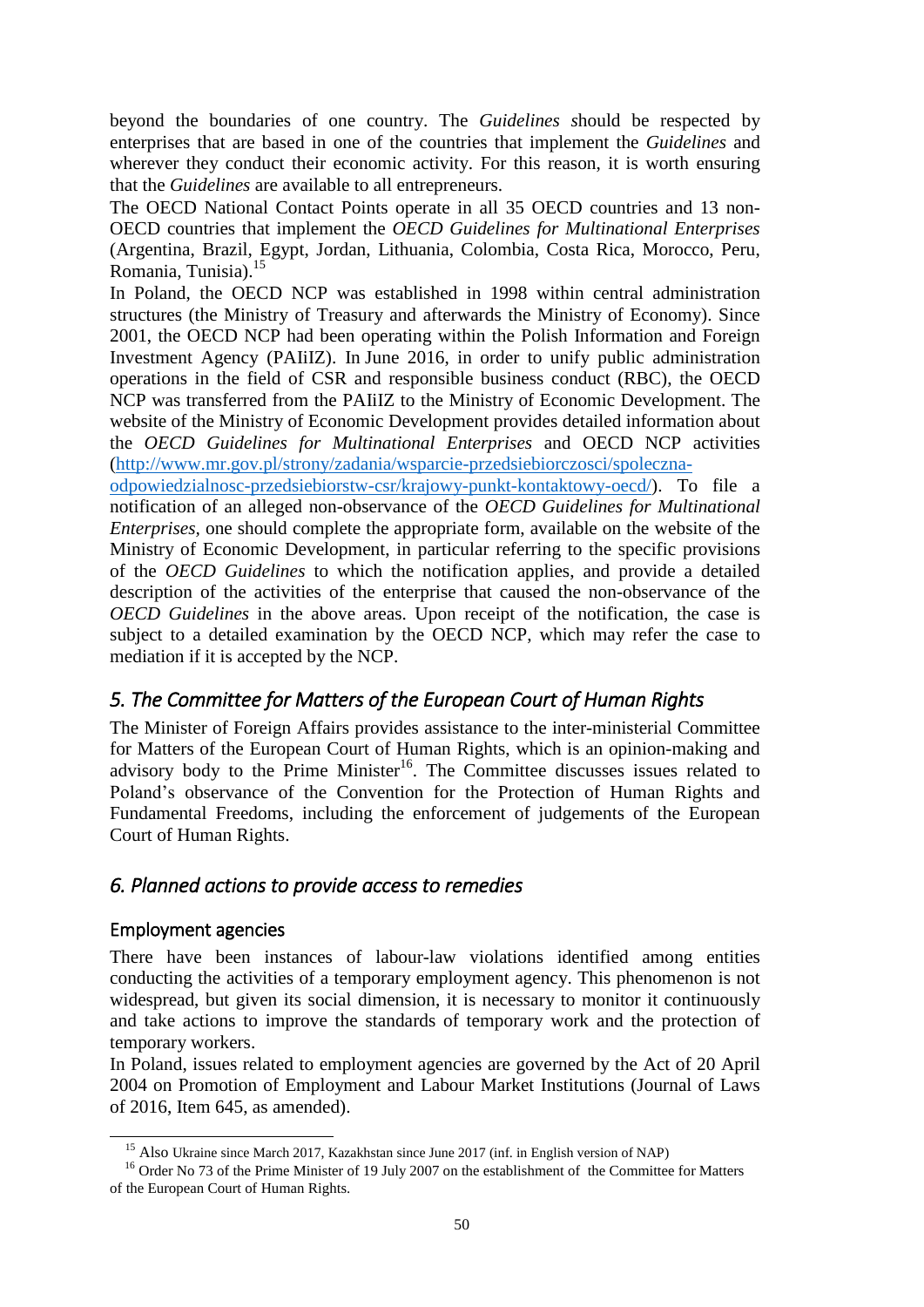Employment agencies are entities that provide one or more of the following services: job matching, temporary work, vocational guidance, and personal counselling, and that are not—except for temporary employment agencies—parties to employment relationships which may arise from their services.

There are two mechanisms for dealing with complaints about abusive practices in employment agencies. Any person who becomes aware of non-compliance by an employment agency with the provisions of the Act on Promotion of Employment and Labour Market Institutions, including abuse and fraudulent practices on the part of such an entity, may file a complaint to the marshal of the voivodship competent for the seat of the employment agency or the National Labour Inspectorate. In the case of temporary employment agencies, the complaint may also concern non-compliance with the provisions of the Act on the Employment of Temporary Workers and other labour-law provisions. Employees' organisations (i.e., trade unions) and employers' organisations are also entitled to lodge such complaints.

If the inspection services determine non-compliance on the part of an employment agency—abuse of employees and fraudulent practices—the agency may be removed from the register of employment agencies (Article 18m of the Act on Promotion of Employment and Labour Market Institutions) and liable to a fine (Article 121 of the above-mentioned law).

Article 121 of the Act on Promotion of Employment and Labour Market Institutions imposes the following sanctions against individuals who provide employment agency services for offences against the provisions of this law: a fine of not less than PLN 3,000.

The following parties are subject to this penalty:

– anyone who operates an unregistered employment agency;

– anyone who, while providing services referred to in Article 18(1) or Article 18c(2) of the law, collects additional fees other than those specified in Article 87(2)(7) of the law, from the person for whom the agency is seeking employment or other paid work;

– anyone who, while providing services referred to in Article 18(1) or Article 18c(2) of the law, does not respect the principle of non-discrimination on grounds of sex, age, disability, race, religion, ethnic origin, nationality, sexual orientation, political beliefs, religious denomination, or trade union membership;

– anyone who, prior to sending a person to work (or temporary work) abroad, does not provide that person with written information on the costs, fees, and other charges (including those referred to in Article  $85(2)(7)$  of the law) related to delegating someone to work, as well as taking up and performing work abroad.

A fine of not less than PLN 4,000.

Penalties are imposed on any person who delegates a person to work abroad for foreign employers without a written agreement with that person.

The Ministry of Family, Labour and Social Policy has taken steps to improve the conditions of temporary employment, increase protection for the clients of employment agencies, improve the effectiveness of the National Labour Inspectorate's inspections in the area of temporary employment, as well as the legal security of temporary work agencies and the employers of their clients and, consequently, raise the standards of services provided by employment agencies.

### <span id="page-50-0"></span>**Mediation**

Undertakings that support the establishment and operations of mediation and arbitration centres are planned as part of measures co-financed by the European Social Fund. These activities are scheduled to start within the Operational Programme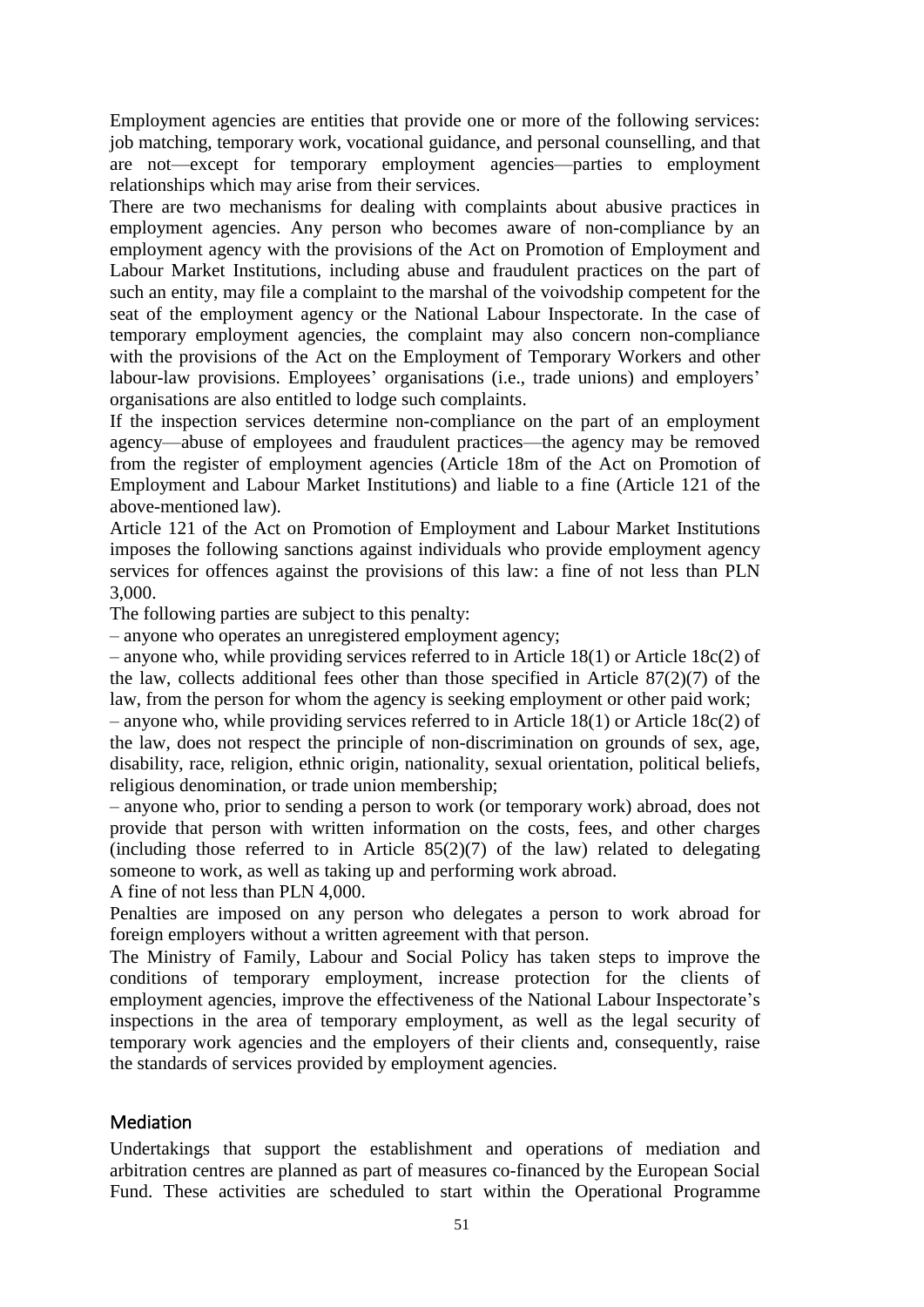Knowledge Education Development (OP KED) in 2017. They will involve the establishment of such entities in regions where they are not yet in operation, and will serve to standardise the operation of the existing centres. Due to the limited scope of ESF support in the OP KED decision accepted by the European Commission, support in this area will focus exclusively on the issue of mediation in disputes between business entities.

## <span id="page-51-0"></span>*7. Planned and ongoing activities*

Continuation of activities to ensure access to court and out-of-court remedies; Continuation of support for NGOs working in business and human rights.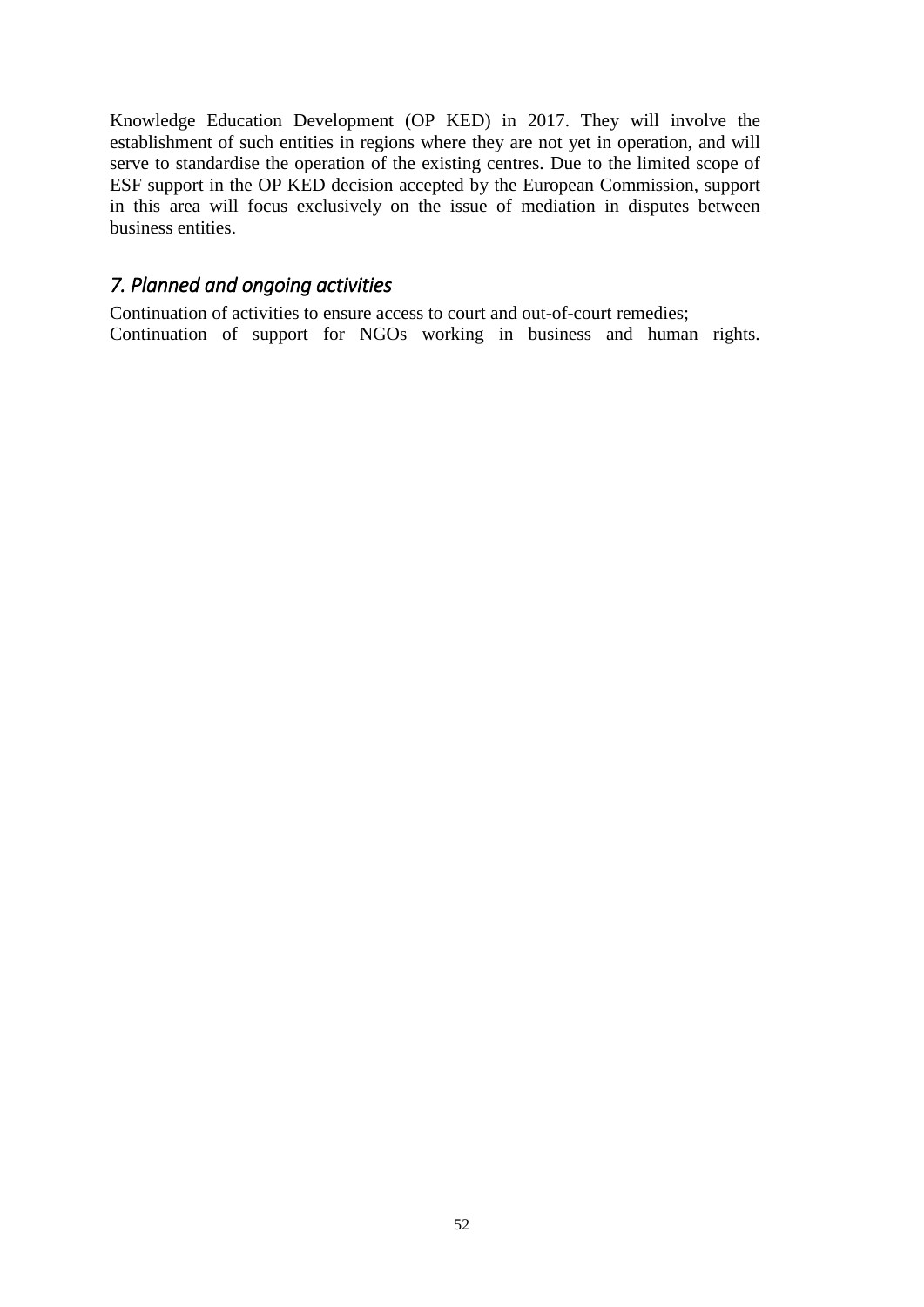## <span id="page-52-0"></span>Implementation of the National Action Plan

## <span id="page-52-1"></span>*1. Education*

The public administration's role in implementing responsible business conduct includes creating favourable conditions for shaping appropriate forms of cooperation that facilitate making a voluntary commitment to responsible development and social responsibility.

Education and wide dissemination of RBC standards is an important element in this respect, including responsible supply chains and respect for human rights. These actions should be addressed both to direct producers and companies in the supply chain, as well as consumers.

It is appropriate to take preventive measures against forced labour, including education and information initiatives for employers, and to support both the public and private sectors in preventing and responding to the threat of forced labour.

Information on the UN *Guiding Principles on Business and Human Rights* and the European Council conclusions of 20 June 2016 recommending the inclusion of diplomatic missions in the promotion of the *Guiding Principles* and their application in their ongoing operations has been sent by the Ministry of Foreign Affairs to all embassies, consulates and Polish Institutes.

## <span id="page-52-2"></span>*2. Monitoring*

Monitoring of the implementation of the National Action Plan for the implementation of the *UN Guiding Principles on Business and Human Rights* will be carried out through:

- preparation of action timetables by individual ministries responsible for the fulfilment of NAP plans for implementation between 2017-2020— with a completion date by the end of  $2017:^{17}$
- preparation of an interim report and a list of good practices by the end of 2018;
- preparation of the final report by the end of  $2020$ ;<sup>18</sup>

as well as:

-

- analysis of the annual OECD NCP report submitted to the OECD, with respect to the number of notifications submitted to the OECD NCP about multinational enterprises' nonobservance of Chapters IV and V of the *OECD Guidelines for Multinational Enterprises* on human rights and labour rights;
- analysis of the annual OECD NCP report submitted to the OECD, with respect to the number of training sessions and seminars promoting the *OECD Guidelines for Multinational Enterprises* (Chapter IV on Human Rights);

 $17$  The date refers to the timetables of these activities that have not vet been included in the work plans of the ministries and require analysis, preparation, and identification of the sources of funding.

 $18$  The completion dates for the interim report and the final report are based on correlation with the completion dates set out in Council of Europe Recommendation CM/Rec (2016) 3.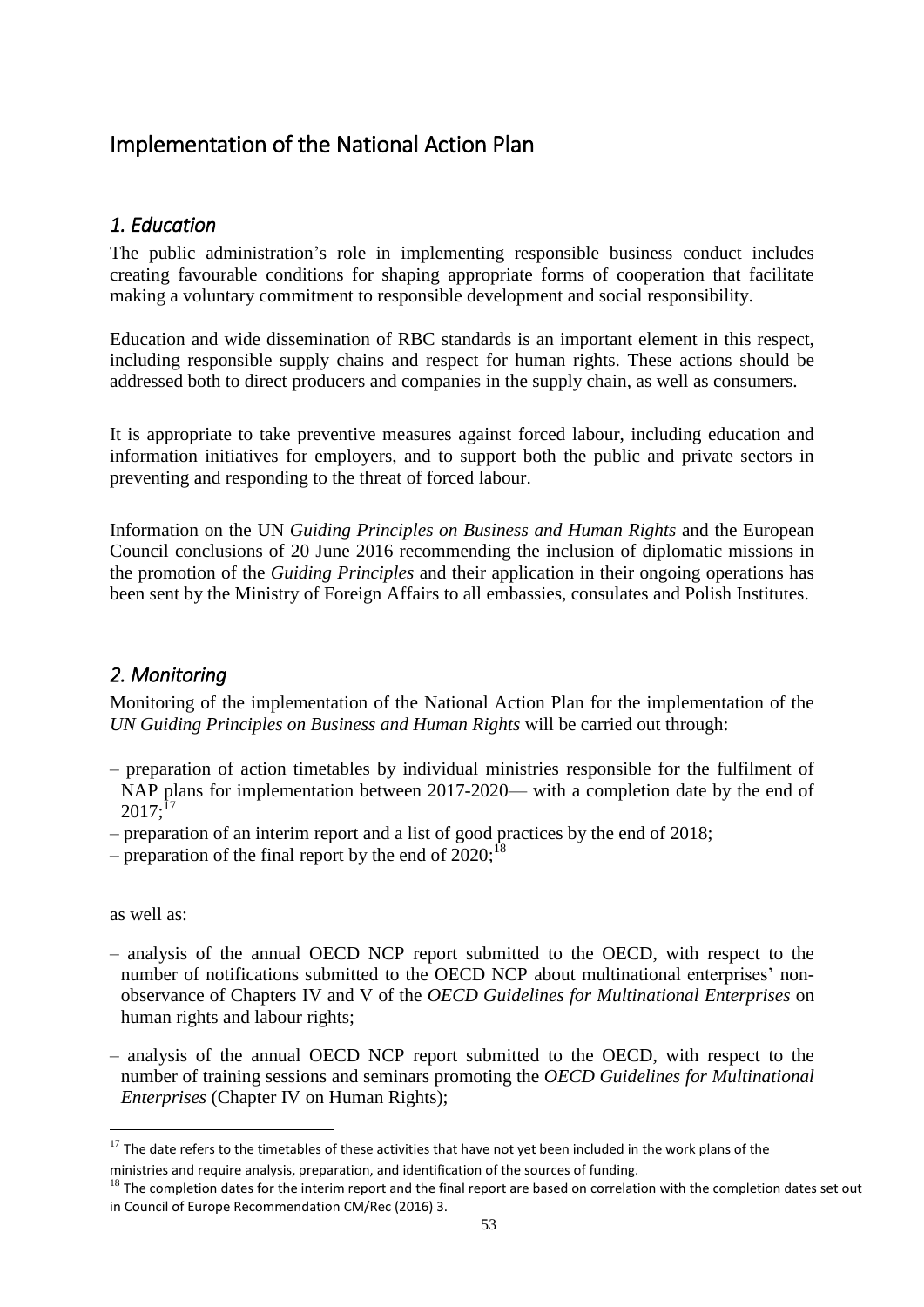– training sessions and conferences conducted by the government administration on CSR/RBC, including those that promote knowledge of the *UN Guiding Principles on Business and Human Rights*.

The Ministry of Foreign Affairs, in cooperation with competent ministries, is responsible for scheduling activities resulting from the adoption by the Council of Ministers of the National Action Plan for the Implementation of the *UN Guiding Principles on Business and Human Rights*.

The Ministry of Foreign Affairs, in cooperation with the competent ministries and government institutions, is responsible for preparing the interim report and the final report on the implementation of the National Action Plan.

The Ministry of Foreign Affairs, in cooperation with competent ministries and governmental and non-governmental institutions, as well as trade unions and employers' organisations, is responsible for the preparation of the next edition of the National Action Plan for the Implementation of the *UN Guiding Principles on Business and Human Rights*.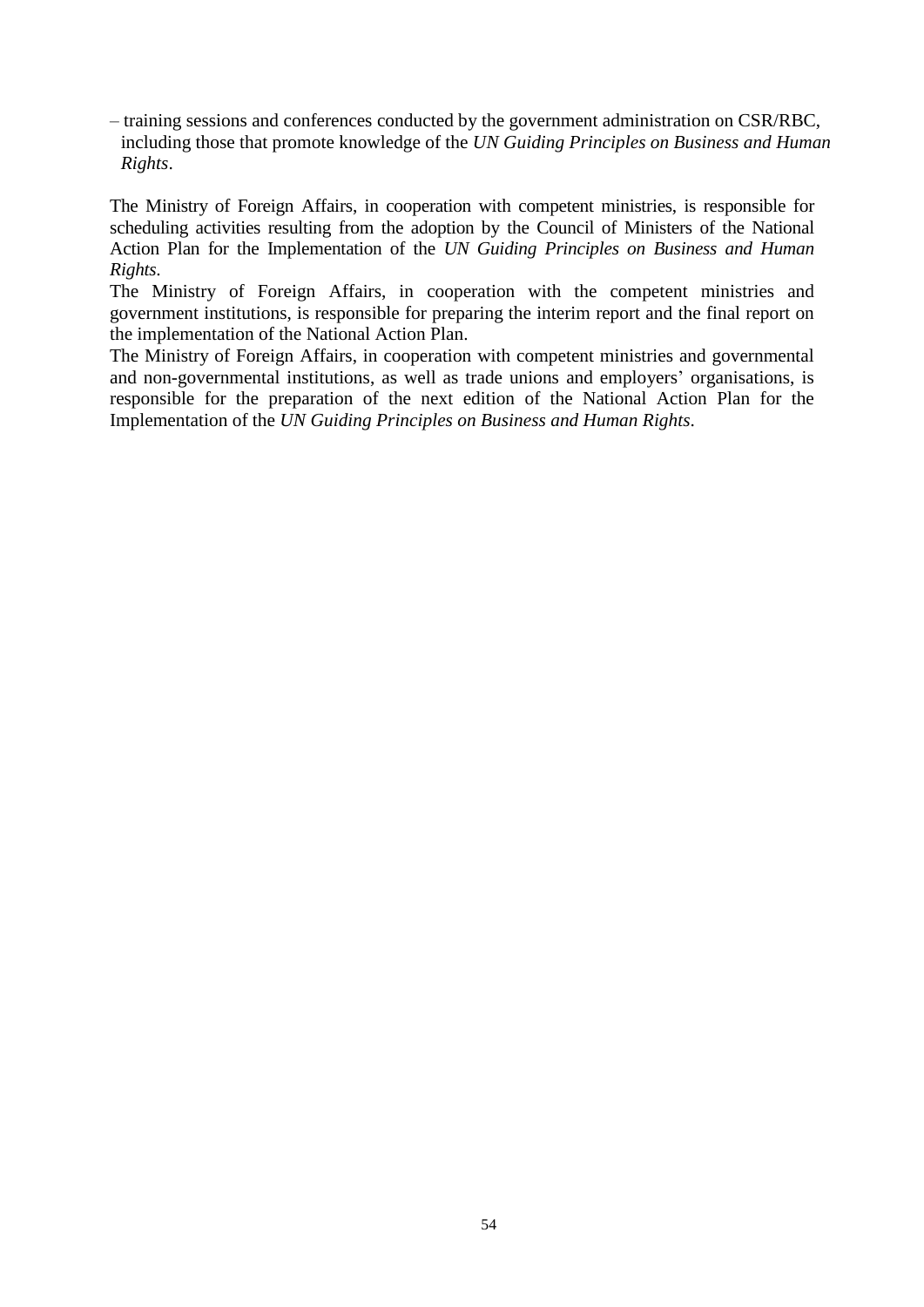## <span id="page-54-0"></span>Appendix 1

## <span id="page-54-1"></span>*International non-binding mechanisms and international legal framework in force in Poland in relation to business and human rights*

### <span id="page-54-2"></span>International non-binding mechanisms

Corporate responsibility for violations of international human rights standards/norms is provided for in non-binding mechanisms. In this regard, besides the *UN Guiding Principles on Business and Human Rights,* the following documents should be mentioned:

- 1. The *OECD Guidelines for Multinational Enterprises*: a set of rules for different areas, from employee relations, environmental issues, respect for human rights, and occupational safety, through issues of access to information, taxation, environmental protection, and due diligence in business. The *OECD Guidelines* contain a dispute settlement mechanism involving the possibility of submitting notifications to the OECD NCP of non-observance of the *Guidelines*. The OECD NCP examines the case and, provided it has grounds to do so, recommends mediation proceedings to the parties<sup>19</sup>;
- 2. 10 Principles of the Global Compact, an initiative of the UN Secretary-General: a 2000 declaration containing voluntary commitments for those enterprises that signed it. The document covers the principles of human rights, labour law, environmental protection, and anti-corruption provisions. The declaration was signed by 82 entities from Poland;
- 3. *ILO Tripartite Declaration of Principles on Multinational Enterprises and Social Policy* of 1977 (last change in 2006): refers to the obligation of enterprises to respect human rights and workers' rights in many respects, taking into account the existing ILO acquis;
- 4. Children's Rights and Business Principles: a set of guidelines for the wide-ranging rights of children prepared in 2012 by, among others, UNICEF and the Global Compact;
- 5. ISO 26000 standard: this standard is a practical guide to the concept of responsible business, specifies its framework, and outlines its values and ideas; $^{20}$
- 6. GRI G4 Non-Financial Reporting Standard.<sup>21</sup>

### <span id="page-54-3"></span>International legal framework in force in Poland

In 1948, the UN General Assembly adopted the Universal Declaration of Human Rights. Together with the International Covenant on Civil and Political Rights (1966) and the International Covenant on Economic, Social and Cultural Rights (1966), these documents constitute the canon of international law with respect to human rights, the so-called

Human Rights Charter. At the European level, the Convention for the Protection of Human Rights and Fundamental Freedoms was adopted, which was signed in Rome on 4 November 1950.

1

<sup>19</sup> The *Guidelines for Multinational Enterprises* were adopted by the OECD in 1976. Poland has implemented the *Guidelines* since joining the OECD in 1996.

<sup>&</sup>lt;sup>20</sup> The ISO2600 standard has been available in a Polish-language version since 2013

<sup>&</sup>lt;sup>21</sup> The GRI G4 has been available in a Polish-language version since 2016.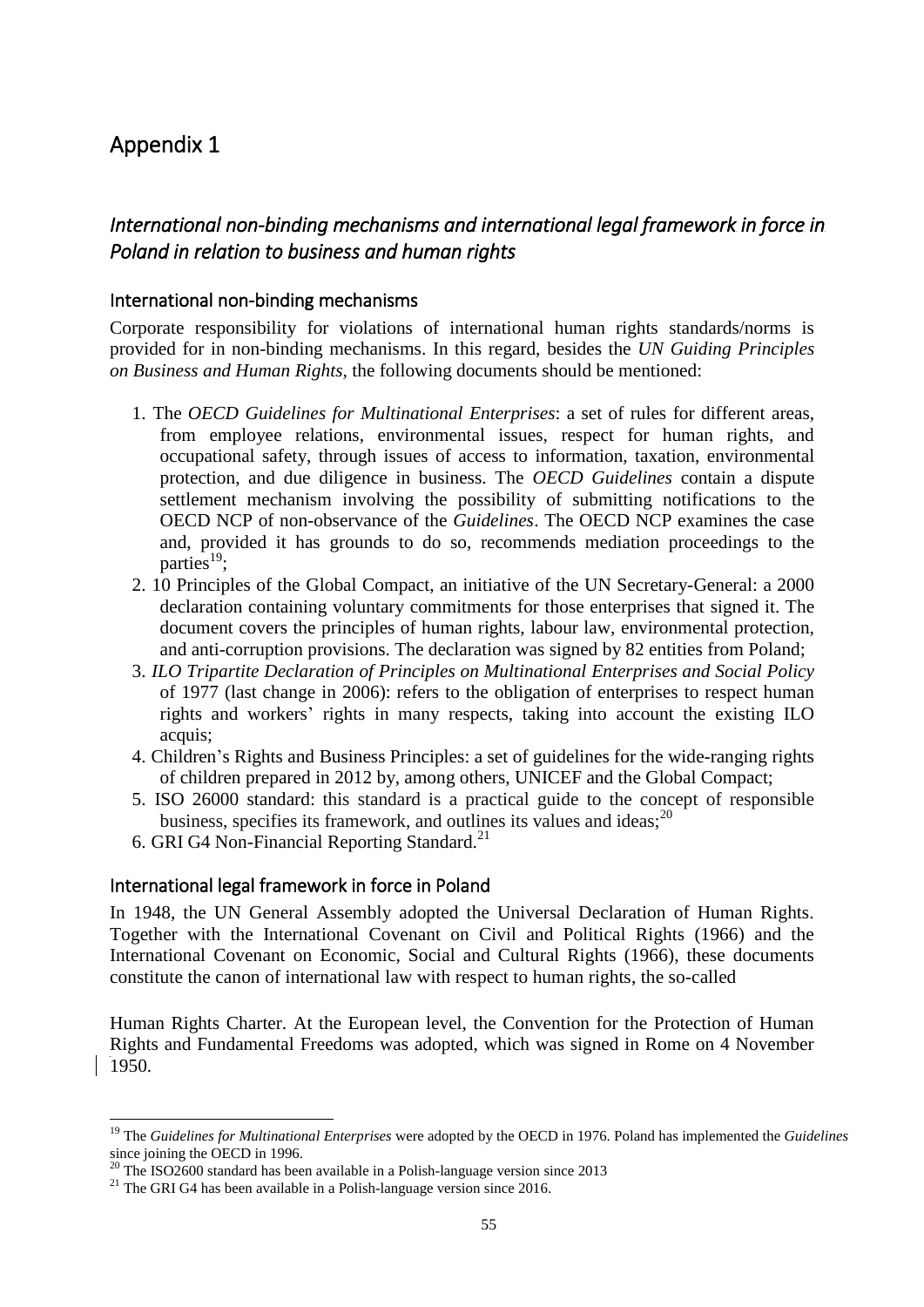At the same time, international labour standards are included in the so-called International Labour Code, which consists of the ILO conventions.

The ILO Declaration of 1998 distinguishes the basic principles and laws relating to four areas of human rights at work:

- freedom of association and the right to collective bargaining;
- prohibition of all forms of forced and compulsory labour;
- effective elimination of child labour;
- elimination of discrimination in employment and occupation;

These rights were included in the eight core ILO conventions.<sup>22</sup>

In international law, there are no treaty provisions that would impose obligations on international enterprises to respect human rights and make them liable for human rights violations. Nevertheless, in certain multilateral conventions, states undertake to establish their jurisdiction over the extraterritorial activities of legal entities falling within the scope of the convention in question. Treaties of this kind provide for the obligation to introduce criminal liability for legal entities in national legislation. The agreements of this type to which Poland is a party include:

- 1. Council of Europe Criminal Law Convention on Corruption of 27 January 1999 (Journal of Laws of 2005, Item 249);
- 2. OECD Convention on Combating Bribery of Foreign Public Officials in International Business Transactions of 17 December 1999 (Journal of Laws of 2001, Item 264);
- 3. Council of Europe Convention on Cybercrime of 23 November 2001 (Journal of Laws of 2015, Item 728)
- 4. Council of Europe Convention on Action against Trafficking in Human Beings of 16 May 2005. (Journal of Laws of 2009, Item 107);
- 5. Council of Europe Convention on the Protection of Children against Sexual Exploitation and Sexual Abuse of 25 October 2007 (Journal of Laws of 2015, Item 608).
- 6. Directive 2014/95/EU on disclosure of non-financial and diversity information by certain large undertakings and groups.

The rights that relate to the special aspects of human rights envisaged in international agreements and that require special attention in the context of corporate social responsibility provided that the provisions in this respect are addressed to States Parties - are laid down in the following documents:

### <span id="page-55-0"></span>European Social Charter

1

- Article 1: The right to work
- Article 2: The right to just conditions of work
- Article 3: The right to safe and healthy working conditions
- Article 4: The right to a fair remuneration
- Article 5: The right to organise

 $22$  - Forced Labour Convention, 1930 (No 29);

<sup>-</sup> Freedom of Association and Protection of the Right to Organise Convention, 1948 (No 87);

<sup>-</sup> Right to Organise and Collective Bargaining Convention, 1949 (No 98);

<sup>-</sup> Equal Remuneration Convention, 1951 (No 100);

<sup>-</sup> Abolition of Forced Labour Convention, 1957 (No 105);

<sup>-</sup> Discrimination (Employment and Occupation) Convention, 1958 (No 111);

<sup>-</sup> Minimum Age Convention 1973 (No 138);

<sup>-</sup> Worst Forms of Child Labour Convention, 1999 (No 182).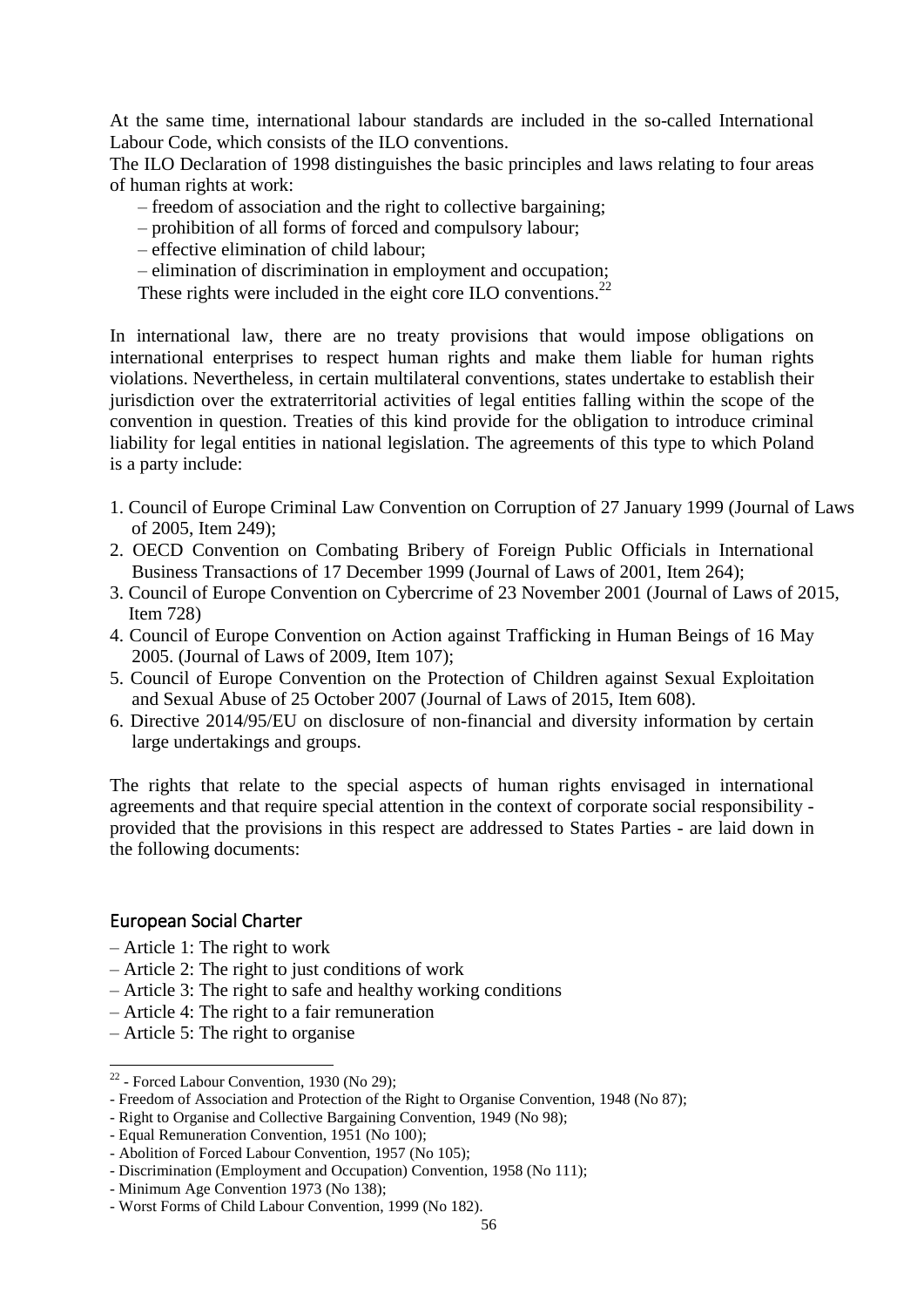- Article 6: The right to bargain collectively
- Article 7: The right of children and young persons
- Article 8: The right of employed women to protection of maternity
- Article 10: The right to vocational training
- Article 15: The right of physically or mentally disabled persons to vocational training, rehabilitation and social resettlement
- Article 19: The right of migrant workers and their families to protection and assistance

### <span id="page-56-0"></span>International Covenant on Economic, Social and Cultural Rights

- Article 6: The right to work
- Article 7: The right of everyone to the enjoyment of just and favourable conditions of work
- Article 8: The right of everyone to form trade unions and join the trade union of his choice
- Article 10: Special protection accorded to mothers before and after childbirth, protection of children from economic and social exploitation
- Article 11: The right of everyone to be free from hunger
- Article 13: The right of everyone to education

### <span id="page-56-1"></span>Convention on the Rights of the Child

- –Article 11: Combating the illicit transfer and non-return of children abroad
- Article 16: Prohibition of arbitrary or unlawful interference with a child's privacy, family, home or correspondence
- Article 19: Protection of the child from all forms of physical or mental violence, injury or abuse, neglect or negligent treatment, maltreatment or exploitation
- Article 23: Enabling a mentally or physically disabled child to enjoy a full and decent life, in conditions which ensure dignity
- Article 28: The right of the child to education
- Article 31: The right of the child to rest and leisure
- Article 32: The right of the child to be protected from economic exploitation and from performing any work that is likely to be hazardous or to interfere with the child's education, or to be harmful to the child's health or physical, mental, spiritual, moral or social development
- Article 36: The protection of the child against all other forms of exploitation prejudicial to any aspects of the child's welfare;

### <span id="page-56-2"></span>Convention on the Rights of Persons with Disabilities

- Article 9: Accessibility
- Article 14: Liberty and security of person
- Article 16: Freedom from exploitation, violence and abuse
- Article 17: Protecting the integrity of the person
- Article 20: Personal mobility
- Article 21: Freedom of expression and opinion, and access to information
- Article 27: Work and employment
- Article 28: Adequate standard of living and social protection.